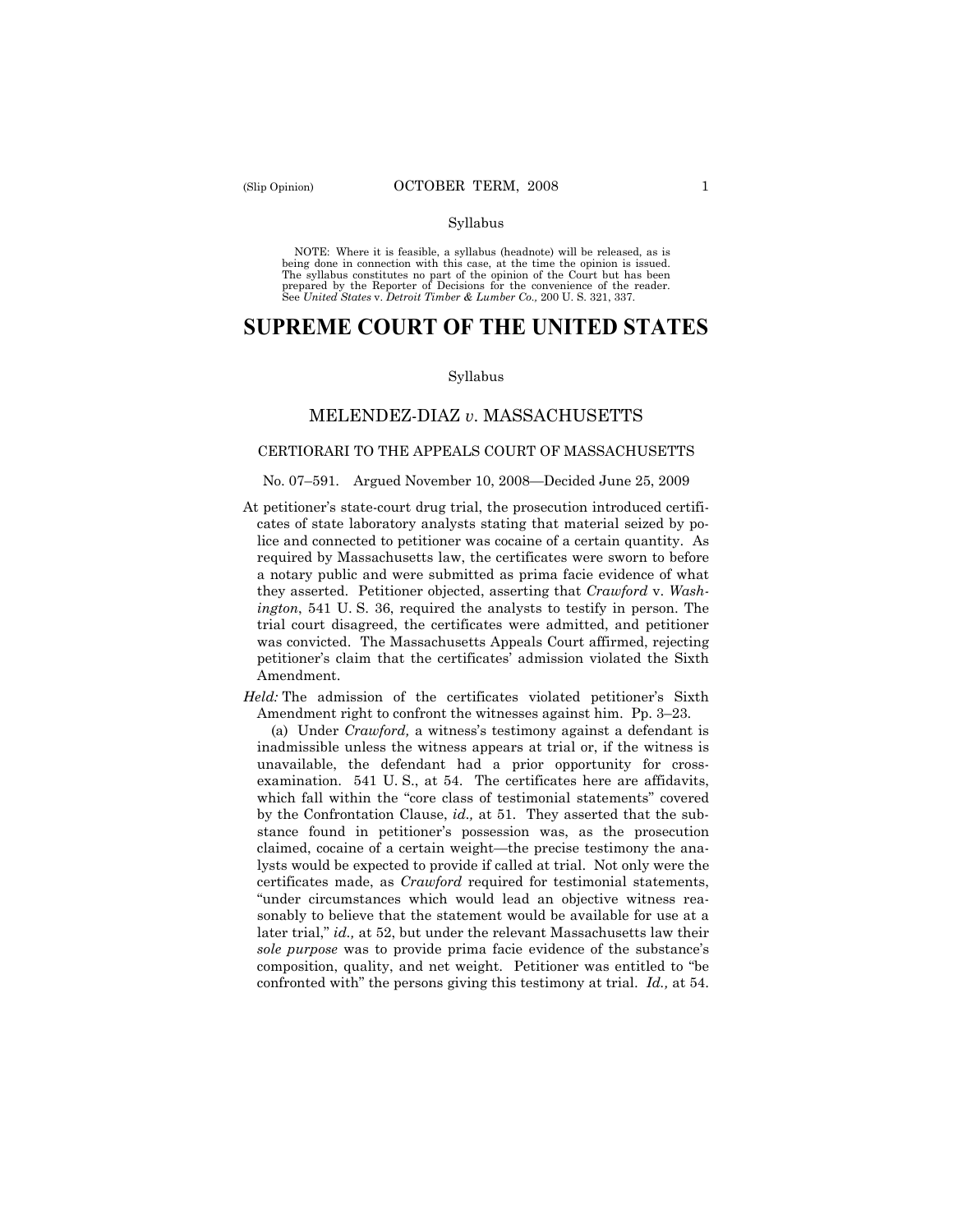## Syllabus

Pp. 3–5.

(b) The arguments advanced to avoid this rather straightforward application of *Crawford* are rejected. Respondent's claim that the analysts are not subject to confrontation because they are not "accusatory" witnesses finds no support in the Sixth Amendment's text or in this Court's case law. The affiants' testimonial statements were not "nearly contemporaneous" with their observations, nor, if they had been, would that fact alter the statements' testimonial character. There is no support for the proposition that witnesses who testify regarding facts other than those observed at the crime scene are exempt from confrontation. The absence of interrogation is irrelevant; a witness who volunteers his testimony is no less a witness for Sixth Amendment purposes. The affidavits do not qualify as traditional official or business records. The argument that the analysts should not be subject to confrontation because their statements result from neutral scientific testing is little more than an invitation to return to the since-overruled decision in *Ohio* v. *Roberts*, 448 U. S. 56, 66, which held that evidence with "particularized guarantees of trustworthiness" was admissible without confrontation. Petitioner's power to subpoena the analysts is no substitute for the right of confrontation. Finally, the requirements of the Confrontation Clause may not be relaxed because they make the prosecution's task burdensome. In any event, the practice in many States already accords with today's decision, and the serious disruption predicted by respondent and the dissent has not materialized. Pp. 5–23.

69 Mass. App. 1114, 870 N. E. 2d 676, reversed and remanded.

SCALIA, J., delivered the opinion of the Court, in which STEVENS, SOUTER, THOMAS, and GINSBURG, JJ., joined. THOMAS, J., filed a concurring opinion. KENNEDY, J., filed a dissenting opinion, in which ROB-ERTS, C. J., and BREYER and ALITO, JJ., joined.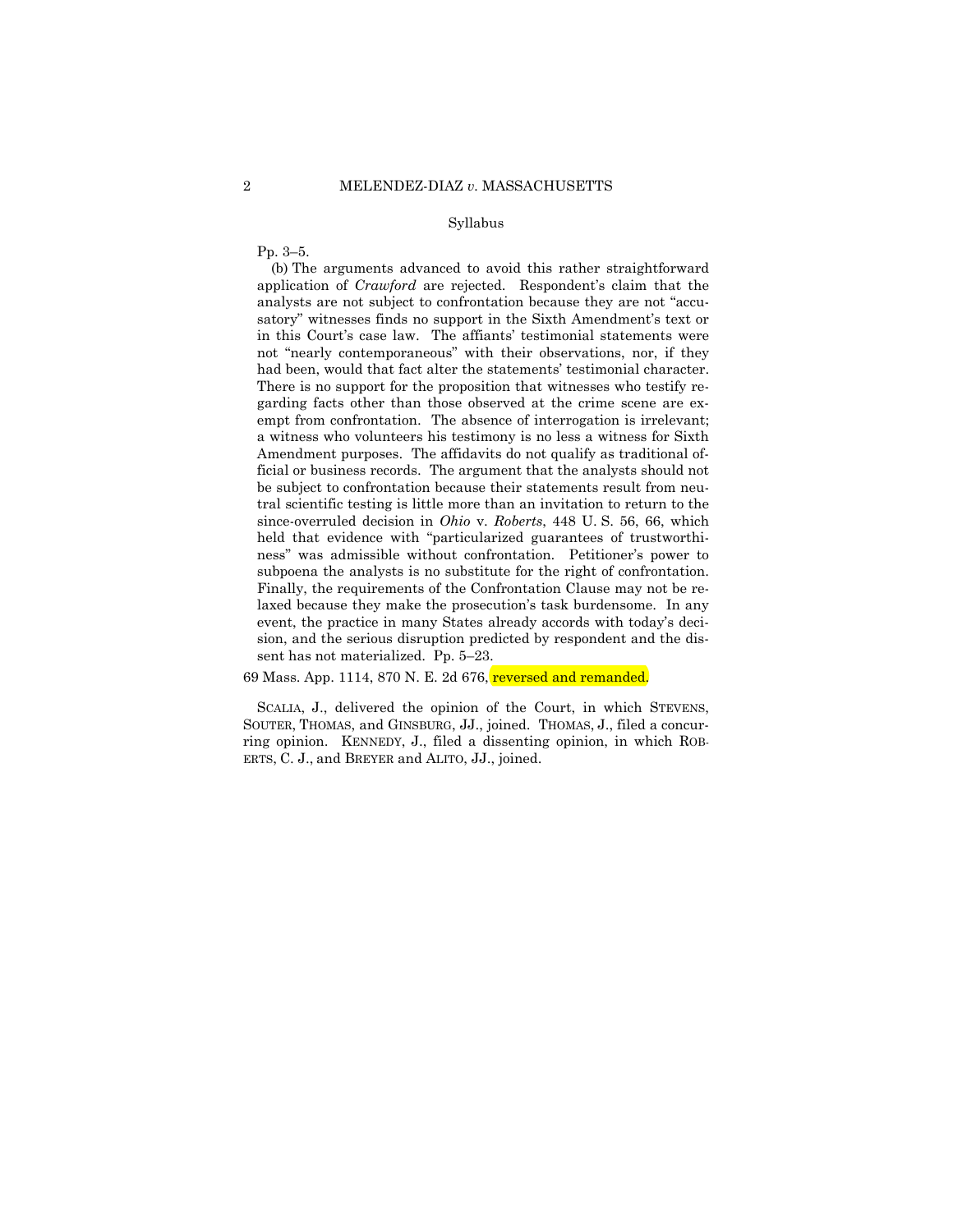NOTICE: This opinion is subject to formal revision before publication in the preliminary print of the United States Reports. Readers are requested to notify the Reporter of Decisions, Supreme Court of the United States, Washington, D. C. 20543, of any typographical or other formal errors, in order that corrections may be made before the preliminary print goes to press.

## $\frac{1}{2}$  ,  $\frac{1}{2}$  ,  $\frac{1}{2}$  ,  $\frac{1}{2}$  ,  $\frac{1}{2}$  ,  $\frac{1}{2}$  ,  $\frac{1}{2}$ **SUPREME COURT OF THE UNITED STATES**

## $\frac{1}{2}$  ,  $\frac{1}{2}$  ,  $\frac{1}{2}$  ,  $\frac{1}{2}$  ,  $\frac{1}{2}$  ,  $\frac{1}{2}$ No. 07–591

## LUIS E. MELENDEZ-DIAZ, PETITIONER *v.* **MASSACHUSETTS**

## ON WRIT OF CERTIORARI TO THE APPEALS COURT OF MASSACHUSETTS

## [June 25, 2009]

## JUSTICE SCALIA delivered the opinion of the Court.

The Massachusetts courts in this case admitted into evidence affidavits reporting the results of forensic analysis which showed that material seized by the police and connected to the defendant was cocaine. The question presented is whether those affidavits are "testimonial," rendering the affiants "witnesses" subject to the defendant's right of confrontation under the Sixth Amendment.

I

In 2001, Boston police officers received a tip that a Kmart employee, Thomas Wright, was engaging in suspicious activity. The informant reported that Wright repeatedly received phone calls at work, after each of which he would be picked up in front of the store by a blue sedan, and would return to the store a short time later. The police set up surveillance in the Kmart parking lot and witnessed this precise sequence of events. When Wright got out of the car upon his return, one of the officers detained and searched him, finding four clear white plastic bags containing a substance resembling cocaine. The officer then signaled other officers on the scene to arrest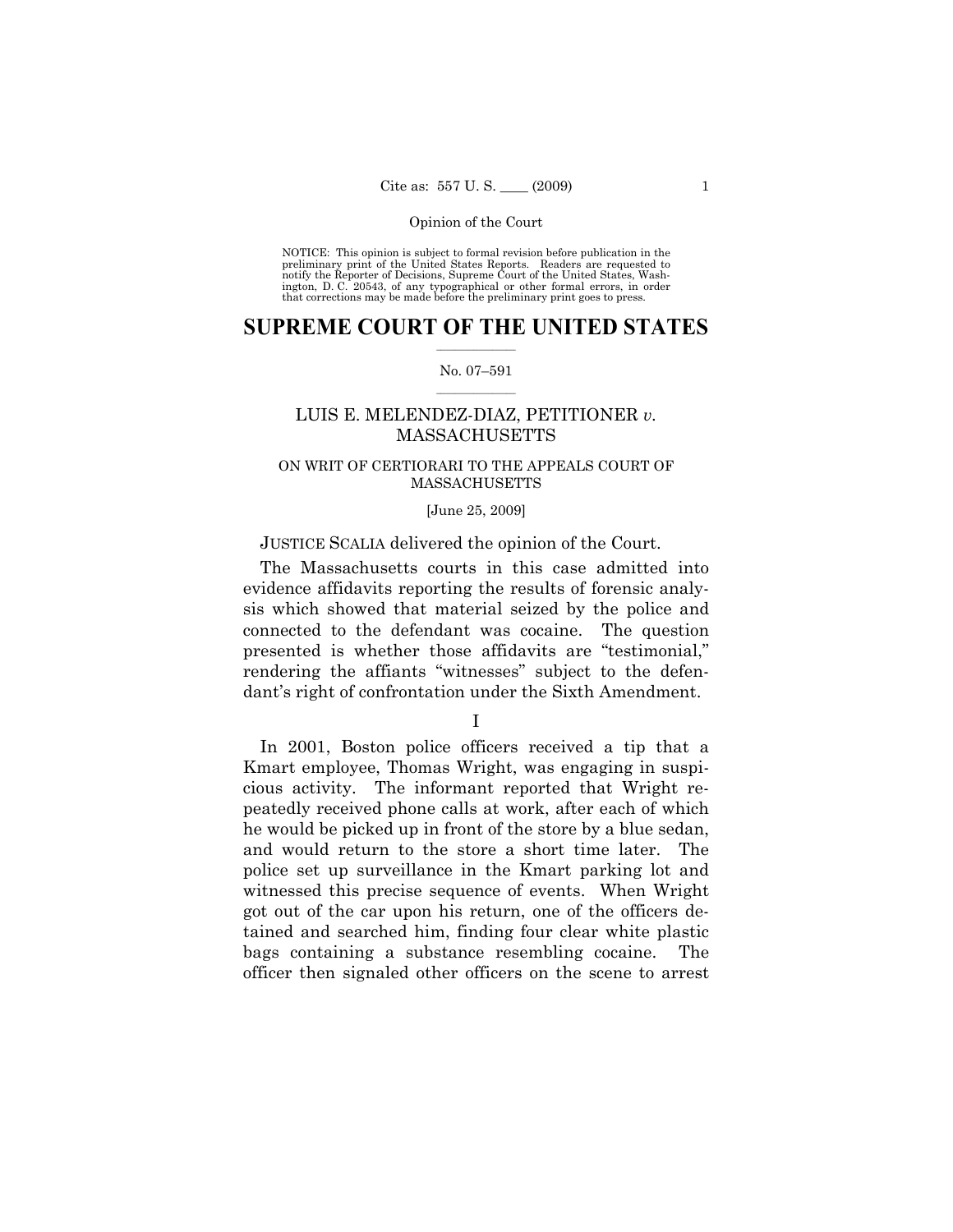the two men in the car—one of whom was petitioner Luis Melendez-Diaz. The officers placed all three men in a police cruiser.

During the short drive to the police station, the officers observed their passengers fidgeting and making furtive movements in the back of the car. After depositing the men at the station, they searched the police cruiser and found a plastic bag containing 19 smaller plastic bags hidden in the partition between the front and back seats. They submitted the seized evidence to a state laboratory required by law to conduct chemical analysis upon police request. Mass. Gen. Laws, ch. 111, §12 (West 2006).

Melendez-Diaz was charged with distributing cocaine and with trafficking in cocaine in an amount between 14 and 28 grams. Ch. 94C, §§32A, 32E(b)(1). At trial, the prosecution placed into evidence the bags seized from Wright and from the police cruiser. It also submitted three "certificates of analysis" showing the results of the forensic analysis performed on the seized substances. The certificates reported the weight of the seized bags and stated that the bags "[h]a[ve] been examined with the following results: The substance was found to contain: Cocaine." App. to Pet. for Cert. 24a, 26a, 28a. The certificates were sworn to before a notary public by analysts at the State Laboratory Institute of the Massachusetts Department of Public Health, as required under Massachusetts law. Mass. Gen. Laws, ch. 111, §13.

Petitioner objected to the admission of the certificates, asserting that our Confrontation Clause decision in *Crawford* v. *Washington*, 541 U. S. 36 (2004), required the analysts to testify in person. The objection was overruled, and the certificates were admitted pursuant to state law as "prima facie evidence of the composition, quality, and the net weight of the narcotic . . . analyzed." Mass. Gen. Laws, ch. 111, §13.

The jury found Melendez-Diaz guilty. He appealed,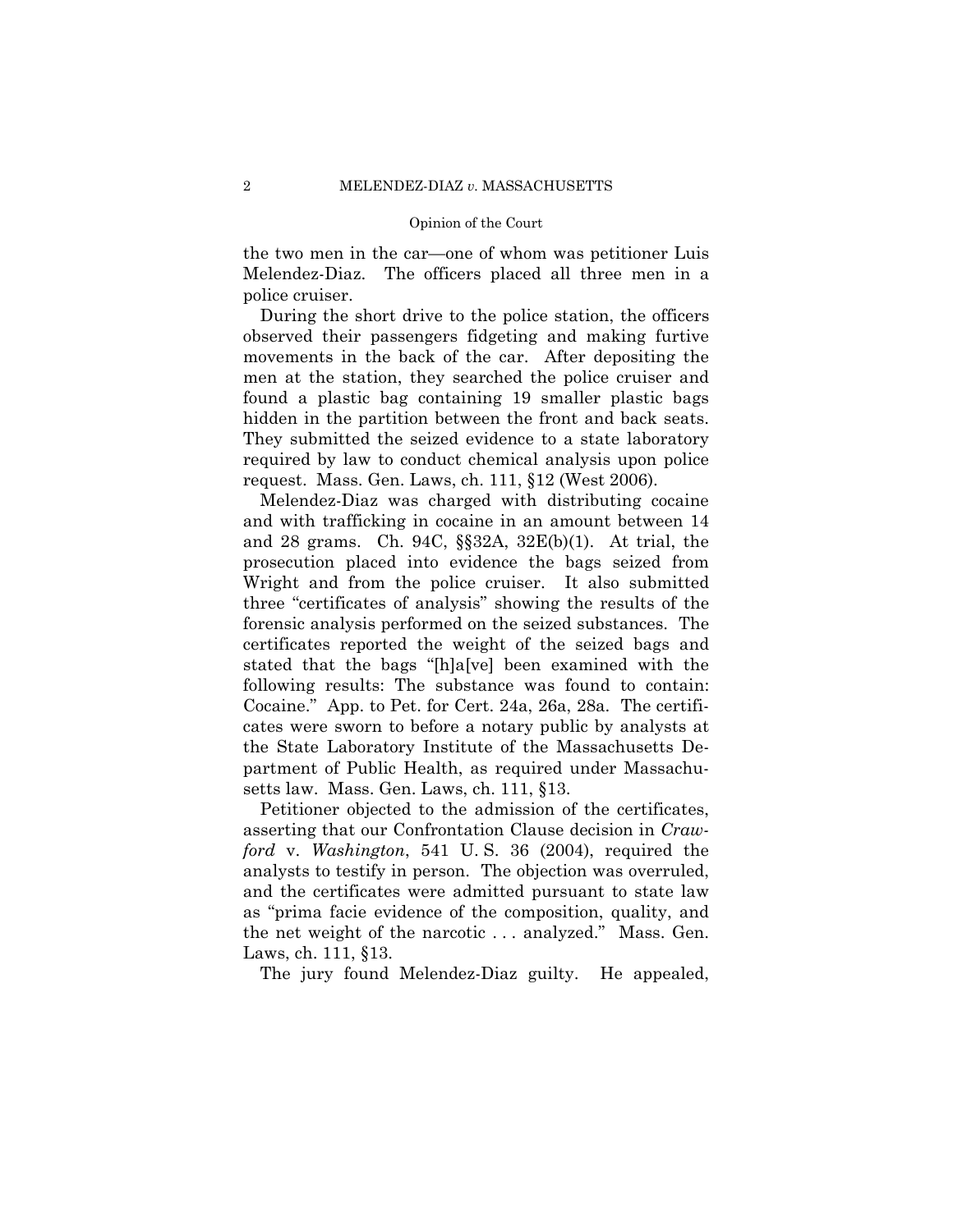contending, among other things, that admission of the certificates violated his Sixth Amendment right to be confronted with the witnesses against him. The Appeals Court of Massachusetts rejected the claim, affirmance order, 69 Mass. App. 1114, 870 N. E. 2d 676, 2007 WL 2189152, \*4, n. 3 (July 31, 2007), relying on the Massachusetts Supreme Judicial Court's decision in *Commonwealth* v. *Verde*, 444 Mass. 279, 283–285, 827 N. E. 2d 701, 705–706 (2005), which held that the authors of certificates of forensic analysis are not subject to confrontation under the Sixth Amendment. The Supreme Judicial Court denied review. 449 Mass. 1113, 874 N. E. 2d 407 (2007). We granted certiorari. 552 U. S. \_\_\_ (2008).

II

The Sixth Amendment to the United States Constitution, made applicable to the States via the Fourteenth Amendment, *Pointer* v. *Texas*, 380 U. S. 400, 403 (1965), provides that "[i]n all criminal prosecutions, the accused shall enjoy the right ... to be confronted with the witnesses against him." In *Crawford*, after reviewing the Clause's historical underpinnings, we held that it guarantees a defendant's right to confront those "who 'bear testimony'" against him. 541 U. S., at 51. A witness's testimony against a defendant is thus inadmissible unless the witness appears at trial or, if the witness is unavailable, the defendant had a prior opportunity for crossexamination. *Id.,* at 54.

Our opinion described the class of testimonial statements covered by the Confrontation Clause as follows:

"Various formulations of this core class of testimonial statements exist: *ex parte* in-court testimony or its functional equivalent—that is, material such as affidavits, custodial examinations, prior testimony that the defendant was unable to cross-examine, or similar pretrial statements that declarants would reasonably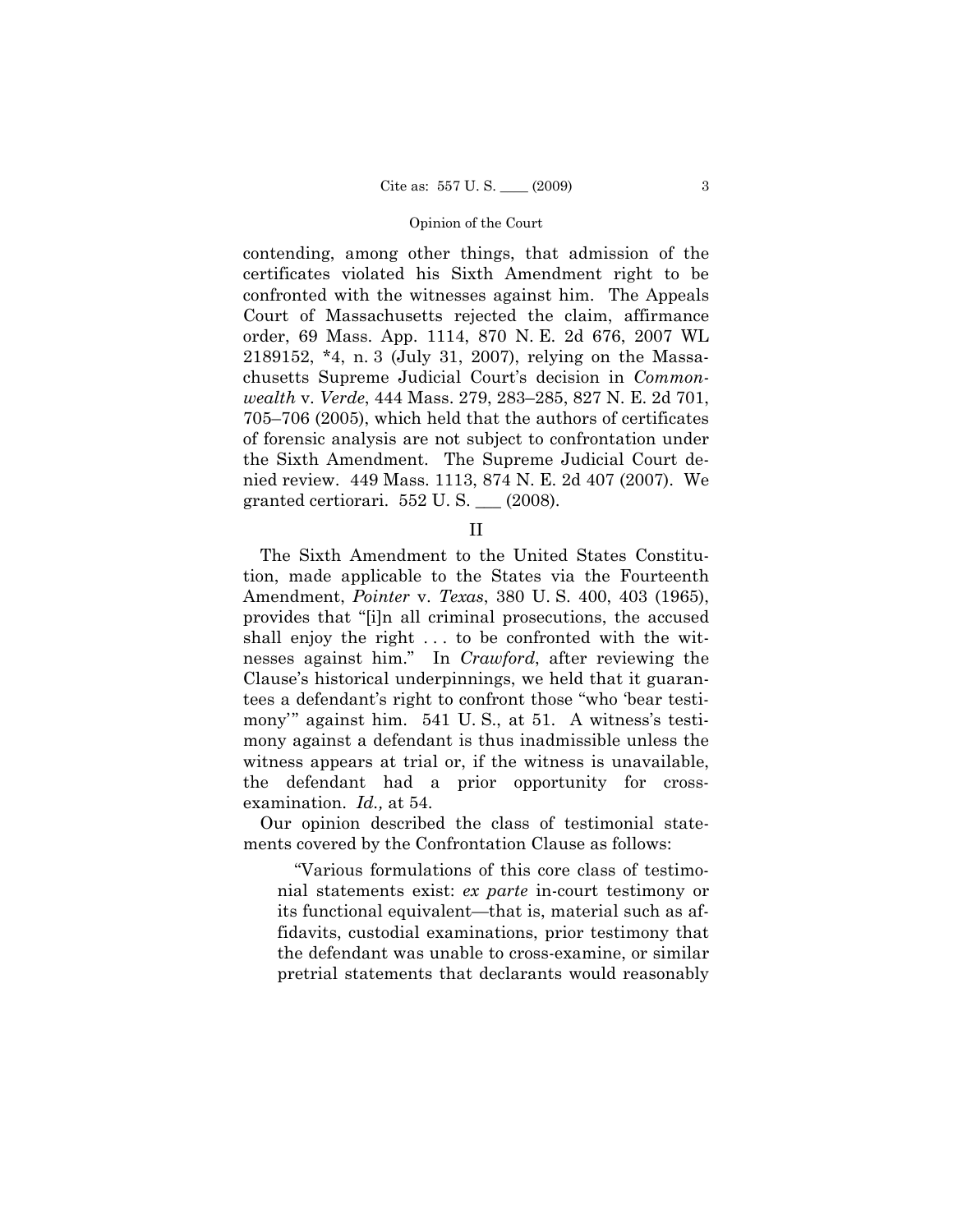expect to be used prosecutorially; extrajudicial statements . . . contained in formalized testimonial materials, such as affidavits, depositions, prior testimony, or confessions; statements that were made under circumstances which would lead an objective witness reasonably to believe that the statement would be available for use at a later trial." *Id.*, at 51–52 (internal quotation marks and citations omitted).

There is little doubt that the documents at issue in this case fall within the "core class of testimonial statements" thus described. Our description of that category mentions affidavits twice. See also *White* v. *Illinois*, 502 U. S. 346, 365 (1992) (THOMAS, J., concurring in part and concurring in judgment) ("[T]he Confrontation Clause is implicated by extrajudicial statements only insofar as they are contained in formalized testimonial materials, such as affidavits, depositions, prior testimony, or confessions"). The documents at issue here, while denominated by Massachusetts law "certificates," are quite plainly affidavits: "declaration[s] of facts written down and sworn to by the declarant before an officer authorized to administer oaths." Black's Law Dictionary 62 (8th ed. 2004). They are incontrovertibly a "'solemn declaration or affirmation made for the purpose of establishing or proving some fact.'" *Crawford, supra,* at 51 (quoting 2 N. Webster, An American Dictionary of the English Language (1828)). The fact in question is that the substance found in the possession of Melendez-Diaz and his codefendants was, as the prosecution claimed, cocaine—the precise testimony the analysts would be expected to provide if called at trial. The "certificates" are functionally identical to live, in-court testimony, doing "precisely what a witness does on direct examination." *Davis* v. *Washington*, 547 U. S. 813, 830 (2006) (emphasis deleted).

Here, moreover, not only were the affidavits "'made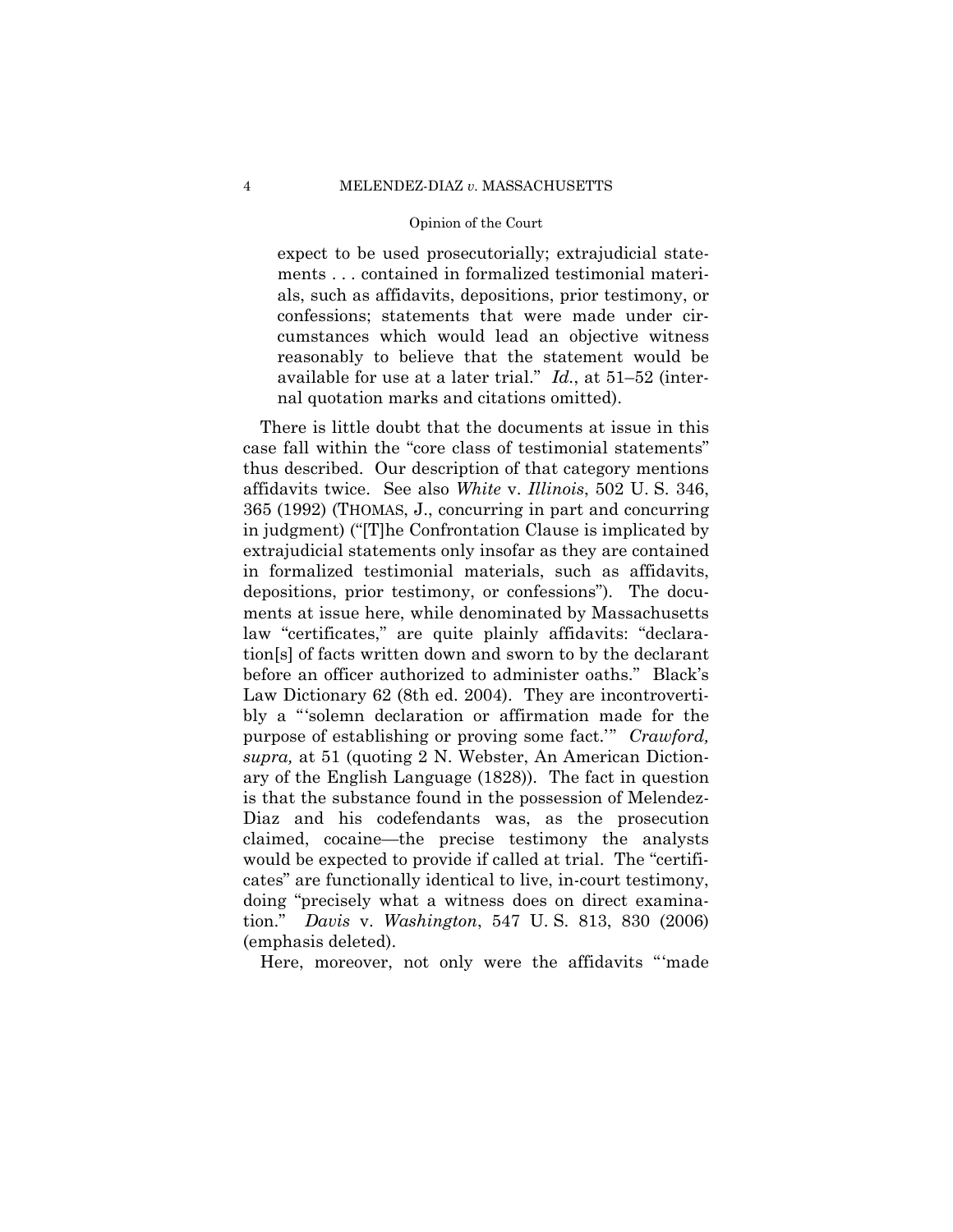under circumstances which would lead an objective witness reasonably to believe that the statement would be available for use at a later trial,'" *Crawford, supra,* at 52, but under Massachusetts law the *sole purpose* of the affidavits was to provide "prima facie evidence of the composition, quality, and the net weight" of the analyzed substance, Mass. Gen. Laws, ch. 111, §13. We can safely assume that the analysts were aware of the affidavits' evidentiary purpose, since that purpose—as stated in the relevant state-law provision—was reprinted on the affidavits themselves. See App. to Pet. for Cert. 25a, 27a, 29a.

In short, under our decision in *Crawford* the analysts' affidavits were testimonial statements, and the analysts were "witnesses" for purposes of the Sixth Amendment. Absent a showing that the analysts were unavailable to testify at trial *and* that petitioner had a prior opportunity to cross-examine them, petitioner was entitled to "'be confronted with'" the analysts at trial. *Crawford, supra,*  at 54.1

## III

——————

Respondent and the dissent advance a potpourri of

<sup>1</sup>Contrary to the dissent's suggestion, *post,* at 3–4, 7 (opinion of KEN-NEDY, J.), we do not hold, and it is not the case, that anyone whose testimony may be relevant in establishing the chain of custody, authenticity of the sample, or accuracy of the testing device, must appear in person as part of the prosecution's case. While the dissent is correct that "[i]t is the obligation of the prosecution to establish the chain of custody," *post*, at 7, this does not mean that everyone who laid hands on the evidence must be called. As stated in the dissent's own quotation, *ibid.,* from *United States* v. *Lott,* 854 F. 2d 244, 250 (CA7 1988), "gaps in the chain [of custody] normally go to the weight of the evidence rather than its admissibility." It is up to the prosecution to decide what steps in the chain of custody are so crucial as to require evidence; but what testimony *is* introduced must (if the defendant objects) be introduced live. Additionally, documents prepared in the regular course of equipment maintenance may well qualify as nontestimonial records. See *infra*, at 15–16, 18.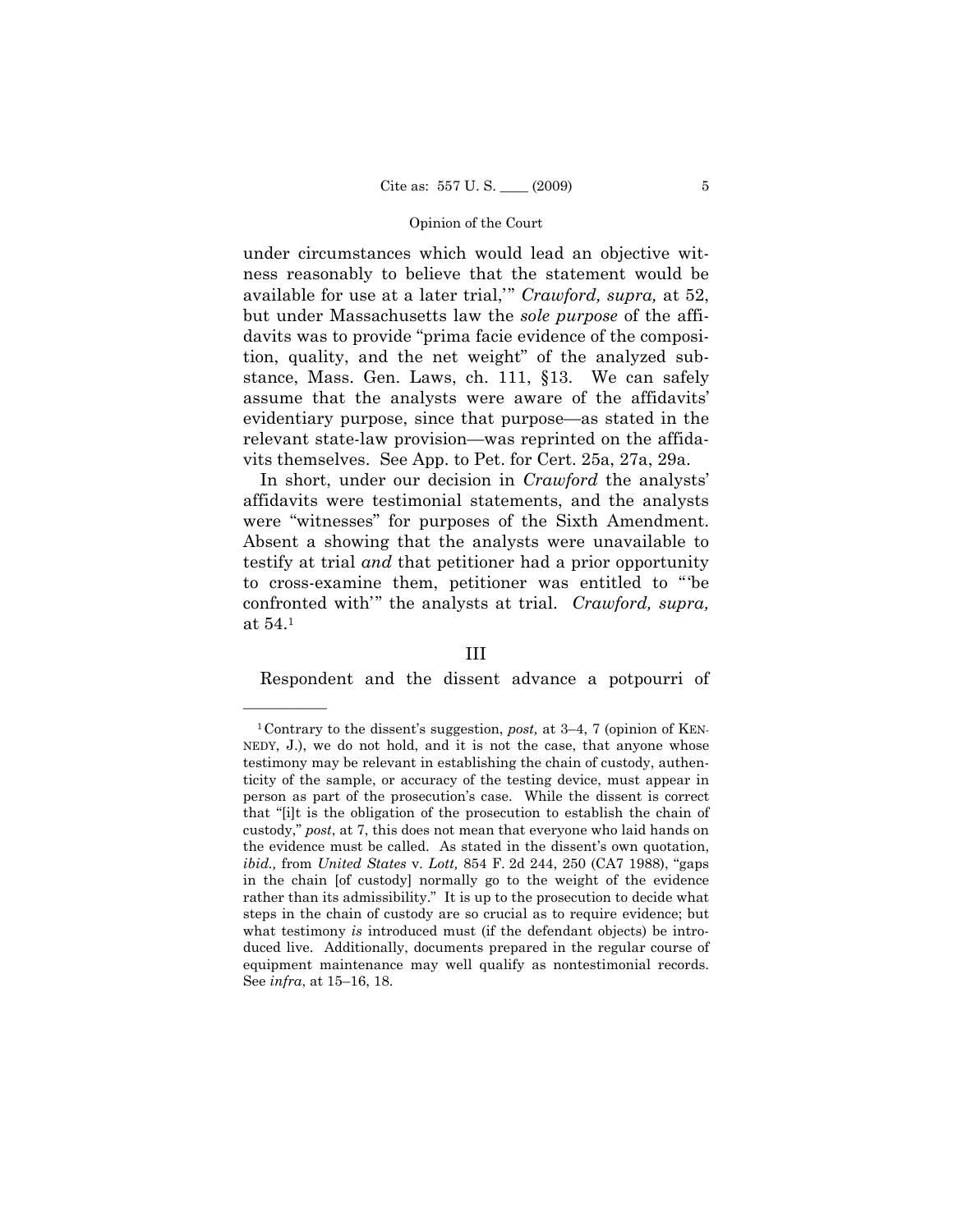analytic arguments in an effort to avoid this rather straightforward application of our holding in *Crawford*. Before addressing them, however, we must assure the reader of the falsity of the dissent's opening alarum that we are "sweep[ing] away an accepted rule governing the admission of scientific evidence" that has been "established for at least 90 years" and "extends across at least 35 States and six Federal Courts of Appeals." *Post*, at 1 (opinion of KENNEDY, J.).

The vast majority of the state-court cases the dissent cites in support of this claim come not from the last 90 years, but from the last 30, and not surprisingly nearly all of them rely on our decision in *Ohio* v. *Roberts*, 448 U. S. 56 (1980), or its since-rejected theory that unconfronted testimony was admissible as long as it bore indicia of reliability, *id.,* at 66. See *post*, at 30.2 As for the six Federal Courts of Appeals cases cited by the dissent, five of them postdated and expressly relied on *Roberts*. See *post,* at 21–22. The sixth predated *Roberts* but relied entirely on the same erroneous theory*.* See *Kay* v. *United States*, 255 F. 2d 476, 480–481 (CA4 1958) (rejecting confrontation clause challenge "where there is reasonable necessity for [the evidence] and where . . . the evidence has those qualities of reliability and trustworthiness").

A review of cases that predate the *Roberts* era yields a mixed picture. As the dissent notes, three state supreme court decisions from the early 20th century denied confrontation with respect to certificates of analysis regarding a substance's alcohol content. See *post,* at 21 (citing cases

<sup>2</sup>The exception is a single pre-*Roberts* case that relied on longstanding Massachusetts precedent. See *Commonwealth* v. *Harvard*, 356 Mass. 452, 462, 253 N. E. 2d 346, 352 (1969). Others are simply irrelevant, since they involved medical reports created for treatment purposes, which would not be testimonial under our decision today. See, *e.g., Baber* v. *State*, 775 So. 2d 258, 258–259 (Fla. 2000); *State* v. *Garlick*, 313 Md. 209, 223–225, 545 A. 2d 27, 34–35 (1998).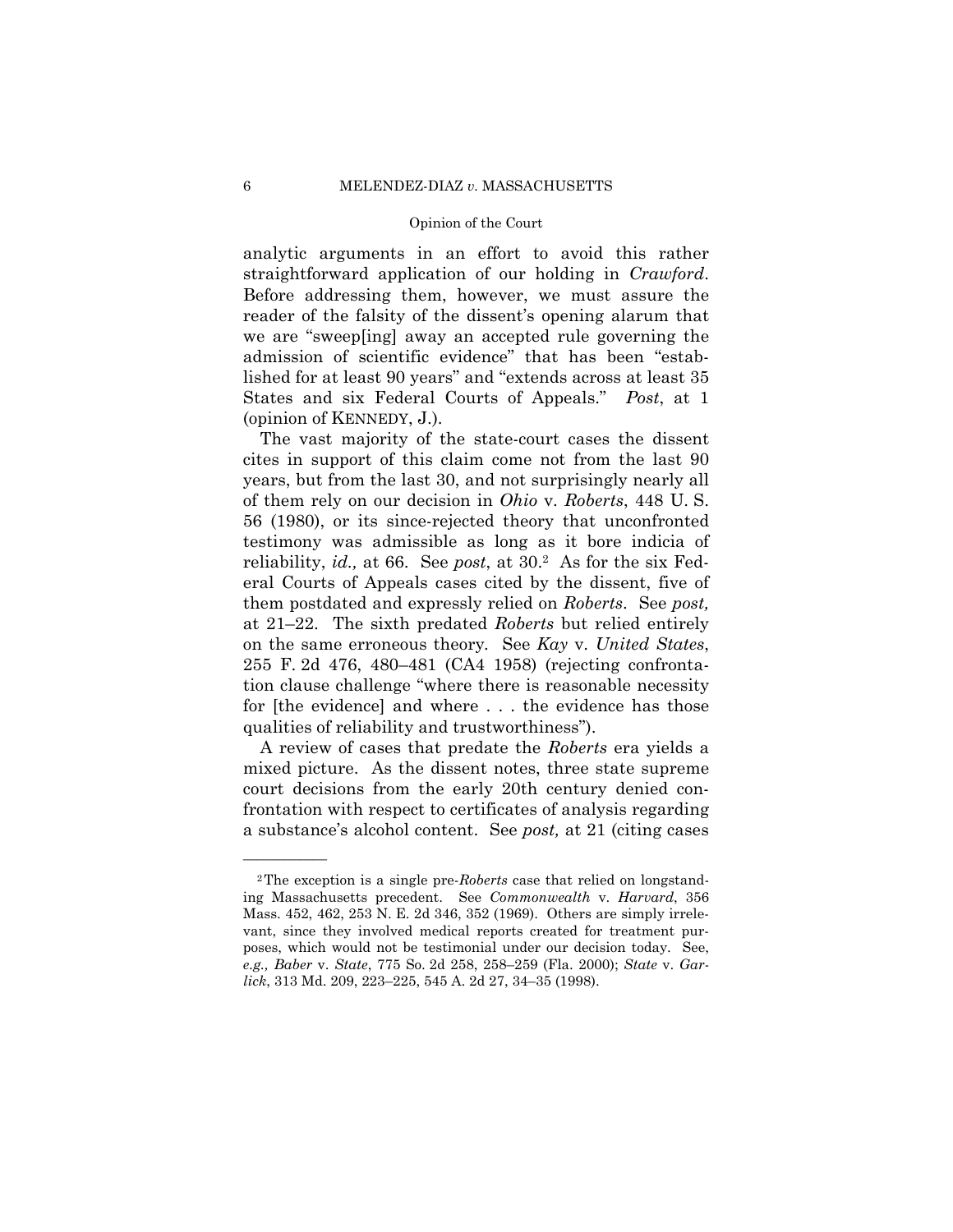from Massachusetts, Connecticut, and Virginia). But other state courts in the same era reached the opposite conclusion. See *Torres* v. *State*, 18 S. W. 2d 179, 180 (Tex. Crim. App. 1929); *Volrich* v. *State*, No. 278, 1925 WL 2473 (Ohio App., Nov. 2, 1925). At least this much is entirely clear: In faithfully applying *Crawford* to the facts of this case, we are not overruling 90 years of settled jurisprudence. It is the dissent that seeks to overturn precedent by resurrecting *Roberts* a mere five years after it was rejected in *Crawford*.

We turn now to the various legal arguments raised by respondent and the dissent.

A

Respondent first argues that the analysts are not subject to confrontation because they are not "accusatory" witnesses, in that they do not directly accuse petitioner of wrongdoing; rather, their testimony is inculpatory only when taken together with other evidence linking petitioner to the contraband. See Brief for Respondent 10. This finds no support in the text of the Sixth Amendment or in our case law.

The Sixth Amendment guarantees a defendant the right "to be confronted with the witnesses *against him*." (Emphasis added.) To the extent the analysts were witnesses (a question resolved above), they certainly provided testimony *against* petitioner, proving one fact necessary for his conviction—that the substance he possessed was cocaine. The contrast between the text of the Confrontation Clause and the text of the adjacent Compulsory Process Clause confirms this analysis. While the Confrontation Clause guarantees a defendant the right to be confronted with the witnesses "against him," the Compulsory Process Clause guarantees a defendant the right to call witnesses "in his favor." U. S. Const., Amdt. 6. The text of the Amendment contemplates two classes of witnesses—those against the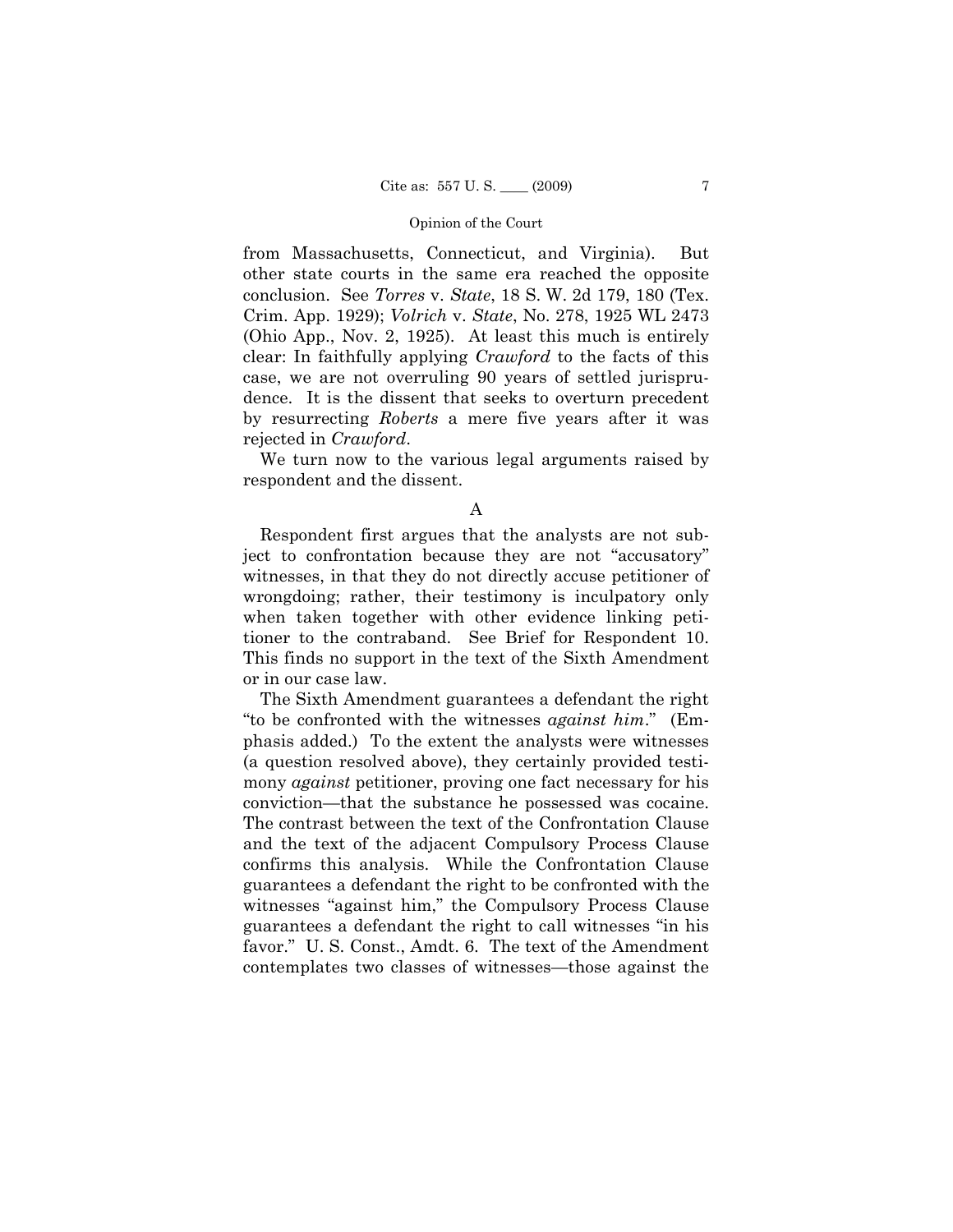defendant and those in his favor. The prosecution *must*  produce the former;3 the defendant *may* call the latter. Contrary to respondent's assertion, there is not a third category of witnesses, helpful to the prosecution, but somehow immune from confrontation.

It is often, indeed perhaps usually, the case that an adverse witness's testimony, taken alone, will not suffice to convict. Yet respondent fails to cite a single case in which such testimony was admitted absent a defendant's opportunity to cross-examine.4 Unsurprisingly, since such a holding would be contrary to longstanding case law. In *Kirby* v. *United States*, 174 U. S. 47 (1899), the Court considered Kirby's conviction for receiving stolen property, the evidence for which consisted, in part, of the records of conviction of three individuals who were found guilty of stealing the relevant property. *Id.,* at 53. Though this evidence proved only that the property was stolen, and not that Kirby received it, the Court nevertheless ruled that admission of the records violated Kirby's rights under the Confrontation Clause. *Id.,* at 55. See also *King* v. *Turner*, 1 Mood. 347, 168 Eng. Rep. 1298 (1832) (confession by one defendant to having stolen certain goods could not be used

<sup>3</sup>The right to confrontation may, of course, be waived, including by failure to object to the offending evidence; and States may adopt proce-

dural rules governing the exercise of such objections. See *infra*, at 21. 4Respondent cites our decision in *Gray* v. *Maryland*, 523 U. S. 185 (1998). That case did indeed distinguish between evidence that is "incriminating on its face" and evidence that "bec[omes] incriminating

<sup>. . .</sup> only when linked with evidence introduced later at trial, " *id.,* at 191 (internal quotation marks omitted). But it did so for the entirely different purpose of determining when a nontestifying codefendant's confession, redacted to remove all mention of the defendant, could be admitted into evidence with instruction for the jury not to consider the confession as evidence against the nonconfessor. The very premise of the case was that, without the limiting instruction even admission of a redacted confession containing evidence of the latter sort *would have*  violated the defendant's Sixth Amendment rights. See *id.*, at 190–191.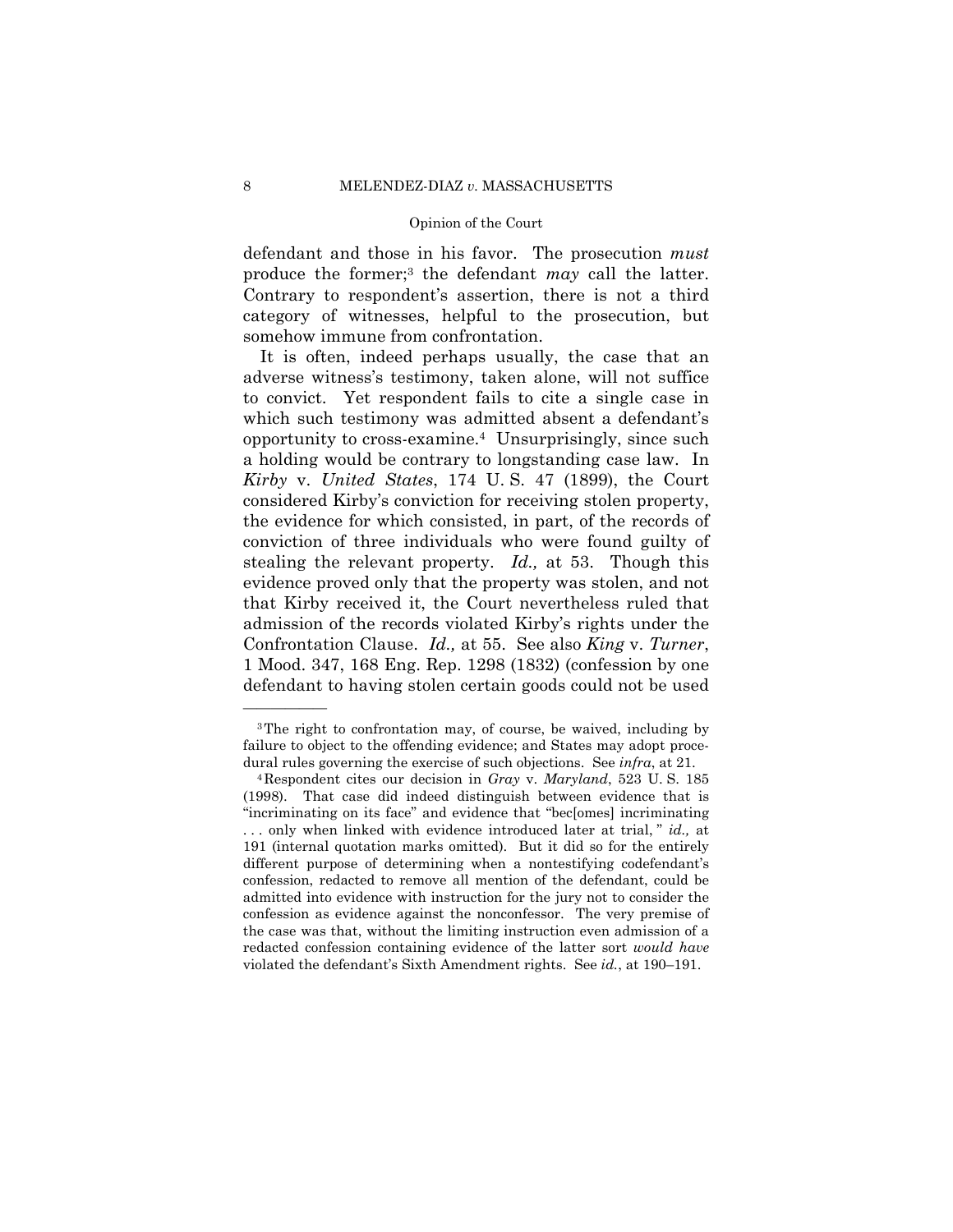as evidence against another defendant accused of receiving the stolen property).

## B

Respondent and the dissent argue that the analysts should not be subject to confrontation because they are not "conventional" (or "typical" or "ordinary") witnesses of the sort whose *ex parte* testimony was most notoriously used at the trial of Sir Walter Raleigh. *Post*, at 15–16; Brief for Respondent 28. It is true, as the Court recognized in *Crawford*, that *ex parte* examinations of the sort used at Raleigh's trial have "long been thought a paradigmatic confrontation violation." 541 U. S., at 52. But the paradigmatic case identifies the core of the right to confrontation, not its limits. The right to confrontation was not invented in response to the use of the *ex parte* examinations in *Raleigh's Case*, 2 How. St. Tr. 1 (1603). That use provoked such an outcry precisely because it flouted the deeply rooted common-law tradition "of live testimony in court subject to adversarial testing." *Crawford*, *supra*, at 43 (citing 3 W. Blackstone, Commentaries on the Laws of England 373–374 (1768)). See also *Crawford*, *supra*, at 43–47.

In any case, the purported distinctions respondent and the dissent identify between this case and Sir Walter Raleigh's "conventional" accusers do not survive scrutiny. The dissent first contends that a "conventional witness recalls events observed in the past, while an analyst's report contains near-contemporaneous observations of the test." *Post*, at 16–17. It is doubtful that the analyst's reports in this case could be characterized as reporting "near-contemporaneous observations"; the affidavits were completed almost a week after the tests were performed. See App. to Pet. for Cert. 24a–29a (the tests were performed on November 28, 2001, and the affidavits sworn on December 4, 2001). But regardless, the dissent misunder-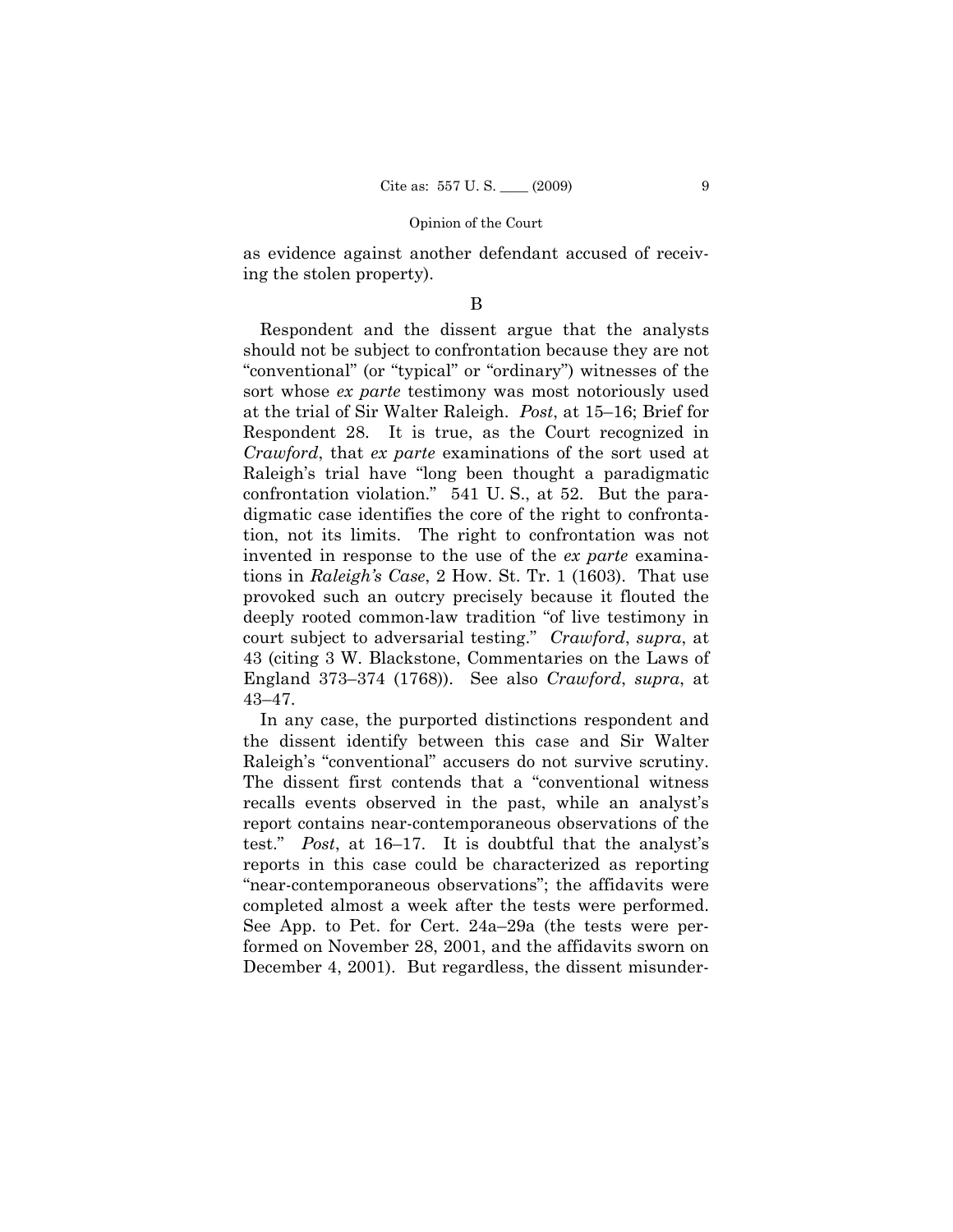stands the role that "near-contemporaneity" has played in our case law. The dissent notes that that factor was given "substantial weight" in *Davis, post,* at 17, but in fact that decision *disproves* the dissent's position. There the Court considered the admissibility of statements made to police officers responding to a report of a domestic disturbance. By the time officers arrived the assault had ended, but the victim's statements—written and oral—were sufficiently close in time to the alleged assault that the trial court admitted her affidavit as a "present sense impression." *Davis*, 547 U. S.*,* at 820 (internal quotation marks omitted). Though the witness's statements in *Davis* were "near-contemporaneous" to the events she reported, we nevertheless held that they could *not* be admitted absent an opportunity to confront the witness. *Id.,* at 830.

A second reason the dissent contends that the analysts are not "conventional witnesses" (and thus not subject to confrontation) is that they "observe[d] neither the crime nor any human action related to it." *Post,* at 17. The dissent provides no authority for this particular limitation of the type of witnesses subject to confrontation. Nor is it conceivable that all witnesses who fit this description would be outside the scope of the Confrontation Clause. For example, is a police officer's investigative report describing the crime scene admissible absent an opportunity to examine the officer? The dissent's novel exception from coverage of the Confrontation Clause would exempt all expert witnesses—a hardly "unconventional" class of witnesses.

A third respect in which the dissent asserts that the analysts are not "conventional" witnesses and thus not subject to confrontation is that their statements were not provided in response to interrogation. *Ibid*. See also Brief for Respondent 29. As we have explained, "[t]he Framers were no more willing to exempt from cross-examination volunteered testimony or answers to open-ended questions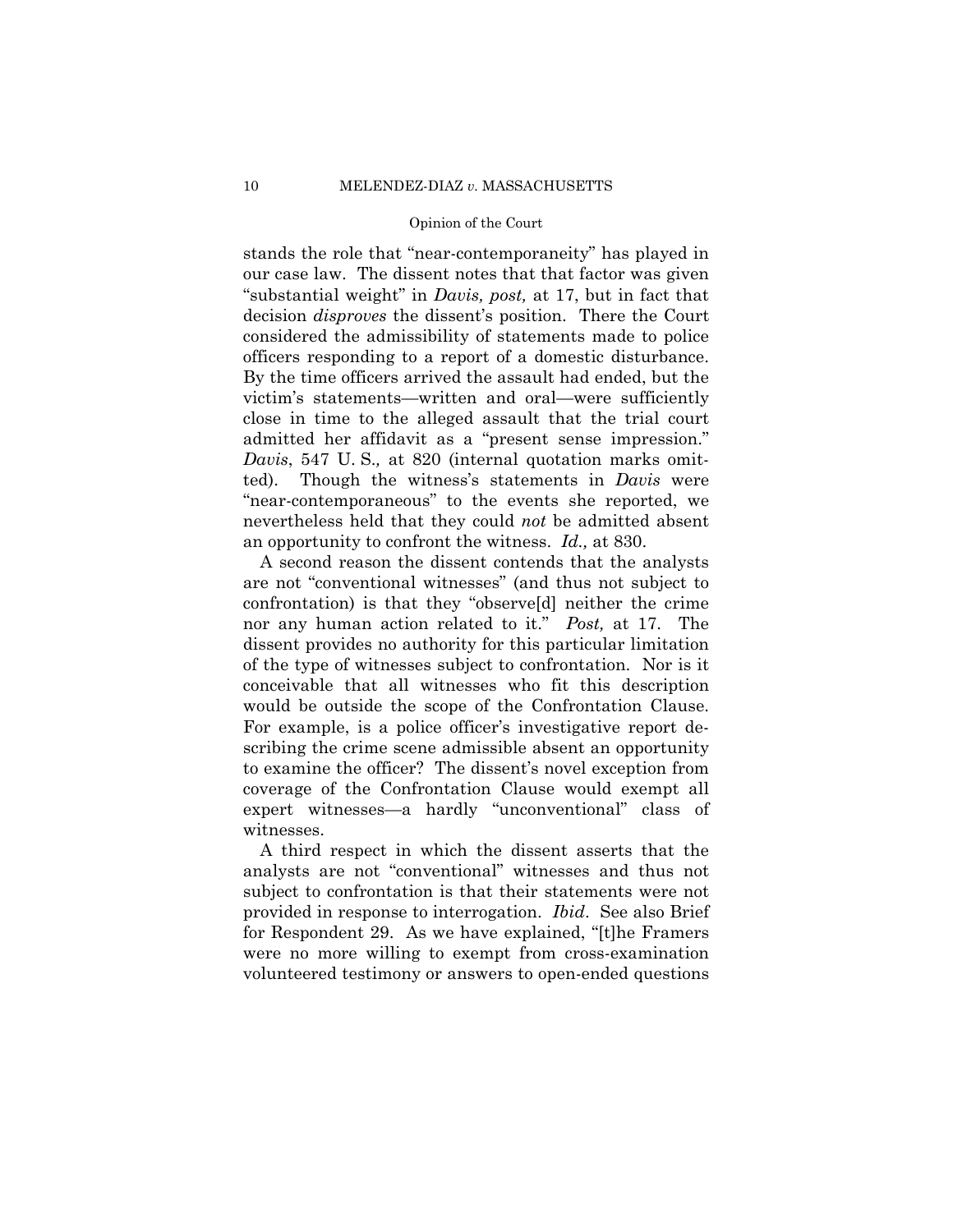than they were to exempt answers to detailed interrogation." *Davis*, *supra*, at 822–823, n. 1. Respondent and the dissent cite no authority, and we are aware of none, holding that a person who volunteers his testimony is any less a "'witness against' the defendant," Brief for Respondent 26, than one who is responding to interrogation. In any event, the analysts' affidavits in this case *were* presented in response to a police request. See Mass. Gen. Laws, ch. 111, §§12–13. If an affidavit submitted in response to a police officer's request to "write down what happened" suffices to trigger the Sixth Amendment's protection (as it apparently does, see *Davis*, 547 U. S., at 819–820; *id.*, at 840, n. 5 (THOMAS, J., concurring in judgment in part and dissenting in part)), then the analysts' testimony should be subject to confrontation as well.

C

Respondent claims that there is a difference, for Confrontation Clause purposes, between testimony recounting historical events, which is "prone to distortion or manipulation," and the testimony at issue here, which is the "resul[t] of neutral, scientific testing." Brief for Respondent 29. Relatedly, respondent and the dissent argue that confrontation of forensic analysts would be of little value because "one would not reasonably expect a laboratory professional . . . to feel quite differently about the results of his scientific test by having to look at the defendant." *Id.,* at 31 (internal quotation marks omitted); see *post*, at 10–11.

This argument is little more than an invitation to return to our overruled decision in *Roberts*, 448 U. S. 56, which held that evidence with "particularized guarantees of trustworthiness" was admissible notwithstanding the Confrontation Clause. *Id.,* at 66. What we said in *Crawford* in response to that argument remains true:

"To be sure, the Clause's ultimate goal is to ensure re-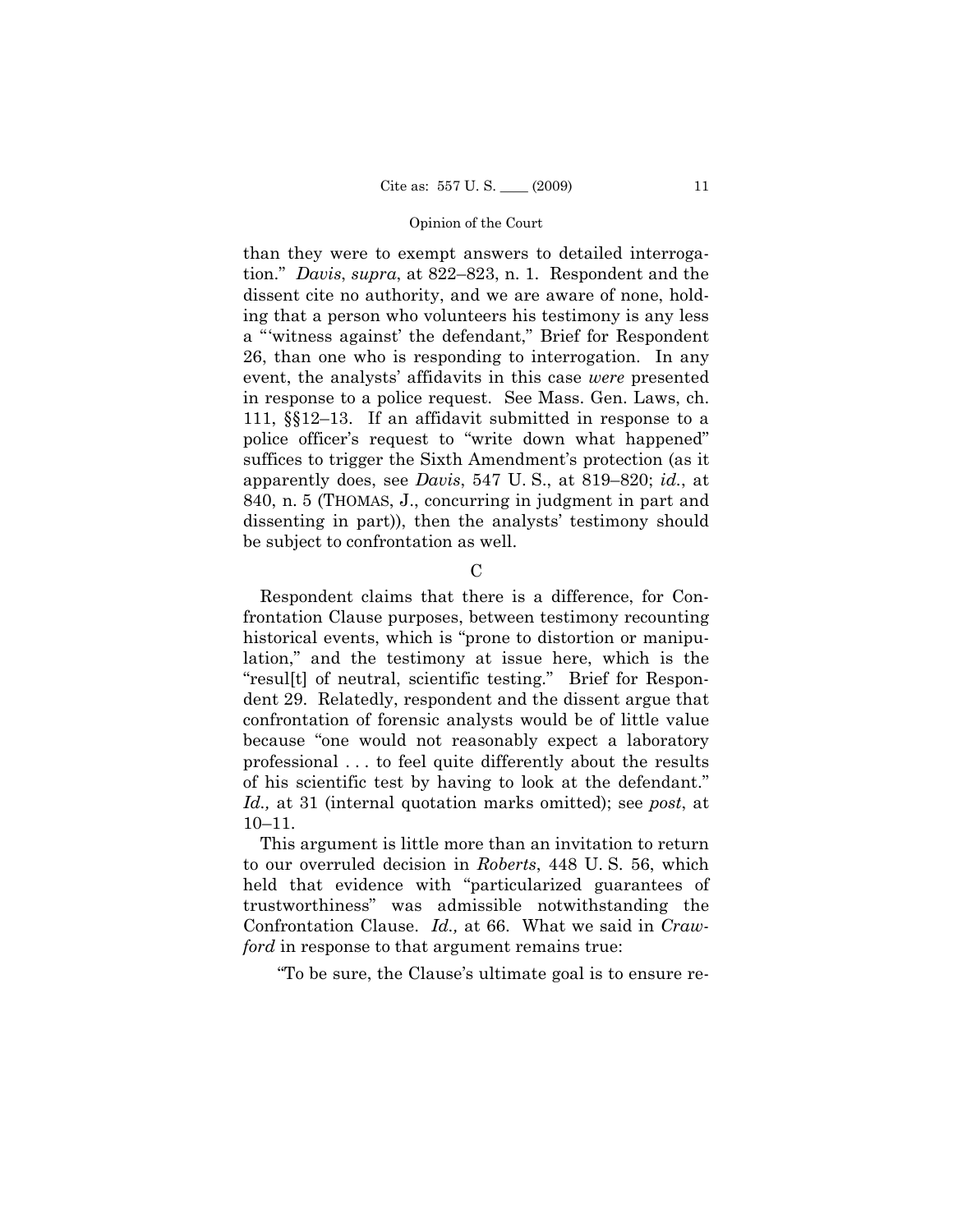liability of evidence, but it is a procedural rather than a substantive guarantee. It commands, not that evidence be reliable, but that reliability be assessed in a particular manner: by testing in the crucible of crossexamination. ... Dispensing with confrontation because testimony is obviously reliable is akin to dispensing with jury trial because a defendant is obviously guilty. This is not what the Sixth Amendment prescribes." 541 U. S., at 61–62.

Respondent and the dissent may be right that there are other ways—and in some cases better ways—to challenge or verify the results of a forensic test.5 But the Constitution guarantees one way: confrontation. We do not have license to suspend the Confrontation Clause when a preferable trial strategy is available.

Nor is it evident that what respondent calls "neutral scientific testing" is as neutral or as reliable as respondent suggests. Forensic evidence is not uniquely immune from the risk of manipulation. According to a recent study conducted under the auspices of the National Academy of Sciences, "[t]he majority of [laboratories producing forensic evidence] are administered by law enforcement agencies, such as police departments, where the laboratory administrator reports to the head of the agency." National Research Council of the National Academies, Strengthening Forensic Science in the United States: A Path Forward 6–1 (Prepublication Copy Feb. 2009) (hereinafter National Academy Report). And "[b]ecause forensic scientists often are driven in their work by a need to answer a particular question related to the issues of a particular case, they sometimes face pressure to sacrifice appropriate methodology for the sake of expediency." *Id.*, at S–17. A forensic

<sup>5</sup>Though surely not always. Some forensic analyses, such as autopsies and breathalyzer tests, cannot be repeated, and the specimens used for other analyses have often been lost or degraded.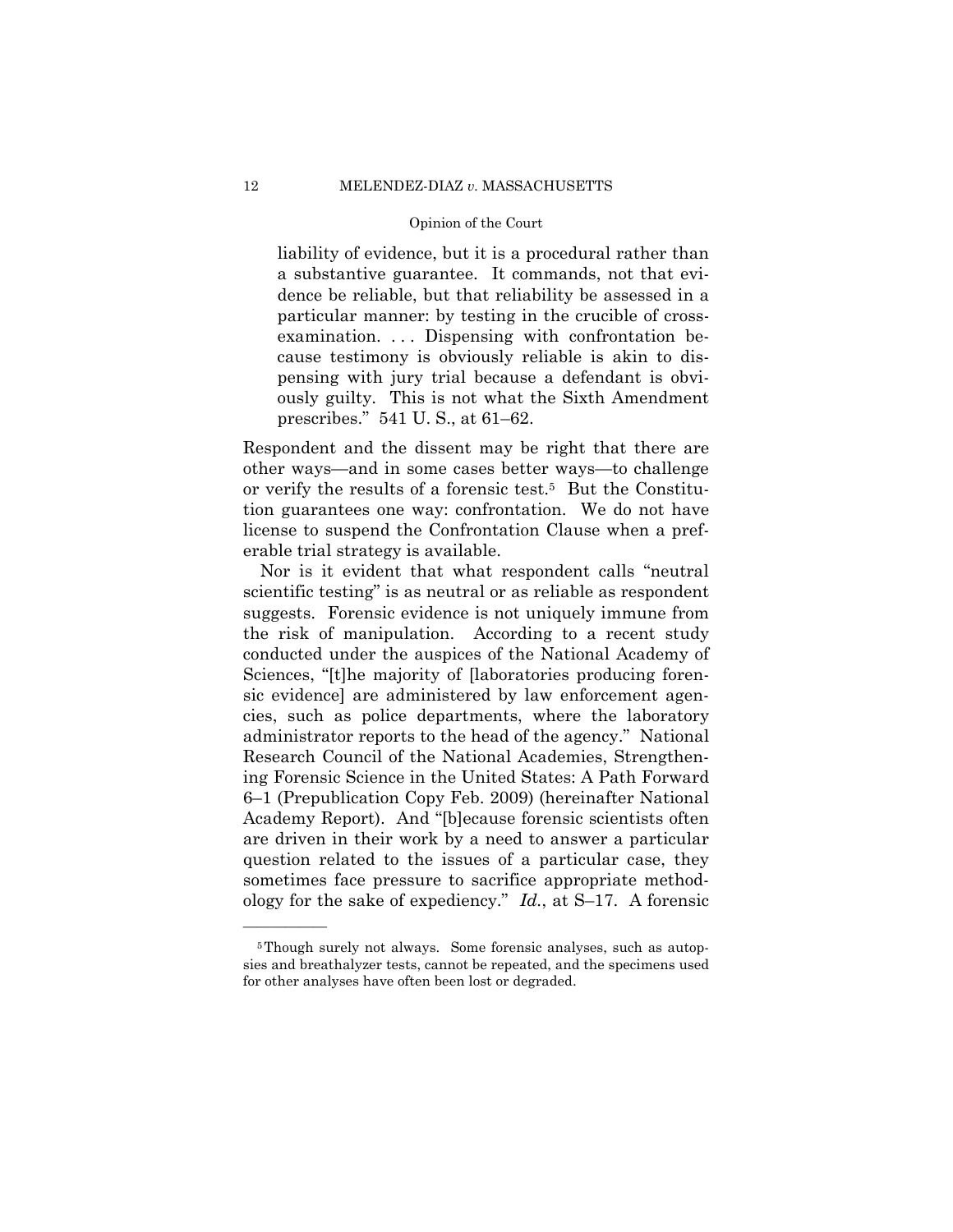analyst responding to a request from a law enforcement official may feel pressure—or have an incentive—to alter the evidence in a manner favorable to the prosecution.

Confrontation is one means of assuring accurate forensic analysis. While it is true, as the dissent notes, that an honest analyst will not alter his testimony when forced to confront the defendant, *post,* at 10, the same cannot be said of the fraudulent analyst. See Brief for National Innocence Network as *Amicus Curiae* 15–17 (discussing cases of documented "drylabbing" where forensic analysts report results of tests that were never performed); National Academy Report 1–8 to 1–10 (discussing documented cases of fraud and error involving the use of forensic evidence). Like the eyewitness who has fabricated his account to the police, the analyst who provides false results may, under oath in open court, reconsider his false testimony. See *Coy* v. *Iowa*, 487 U. S. 1012, 1019 (1988). And, of course, the prospect of confrontation will deter fraudulent analysis in the first place.

Confrontation is designed to weed out not only the fraudulent analyst, but the incompetent one as well. Serious deficiencies have been found in the forensic evidence used in criminal trials. One commentator asserts that "[t]he legal community now concedes, with varying degrees of urgency, that our system produces erroneous convictions based on discredited forensics." Metzger, Cheating the Constitution, 59 Vand. L. Rev. 475, 491 (2006). One study of cases in which exonerating evidence resulted in the overturning of criminal convictions concluded that invalid forensic testimony contributed to the convictions in 60% of the cases. Garrett & Neufeld, Invalid Forensic Science Testimony and Wrongful Convictions, 95 Va. L. Rev. 1, 14 (2009). And the National Academy Report concluded:

*"The forensic science system, encompassing both re-*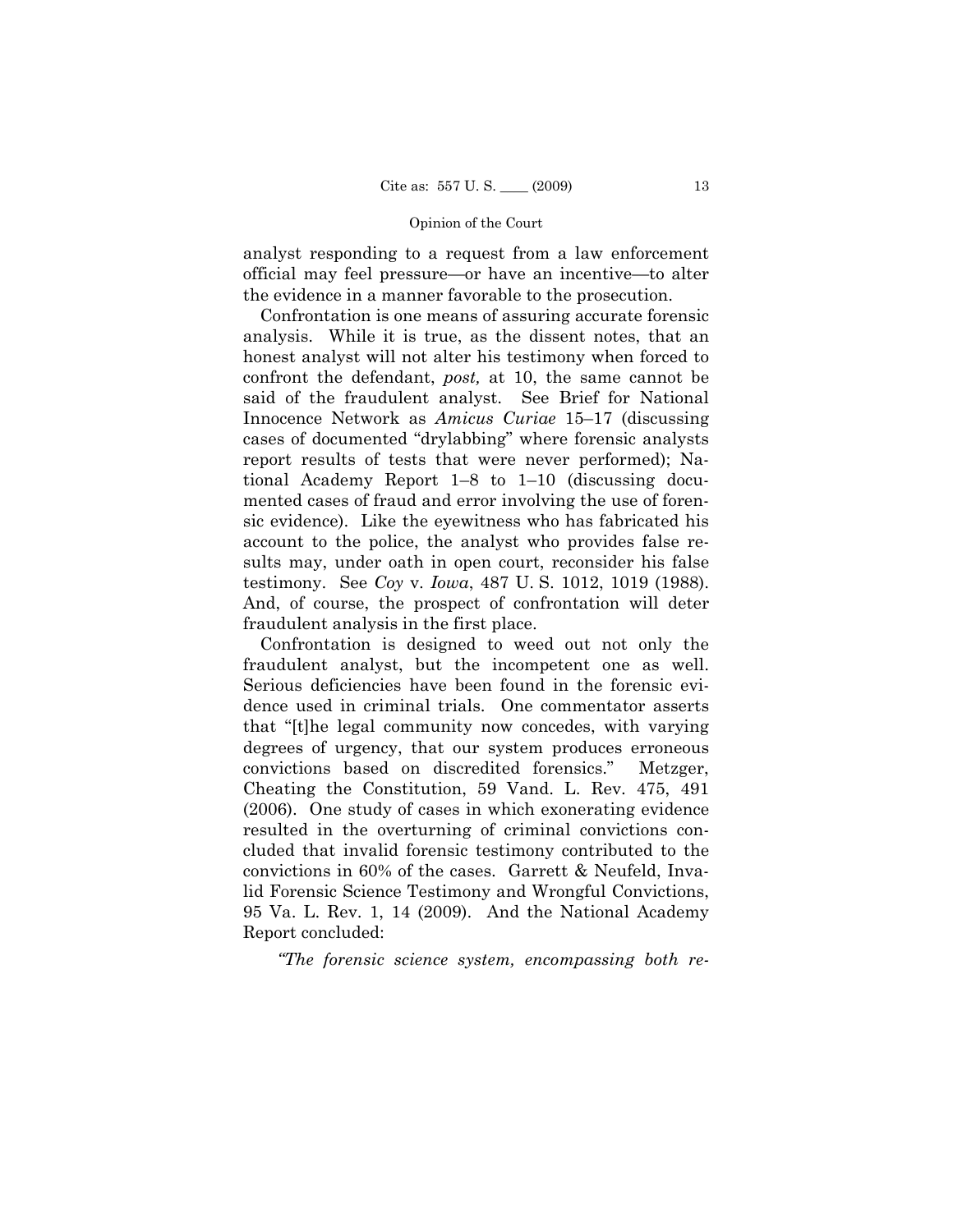*search and practice, has serious problems that can only be addressed by a national commitment to overhaul the current structure that supports the forensic science community in this country."* National Academy Report P–1 (emphasis in original).6

Like expert witnesses generally, an analyst's lack of proper training or deficiency in judgment may be disclosed in cross-examination.

This case is illustrative. The affidavits submitted by the analysts contained only the bare-bones statement that "[t]he substance was found to contain: Cocaine." App. to Pet. for Cert. 24a, 26a, 28a. At the time of trial, petitioner did not know what tests the analysts performed, whether those tests were routine, and whether interpreting their results required the exercise of judgment or the use of skills that the analysts may not have possessed. While we still do not know the precise tests used by the analysts, we are told that the laboratories use "methodology recommended by the Scientific Working Group for the Analysis of Seized Drugs," App. to Brief for Petitioner 1a–2a. At least some of that methodology requires the exercise of judgment and presents a risk of error that might be explored on cross-examination. See 2 P. Giannelli & E. Imwinkelried, Scientific Evidence §23.03[c], pp. 532–533, ch. 23A, p. 607 (4th ed. 2007) (identifying four "critical errors" that analysts may commit in interpreting the

<sup>6</sup>Contrary to the dissent's suggestion, *post,* at 23, we do not "rel[y] in such great measure" on the deficiencies of crime-lab analysts shown by this report to resolve the constitutional question presented in this case. The analysts who swore the affidavits provided testimony against Melendez-Diaz, and they are therefore subject to confrontation; we would reach the same conclusion if all analysts always possessed the scientific acumen of Mme. Curie and the veracity of Mother Theresa. We discuss the report only to refute the suggestion that this category of evidence is uniquely reliable and that cross-examination of the analysts would be an empty formalism.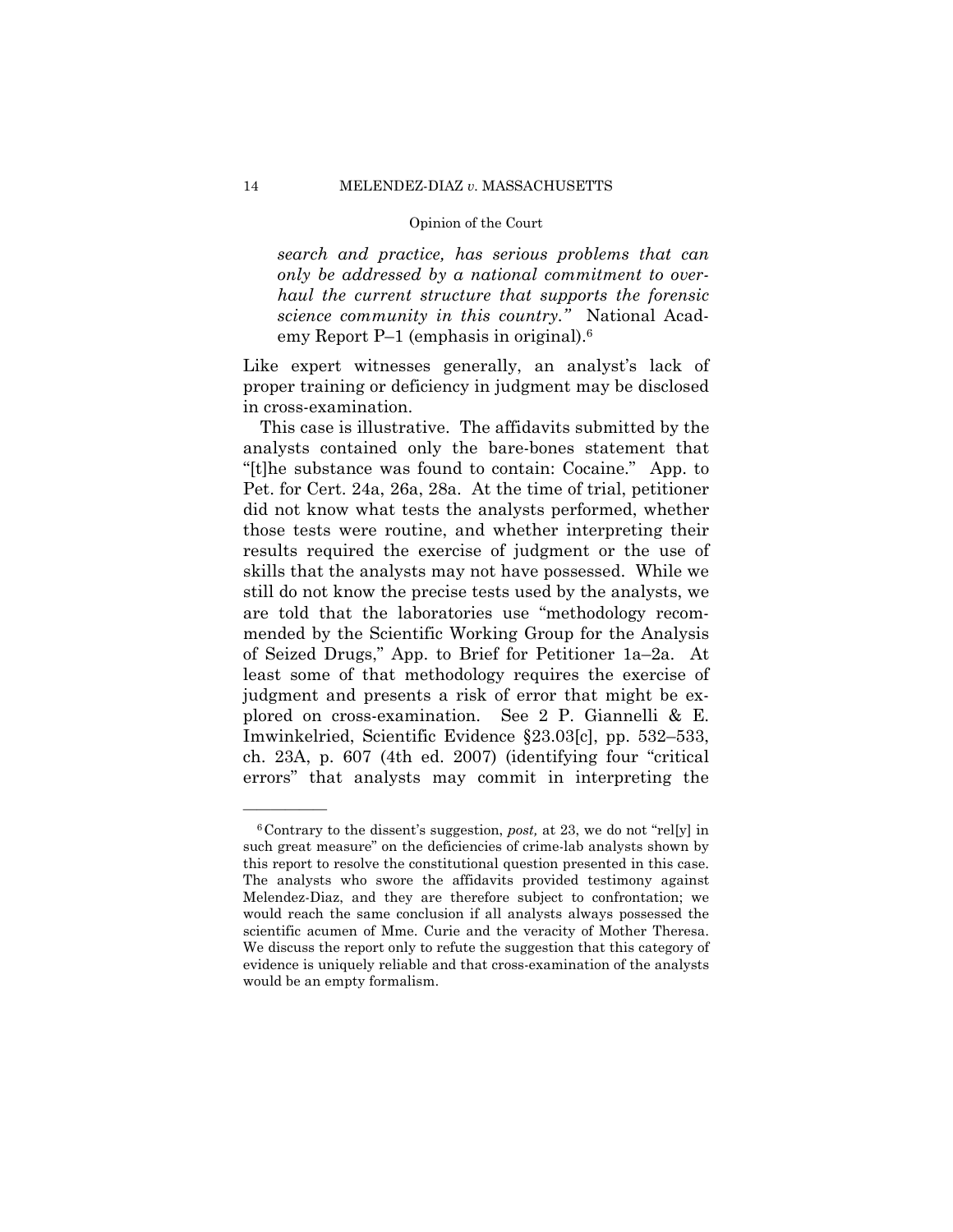results of the commonly used gas chromatography/mass spectrometry analysis); Shellow, The Application of *Daubert* to the Identification of Drugs, 2 Shepard's Expert & Scientific Evidence Quarterly 593, 600 (1995) (noting that while spectrometers may be equipped with computerized matching systems, "forensic analysts in crime laboratories typically do not utilize this feature of the instrument, but rely exclusively on their subjective judgment").

The same is true of many of the other types of forensic evidence commonly used in criminal prosecutions. "[T]here is wide variability across forensic science disciplines with regard to techniques, methodologies, reliability, types and numbers of potential errors, research, general acceptability, and published material." National Academy Report S–5. See also *id.,* at 5–9, 5–12, 5–17, 5– 21 (discussing problems of subjectivity, bias, and unreliability of common forensic tests such as latent fingerprint analysis, pattern/impression analysis, and toolmark and firearms analysis). Contrary to respondent's and the dissent's suggestion, there is little reason to believe that confrontation will be useless in testing analysts' honesty, proficiency, and methodology—the features that are commonly the focus in the cross-examination of experts.

D

Respondent argues that the analysts' affidavits are admissible without confrontation because they are "akin to the types of official and business records admissible at common law." Brief for Respondent 35. But the affidavits do not qualify as traditional official or business records, and even if they did, their authors would be subject to confrontation nonetheless.

Documents kept in the regular course of business may ordinarily be admitted at trial despite their hearsay status. See Fed. Rule Evid. 803(6). But that is not the case if the regularly conducted business activity is the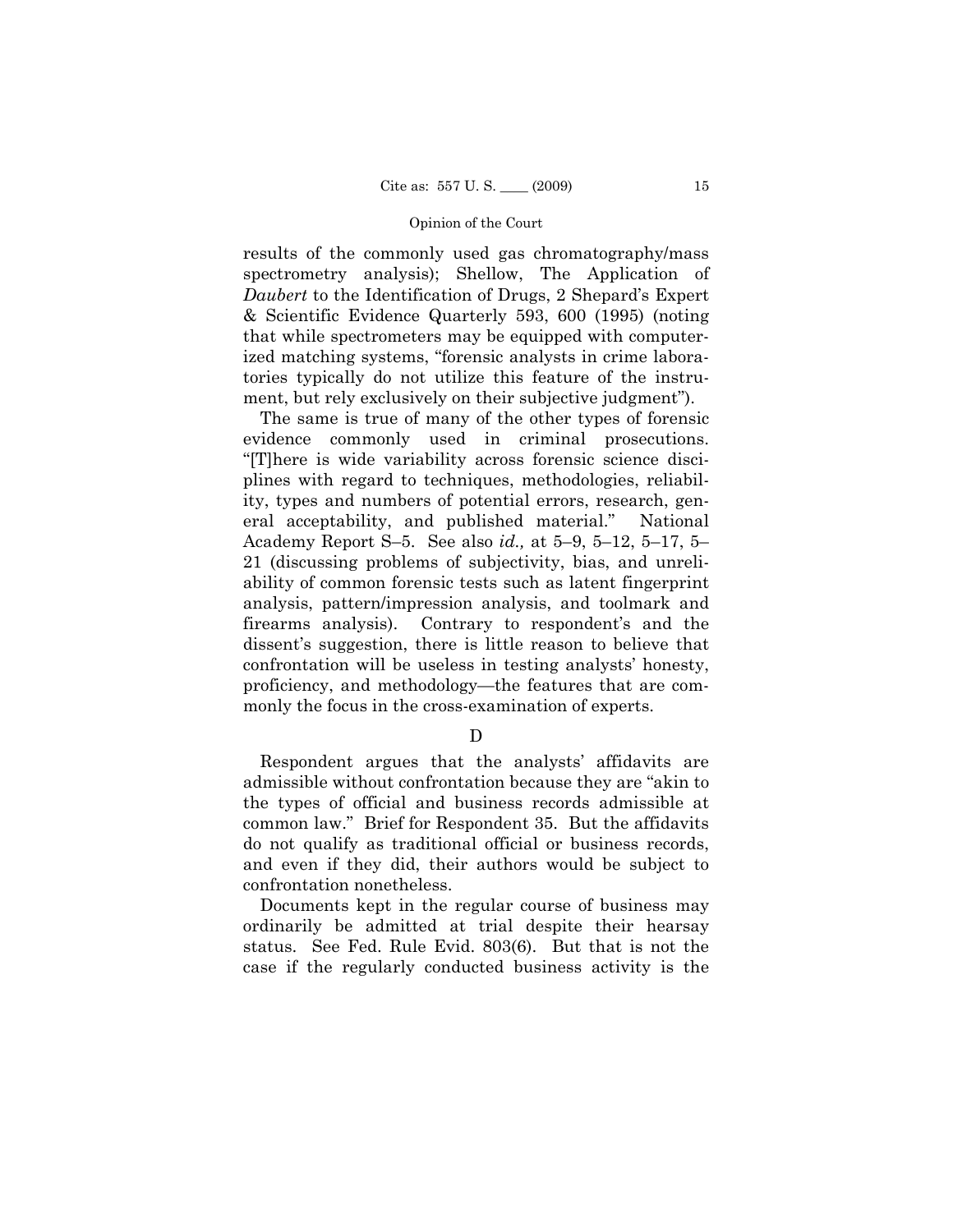production of evidence for use at trial. Our decision in *Palmer* v. *Hoffman*, 318 U. S. 109 (1943), made that distinction clear. There we held that an accident report provided by an employee of a railroad company did not qualify as a business record because, although kept in the regular course of the railroad's operations, it was "calculated for use essentially in the court, not in the business." Id., at 114.<sup>7</sup> The analysts' certificates—like police reports generated by law enforcement officials—do not qualify as business or public records for precisely the same reason. See Rule 803(8) (defining public records as "excluding, however, in criminal cases matters observed by police officers and other law enforcement personnel").

Respondent seeks to rebut this limitation by noting that at common law the results of a coroner's inquest were admissible without an opportunity for confrontation. But as we have previously noted, whatever the status of coroner's reports at common law in England, they were not accorded any special status in American practice. See *Crawford*, 541 U. S., at 47, n. 2; *Giles* v. *California*, 554 U. S. \_\_\_, \_\_\_ (2008) (slip op., at 20) (BREYER, J., dissenting); Evidence—Official Records—Coroner's Inquest, 65 U. Pa. L. Rev. 290 (1917).

The dissent identifies a single class of evidence which, though prepared for use at trial, was traditionally admissible: a clerk's certificate authenticating an official record—or a copy thereof—for use as evidence. See *post,* at 19. But a clerk's authority in that regard was narrowly circumscribed. He was permitted "to certify to the correctness of a copy of a record kept in his office," but had

<sup>7</sup>The early common-law cases likewise involve records prepared for the administration of an entity's affairs, and not for use in litigation. See, *e.g., King* v. *Rhodes*, 1 Leach 24, 168 Eng. Rep. 115 (1742) (admitting into evidence ship's muster-book); *King* v. *Martin*, 2 Camp. 100, 101, 170 Eng. Rep. 1094, 1095 (1809) (vestry book); *King* v. *Aickles*, 1 Leach 390, 391–392, 168 Eng. Rep. 297, 298 (1785) (prison logbook).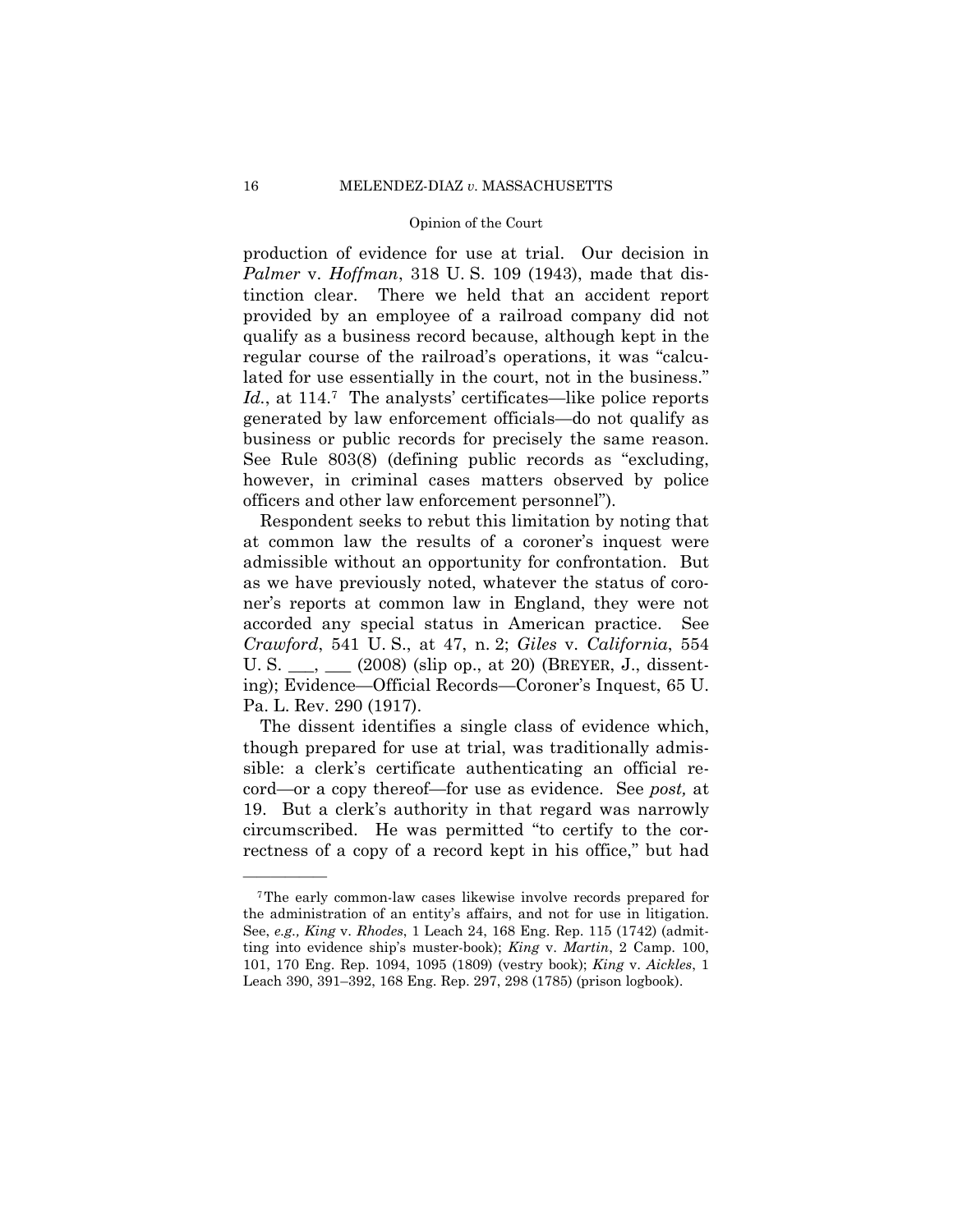"no authority to furnish, as evidence for the trial of a lawsuit, his interpretation of what the record contains or shows, or to certify to its substance or effect." *State* v. *Wilson*, 141 La. 404, 409, 75 So. 95, 97 (1917). See also *State* v. *Champion*, 116 N. C. 987, 21 S. E. 700, 700–701 (1895); 5 J. Wigmore, Evidence §1678 (3d ed. 1940). The dissent suggests that the fact that this exception was "'narrowly circumscribed'" makes no difference. See *post,* at 20. To the contrary, it makes all the difference in the world. It shows that even the line of cases establishing the one narrow exception the dissent has been able to identify simultaneously vindicates the general rule applicable to the present case. A clerk could by affidavit *authenticate* or provide a copy of an otherwise admissible record, but could not do what the analysts did here: *create*  a record for the sole purpose of providing evidence against a defendant.8

Far more probative here are those cases in which the prosecution sought to admit into evidence a clerk's certificate attesting to the fact that the clerk had searched for a particular relevant record and failed to find it. Like the testimony of the analysts in this case, the clerk's statement would serve as substantive evidence against the defendant whose guilt depended on the nonexistence of the record for which the clerk searched. Although the clerk's certificate would qualify as an official record under respondent's definition—it was prepared by a public officer in the regular course of his official duties—and although

<sup>8</sup>The dissent's reliance on our decision in *Dowdell* v. *United States*, 221 U. S. 325 (1911), see *post*, at 20 (opinion of KENNEDY, J.), is similarly misplaced. As the opinion stated in *Dowdell*—and as this Court noted in *Davis* v. *Washington*, 547 U. S. 813, 825 (2006)—the judge and clerk who made the statements at issue in *Dowdell* were not witnesses for purposes of the Confrontation Clause because their statements concerned only the conduct of defendants' prior trial, not any facts regarding defendants' guilt or innocence. 221 U. S., at 330–331.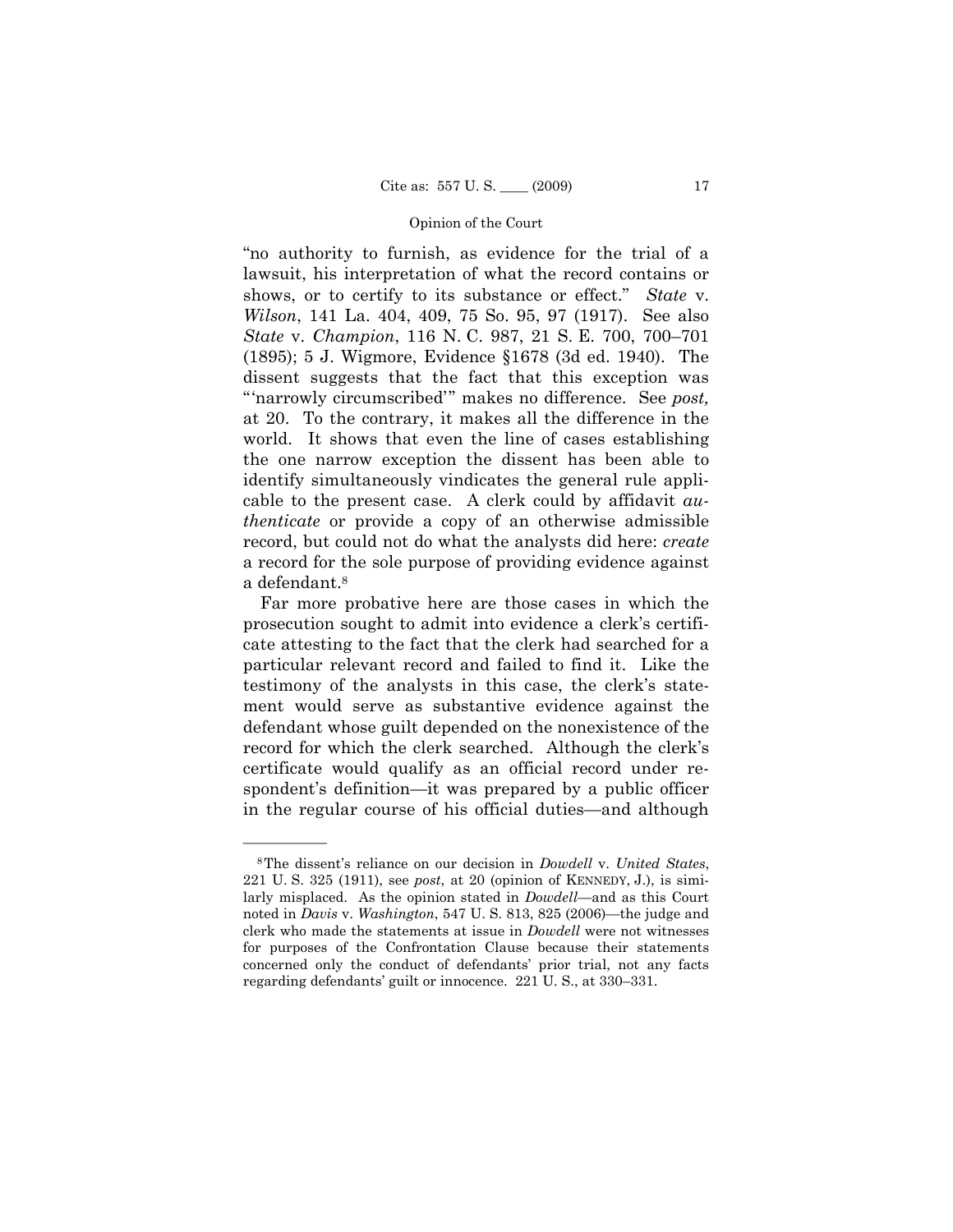the clerk was certainly not a "conventional witness" under the dissent's approach, the clerk was nonetheless subject to confrontation. See *People* v. *Bromwich*, 200 N. Y. 385, 388–389, 93 N. E. 933, 934 (1911); *People* v. *Goodrode*, 132 Mich. 542, 547, 94 N. W. 14, 16 (1903); Wigmore, *supra*, §1678.9

Respondent also misunderstands the relationship between the business-and-official-records hearsay exceptions and the Confrontation Clause. As we stated in *Crawford:*  "Most of the hearsay exceptions covered statements that by their nature were not testimonial—for example, business records or statements in furtherance of a conspiracy." 541 U. S., at 56. Business and public records are generally admissible absent confrontation not because they qualify under an exception to the hearsay rules, but because having been created for the administration of an entity's affairs and not for the purpose of establishing or proving some fact at trial—they are not testimonial. Whether or not they qualify as business or official records, the analysts' statements here—prepared specifically for use at petitioner's trial—were testimony against petitioner, and the analysts were subject to confrontation under the Sixth Amendment.

E

Respondent asserts that we should find no Confronta-

<sup>9</sup>An earlier line of 19th century state-court cases also supports the notion that forensic analysts' certificates were not admitted into evidence as public or business records. See *Commonwealth* v. *Waite*, 93 Mass. 264, 266 (1865); *Shivers* v. *Newton*, 45 N. J. L. 469, 476 (Sup. Ct. 1883); *State* v. *Campbell*, 64 N. H. 402, 403, 13 A. 585, 586 (1888). In all three cases, defendants—who were prosecuted for selling adulterated milk—objected to the admission of the state chemists' certificates of analysis. In all three cases, the objection was defeated because the chemist testified live at trial. That the prosecution came forward with live witnesses in all three cases suggests doubt as to the admissibility of the certificates without opportunity for cross-examination.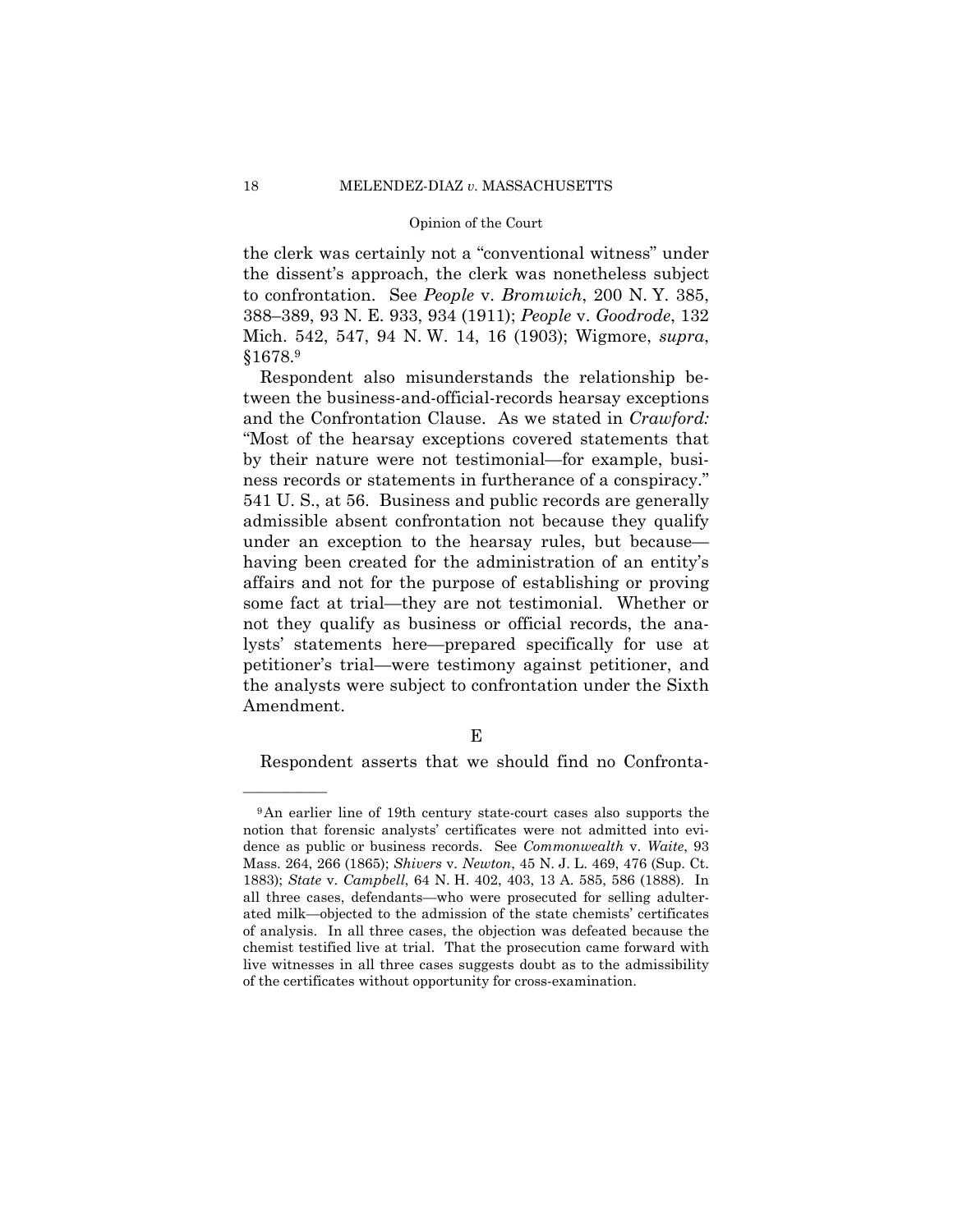tion Clause violation in this case because petitioner had the ability to subpoena the analysts. But that power whether pursuant to state law or the Compulsory Process Clause—is no substitute for the right of confrontation. Unlike the Confrontation Clause, those provisions are of no use to the defendant when the witness is unavailable or simply refuses to appear. See, *e.g.*, *Davis*, 547 U. S., at 820 ("[The witness] was subpoenaed, but she did not appear at . . . trial"). Converting the prosecution's duty under the Confrontation Clause into the defendant's privilege under state law or the Compulsory Process Clause shifts the consequences of adverse-witness no-shows from the State to the accused. More fundamentally, the Confrontation Clause imposes a burden on the prosecution to present its witnesses, not on the defendant to bring those adverse witnesses into court. Its value to the defendant is not replaced by a system in which the prosecution presents its evidence via *ex parte* affidavits and waits for the defendant to subpoena the affiants if he chooses.

## F

Finally, respondent asks us to relax the requirements of the Confrontation Clause to accommodate the "'necessities of trial and the adversary process.'" Brief for Respondent 59. It is not clear whence we would derive the authority to do so. The Confrontation Clause may make the prosecution of criminals more burdensome, but that is equally true of the right to trial by jury and the privilege against self-incrimination. The Confrontation Clause—like those other constitutional provisions—is binding, and we may not disregard it at our convenience.

We also doubt the accuracy of respondent's and the dissent's dire predictions. The dissent, respondent, and its *amici* highlight the substantial total number of controlledsubstance analyses performed by state and federal laboratories in recent years. But only some of those tests are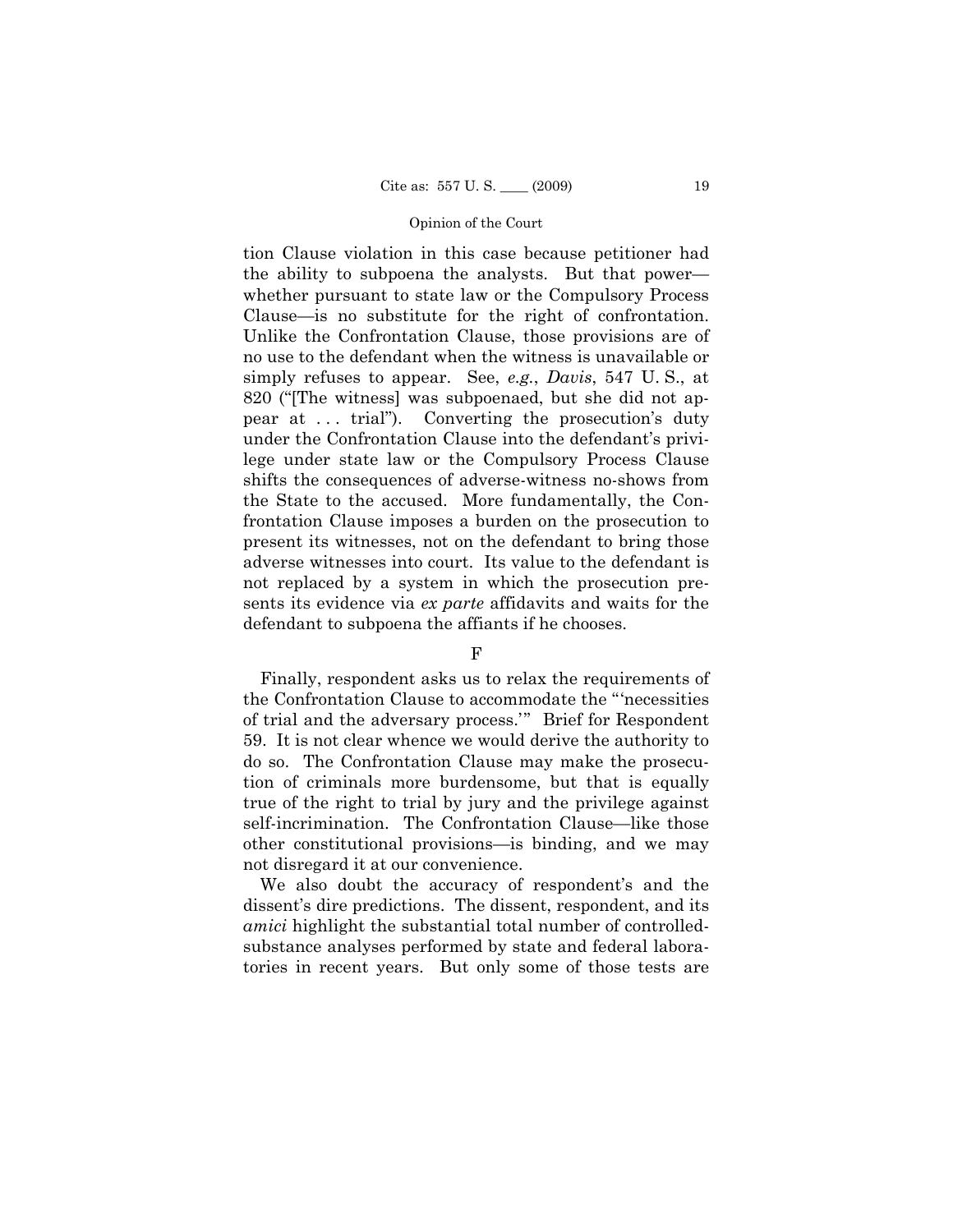implicated in prosecutions, and only a small fraction of those cases actually proceed to trial. See Brief for Law Professors as *Amici Curiae* 7–8 (nearly 95% of convictions in state and federal courts are obtained via guilty plea).10

Perhaps the best indication that the sky will not fall after today's decision is that it has not done so already. Many States have already adopted the constitutional rule we announce today, $11$  while many others permit the defendant to assert (or forfeit by silence) his Confrontation Clause right after receiving notice of the prosecution's intent to use a forensic analyst's report, *id.*, at 13–15 (cataloging such state laws). Despite these widespread practices, there is no evidence that the criminal justice system has ground to a halt in the States that, one way or another, empower a defendant to insist upon the analyst's appearance at trial. Indeed, in Massachusetts itself, a defendant may subpoena the analyst to appear at trial, see Brief for Respondent 57, and yet there is no indication

<sup>10</sup>The dissent provides some back-of-the-envelope calculations regarding the number of court appearances that will result from today's ruling. *Post*, at 13–14. Those numbers rely on various unfounded assumptions: that the prosecution will place into evidence a drug analysis certificate in every case; that the defendant will never stipulate to the nature of the controlled substance; that even where no such stipulation is made, every defendant will object to the evidence or otherwise demand the appearance of the analyst. These assumptions are wildly unrealistic, and, as discussed below, the figures they produce do not reflect what has in fact occurred in those jurisdictions that have

already adopted the rule we announce today. 11 *State* v. *Johnson*, 982 So. 2d 672, 680–681 (Fla. 2008); *Hinojos-Mendoza* v. *People*, 169 P. 3d 662, 666–667 (Colo. 2007); *State* v. *Birchfield*, 342 Ore. 624, 631–632, 157 P. 3d 216, 220 (2007); *State* v. *March*, 216 S. W. 3d 663, 666–667 (Mo. 2007); *Thomas* v. *United States*, 914 A. 2d 1, 12–13 (D. C. 2006); *State* v. *Caulfield*, 722 N. W. 2d 304, 310 (Minn. 2006); *Las Vegas* v. *Walsh*, 121 Nev. 899, 904–906, 124 P. 3d 203, 207–208 (2005); *People* v. *McClanahan*, 191 Ill. 2d 127, 133–134, 729 N. E. 2d 470, 474–475 (2000); *Miller* v. *State*, 266 Ga. 850, 854–855, 472 S. E. 2d 74, 78–79 (1996); *Barnette* v. *State*, 481 So. 2d 788, 792 (Miss. 1985).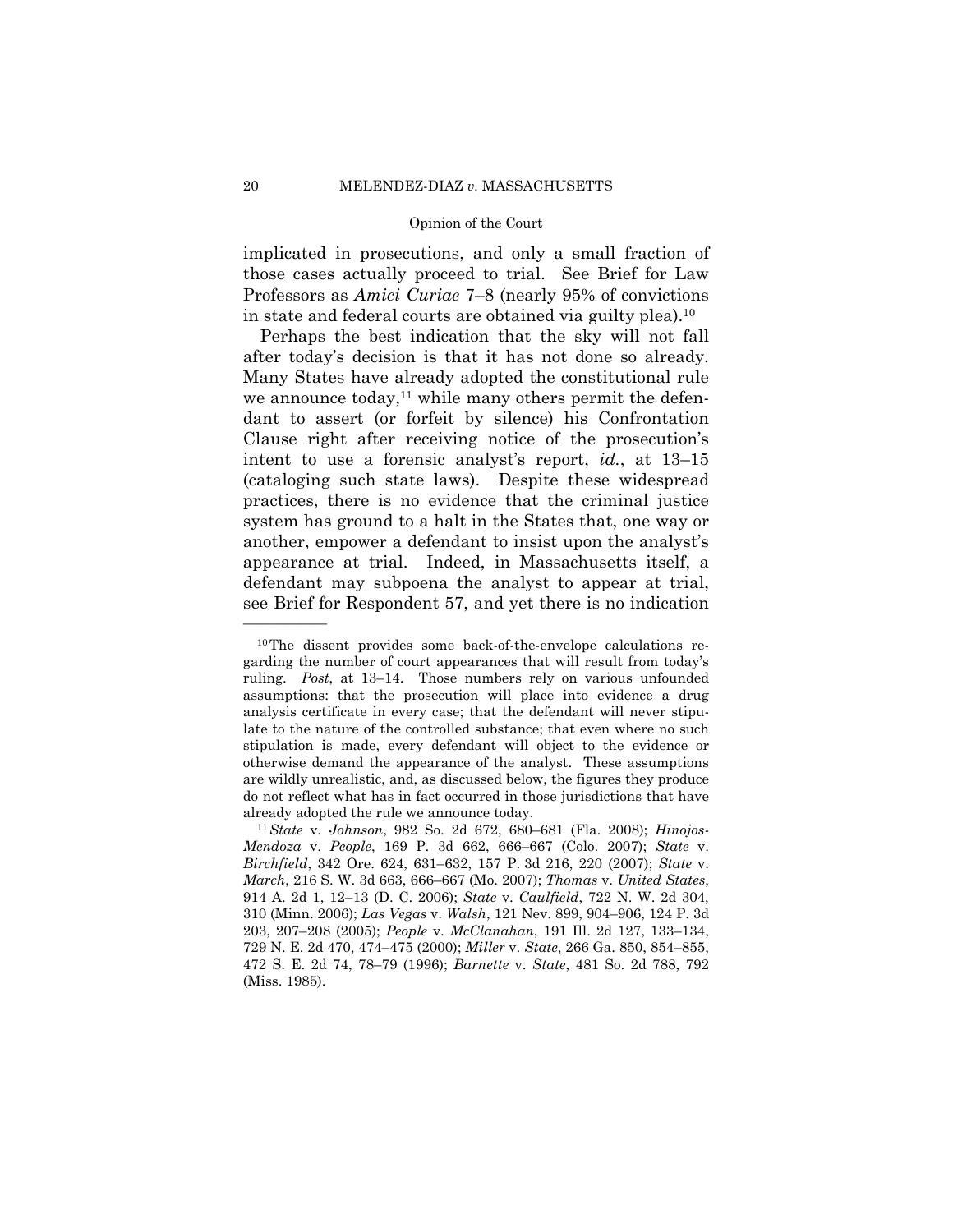that obstructionist defendants are abusing the privilege.

The dissent finds this evidence "far less reassuring than promised." *Post*, at 28. But its doubts rest on two flawed premises. First, the dissent believes that those state statutes "requiring the defendant to give early notice of his intent to confront the analyst," are "burden-shifting" statutes [that] may be invalidated by the Court's reasoning." *Post,* at 22, 28–29. That is not so. In their simplest form, notice-and-demand statutes require the prosecution to provide notice to the defendant of its intent to use an analyst's report as evidence at trial, after which the defendant is given a period of time in which he may object to the admission of the evidence absent the analyst's appearance live at trial. See, *e.g,* Ga. Code Ann. §35–3–154.1 (2006); Tex. Code Crim. Proc. Ann., Art. 38.41, §4 (Vernon 2005); Ohio Rev. Code Ann. §2925.51(C) (West 2006). Contrary to the dissent's perception, these statutes shift no burden whatever. The defendant *always* has the burden of raising his Confrontation Clause objection; noticeand-demand statutes simply govern the *time* within which he must do so. States are free to adopt procedural rules governing objections. See *Wainwright* v. *Sykes*, 433 U. S. 72, 86–87 (1977). It is common to require a defendant to exercise his rights under the Compulsory Process Clause in advance of trial, announcing his intent to present certain witnesses. See Fed. Rules Crim. Proc. 12.1(a), (e), 16(b)(1)(C); Comment: Alibi Notice Rules: The Preclusion Sanction as Procedural Default, 51 U. Chi. L. Rev. 254, 254–255, 281–285 (1984) (discussing and cataloguing State notice-of-alibi rules); *Taylor* v. *Illinois*, 484 U. S. 400, 411 (1988); *Williams* v. *Florida*, 399 U. S. 78, 81–82 (1970). There is no conceivable reason why he cannot similarly be compelled to exercise his Confrontation Clause rights before trial. See *Hinojos-Mendoza* v. *People*, 169 P. 3d 662, 670 (Colo. 2007) (discussing and approving Colorado's notice-and-demand provision). Today's decision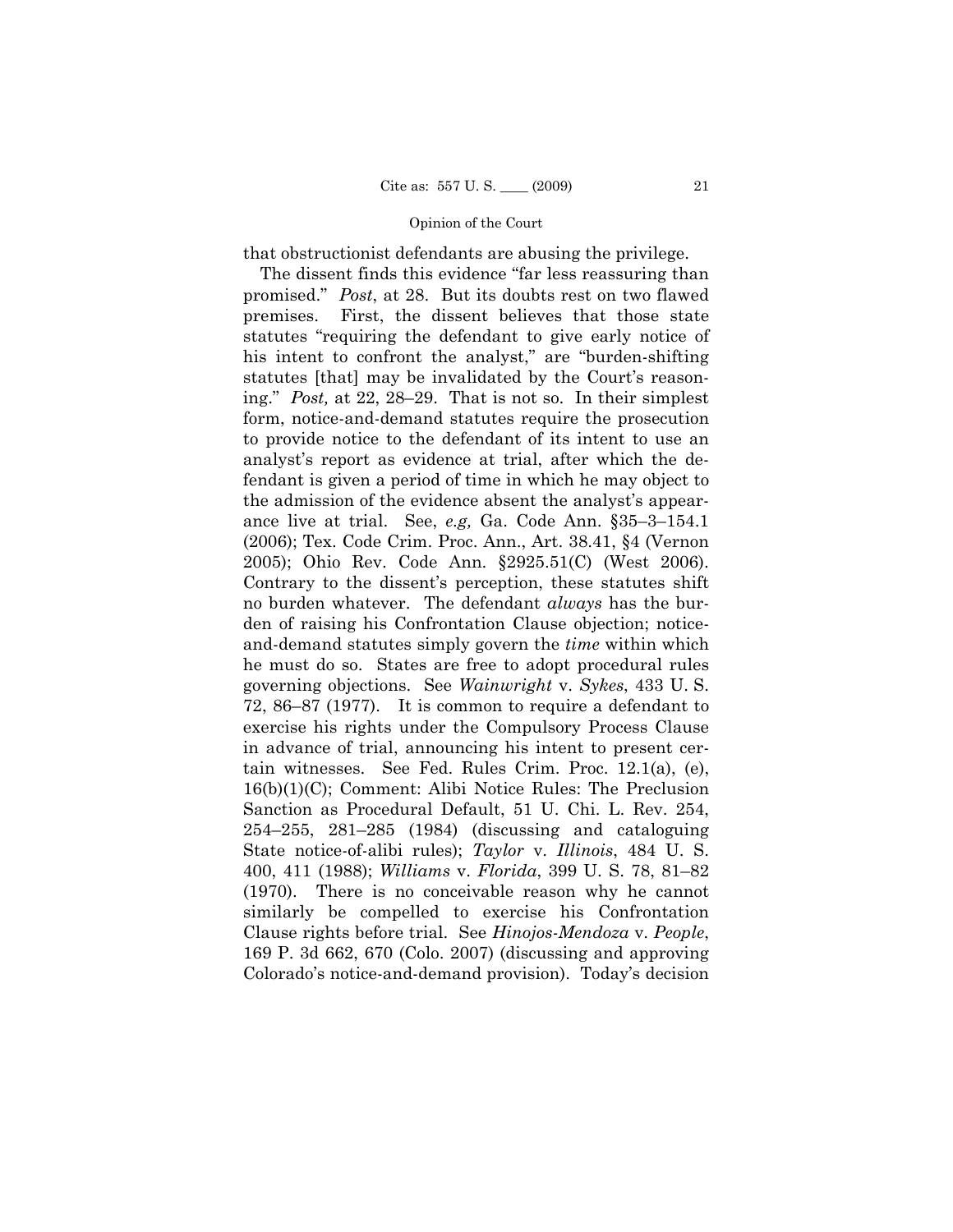will not disrupt criminal prosecutions in the many large States whose practice is already in accord with the Confrontation Clause.12

Second, the dissent notes that several of the state-court cases that have already adopted this rule did so pursuant to our decision in *Crawford*, and not "independently . . . as a matter of state law." *Post,* at 28. That may be so. But in assessing the likely practical effects of today's ruling, it is irrelevant *why* those courts adopted this rule; it matters only *that* they did so. It is true that many of these decisions are recent, but if the dissent's dire predictions were accurate, and given the large number of drug prosecutions at the state level, one would have expected immediate and dramatic results. The absence of such evidence is telling.

But it is not surprising. Defense attorneys and their clients will often stipulate to the nature of the substance in the ordinary drug case. It is unlikely that defense counsel will insist on live testimony whose effect will be merely to highlight rather than cast doubt upon the forensic analysis. Nor will defense attorneys want to antagonize the judge or jury by wasting their time with the appearance of a witness whose testimony defense counsel does not intend to rebut in any fashion.13 The *amicus* brief

<sup>12</sup>As the dissent notes, *post*, at 27, *some* state statutes, "requir[e] defense counsel to subpoena the analyst, to show good cause for demanding the analyst's presence, or even to affirm under oath an intent to cross-examine the analyst." We have no occasion today to pass on the constitutionality of every variety of statute commonly given the notice-and-demand label. It suffices to say that what we have referred to as the "simplest form [of] notice-and-demand statutes," *supra,* at 21, is constitutional; that such provisions are in place in a number of States; and that in those States, and in other States that require confrontation without notice-and-demand, there is no indication that the dire consequences predicted by the dissent have materialized. 13Contrary to the dissent's suggestion, *post*, at 24–25, we do not cast

aspersions on trial judges, who we trust will not be antagonized by good-faith requests for analysts' appearance at trial. Nor do we expect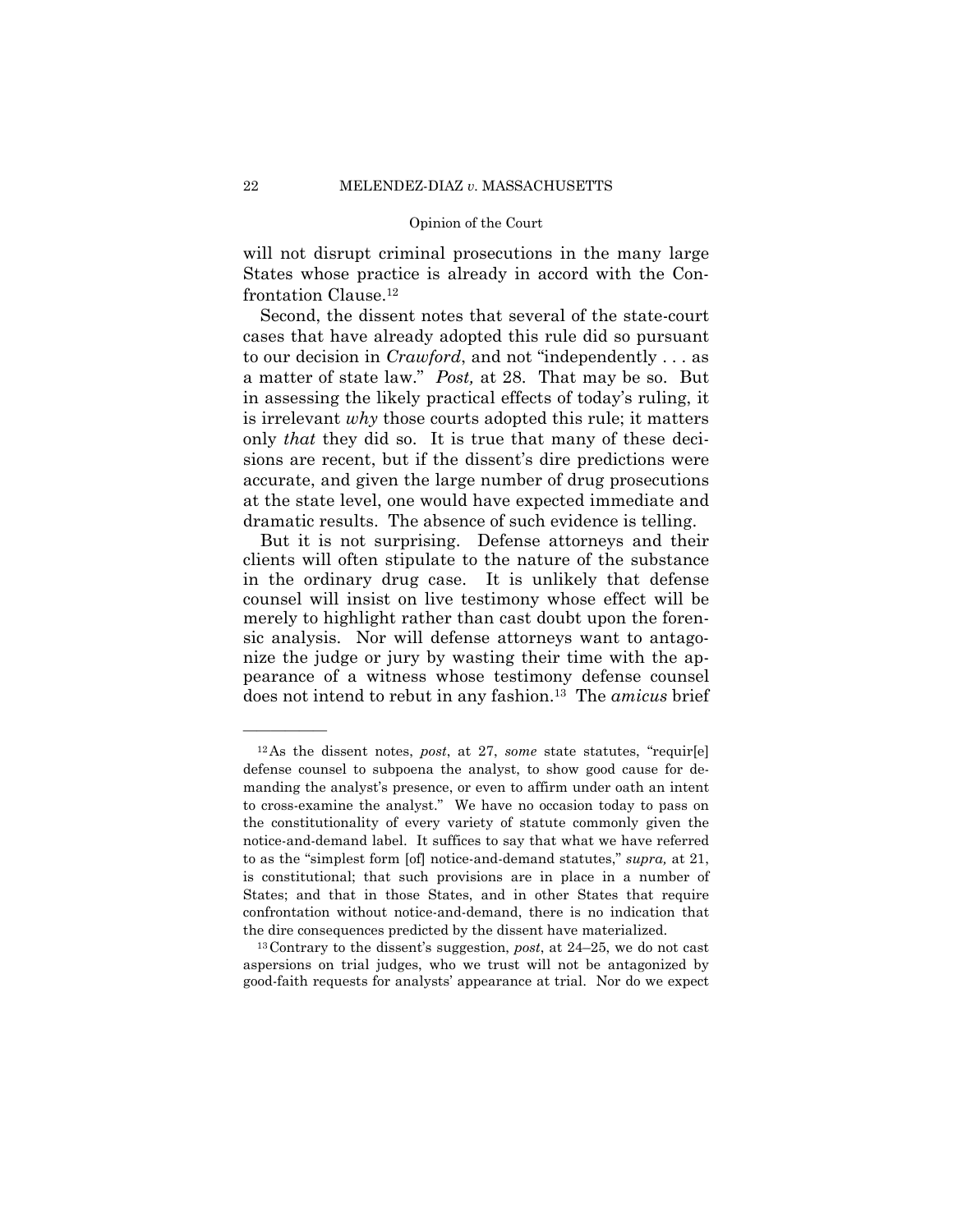filed by District Attorneys in Support of the Commonwealth in the Massachusetts Supreme Court case upon which the Appeals Court here relied said that "it is almost always the case that [analysts' certificates] are admitted without objection. Generally, defendants do not object to the admission of drug certificates most likely because there is no benefit to a defendant from such testimony." Brief for District Attorneys in Support of the Commonwealth in No. SJC–09320 (Mass.), p. 7 (footnote omitted). Given these strategic considerations, and in light of the experience in those States that already provide the same or similar protections to defendants, there is little reason to believe that our decision today will commence the parade of horribles respondent and the dissent predict.

\* \* \*

This case involves little more than the application of our holding in *Crawford* v. *Washington*, 541 U. S. 36. The Sixth Amendment does not permit the prosecution to prove its case via *ex parte* out-of-court affidavits, and the admission of such evidence against Melendez-Diaz was error.<sup>14</sup> We therefore reverse the judgment of the Appeals Court of Massachusetts and remand the case for further proceedings not inconsistent with this opinion.

## *It is so ordered.*

defense attorneys to refrain from zealous representation of their clients. We simply do not expect defense attorneys to believe that their clients' interests (or their own) are furthered by objections to analysts' reports whose conclusions counsel have no intention of challenging.<br><sup>14</sup>We of course express no view as to whether the error was harmless.

The Massachusetts Court of Appeals did not reach that question and we decline to address it in the first instance. Cf. *Coy* v. *Iowa*, 487 U. S. 1012, 1021–1022 (1988). In connection with that determination, however, we disagree with the dissent's contention, *post*, at 25, that "only an analyst's testimony suffices to prove [the] fact" that "the substance is cocaine." Today's opinion, while insisting upon retention of the confrontation requirement, in no way alters the type of evidence (including circumstantial evidence) sufficient to sustain a conviction.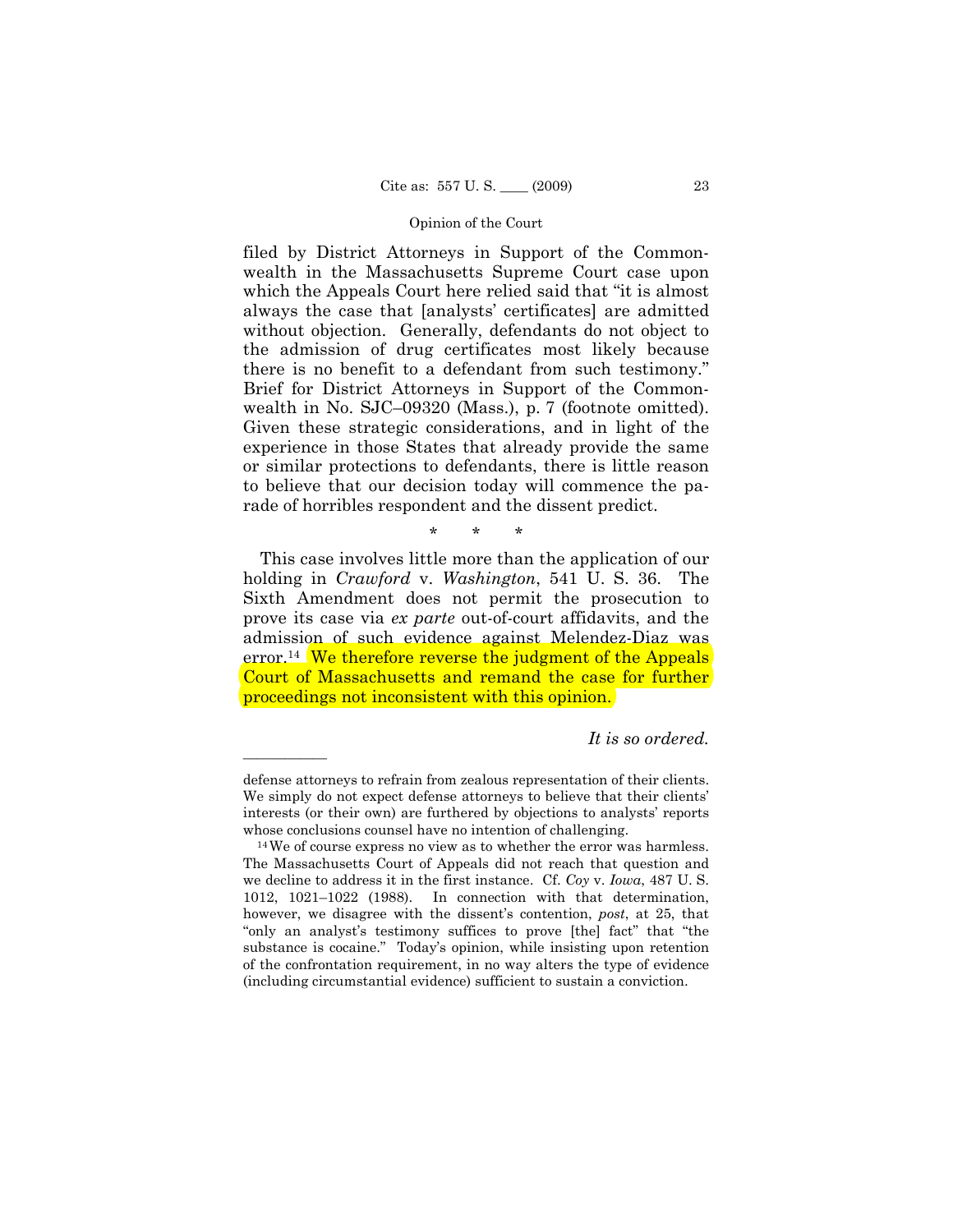THOMAS, J., concurring

## $\frac{1}{2}$  ,  $\frac{1}{2}$  ,  $\frac{1}{2}$  ,  $\frac{1}{2}$  ,  $\frac{1}{2}$  ,  $\frac{1}{2}$  ,  $\frac{1}{2}$ **SUPREME COURT OF THE UNITED STATES**

## $\frac{1}{2}$  ,  $\frac{1}{2}$  ,  $\frac{1}{2}$  ,  $\frac{1}{2}$  ,  $\frac{1}{2}$  ,  $\frac{1}{2}$ No. 07–591

## LUIS E. MELENDEZ-DIAZ, PETITIONER *v.* **MASSACHUSETTS**

## ON WRIT OF CERTIORARI TO THE APPEALS COURT OF MASSACHUSETTS

[June 25, 2009]

## JUSTICE THOMAS, concurring.

I write separately to note that I continue to adhere to my position that "the Confrontation Clause is implicated by extrajudicial statements only insofar as they are contained in formalized testimonial materials, such as affidavits, depositions, prior testimony, or confessions." *White* v. *Illinois*, 502 U. S. 346, 365 (1992) (opinion concurring in part and concurring in judgment); see also *Giles* v. *California*, 554 U.S.  $\qquad \qquad$  (2008) (slip op., at 1) (concurring opinion) (characterizing statements within the scope of the Confrontation Clause to include those that are "sufficiently formal to resemble the Marian examinations" because they were Mirandized or custodial or "accompanied by [a] similar indicia of formality" (internal quotation marks omitted)); *Davis* v. *Washington*, 547 U. S. 813, 836 (2006) (opinion concurring in judgment in part and dissenting in part) (reiterating that the Clause encompasses extrajudicial statements contained in the types of formalized materials listed in *White*, *supra*, at 365. I join the Court's opinion in this case because the documents at issue in this case "are quite plainly affidavits," *ante*, at 4. As such, they "fall within the core class of testimonial statements" governed by the Confrontation Clause. *Ibid.* (internal quotation marks omitted).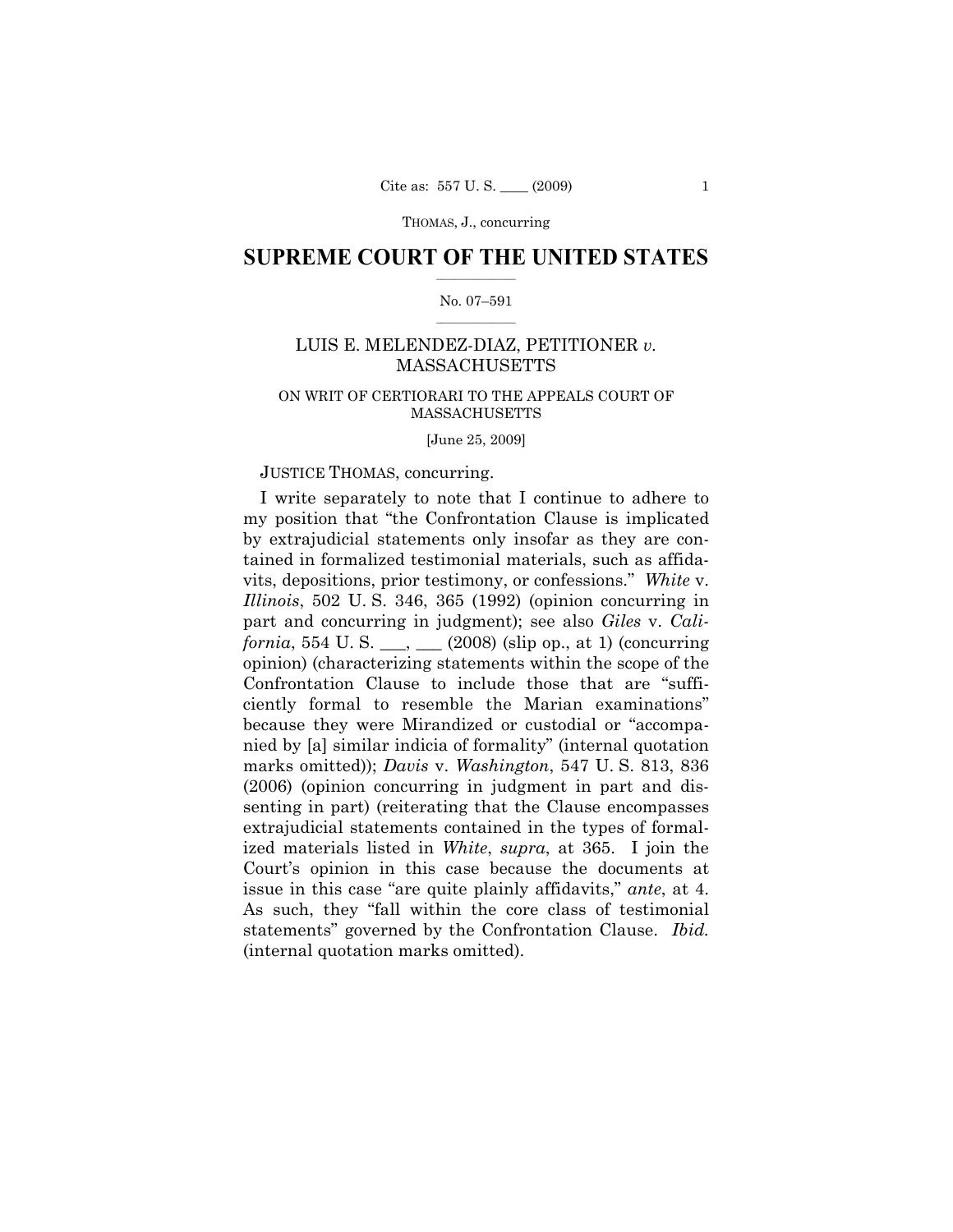## $\frac{1}{2}$  ,  $\frac{1}{2}$  ,  $\frac{1}{2}$  ,  $\frac{1}{2}$  ,  $\frac{1}{2}$  ,  $\frac{1}{2}$  ,  $\frac{1}{2}$ **SUPREME COURT OF THE UNITED STATES**

## $\frac{1}{2}$  ,  $\frac{1}{2}$  ,  $\frac{1}{2}$  ,  $\frac{1}{2}$  ,  $\frac{1}{2}$  ,  $\frac{1}{2}$ No. 07–591

## LUIS E. MELENDEZ-DIAZ, PETITIONER *v.* MASSACHUSETTS

## ON WRIT OF CERTIORARI TO THE APPEALS COURT OF MASSACHUSETTS

#### [June 25, 2009]

JUSTICE KENNEDY, with whom THE CHIEF JUSTICE, JUSTICE BREYER, and JUSTICE ALITO join, dissenting.

The Court sweeps away an accepted rule governing the admission of scientific evidence. Until today, scientific analysis could be introduced into evidence without testimony from the "analyst" who produced it. This rule has been established for at least 90 years. It extends across at least 35 States and six Federal Courts of Appeals. Yet the Court undoes it based on two recent opinions that say nothing about forensic analysts: *Crawford* v. *Washington*, 541 U. S. 36 (2004), and *Davis* v. *Washington*, 547 U. S. 813 (2006).

It is remarkable that the Court so confidently disregards a century of jurisprudence. We learn now that we have misinterpreted the Confrontation Clause—hardly an arcane or seldom-used provision of the Constitution—for the first 218 years of its existence. The immediate systemic concern is that the Court makes no attempt to acknowledge the real differences between laboratory analysts who perform scientific tests and other, more conventional witnesses—"witnesses" being the word the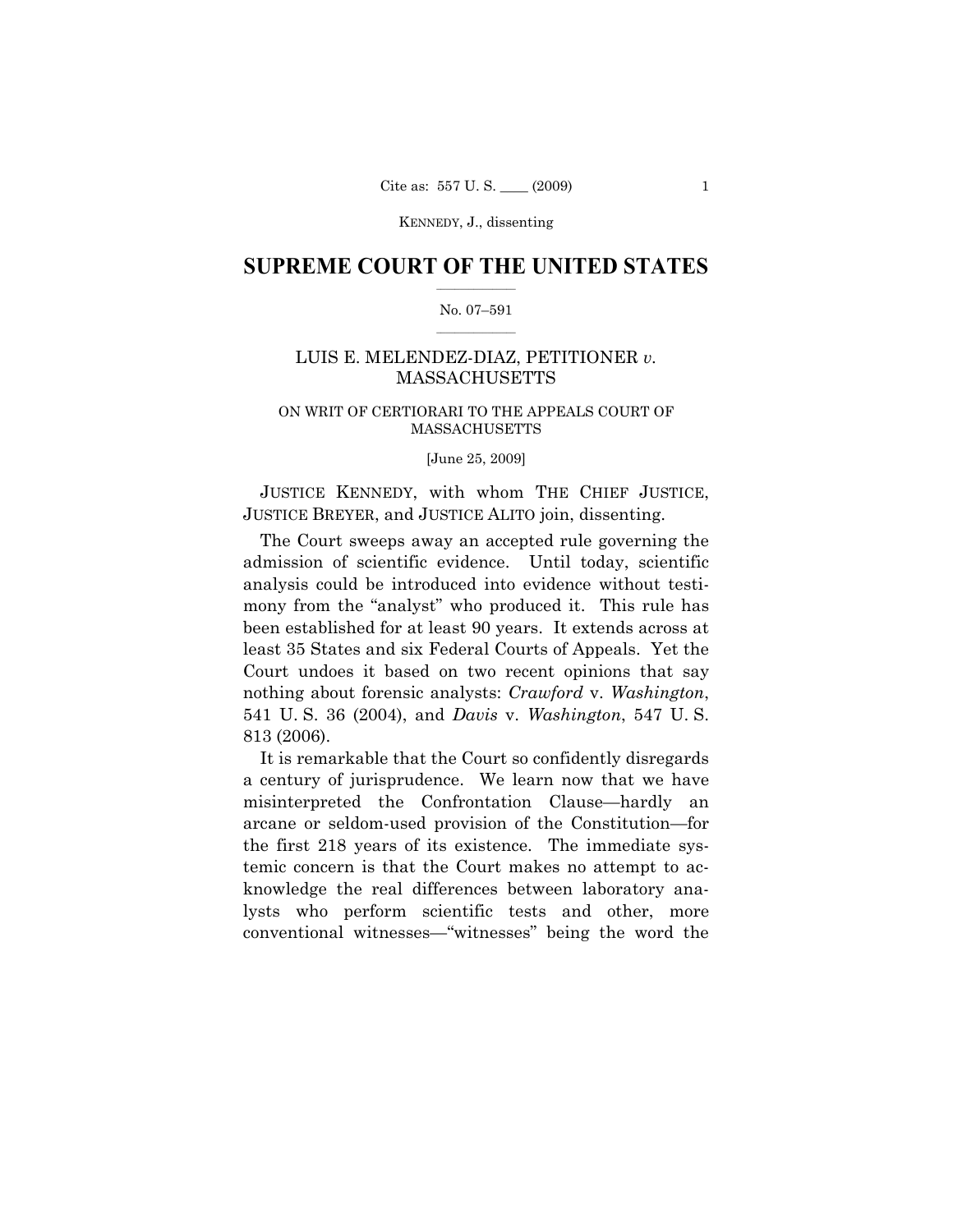Framers used in the Confrontation Clause.

*Crawford* and *Davis* dealt with ordinary witnesses women who had seen, and in two cases been the victim of, the crime in question. Those cases stand for the proposition that formal statements made by a conventional witness—one who has personal knowledge of some aspect of the defendant's guilt—may not be admitted without the witness appearing at trial to meet the accused face to face. But *Crawford* and *Davis* do not say—indeed, could not have said, because the facts were not before the Court that anyone who makes a testimonial statement is a witness for purposes of the Confrontation Clause, even when that person has, in fact, witnessed nothing to give them personal knowledge of the defendant's guilt.

Because *Crawford* and *Davis* concerned typical witnesses, the Court should have done the sensible thing and limited its holding to witnesses as so defined. Indeed, as JUSTICE THOMAS warned in his opinion in *Davis*, the Court's approach has become "disconnected from history and unnecessary to prevent abuse." 547 U. S., at 838. The Court's reliance on the word "testimonial" is of little help, of course, for that word does not appear in the text of the Clause.

The Court dictates to the States, as a matter of constitutional law, an as-yet-undefined set of rules governing what kinds of evidence may be admitted without in-court testimony. Indeed, under today's opinion the States bear an even more onerous burden than they did before *Crawford.*  Then, the States at least had the guidance of the hearsay rule and could rest assured that "where the evidence f[ell] within a firmly rooted hearsay exception," the Confrontation Clause did not bar its admission. *Ohio* v. *Roberts*, 448 U. S. 56, 66 (1980) (overruled by *Crawford*). Now, without guidance from any established body of law, the States can only guess what future rules this Court will distill from the sparse constitutional text. See, *e.g.*, Méndez, *Craw-*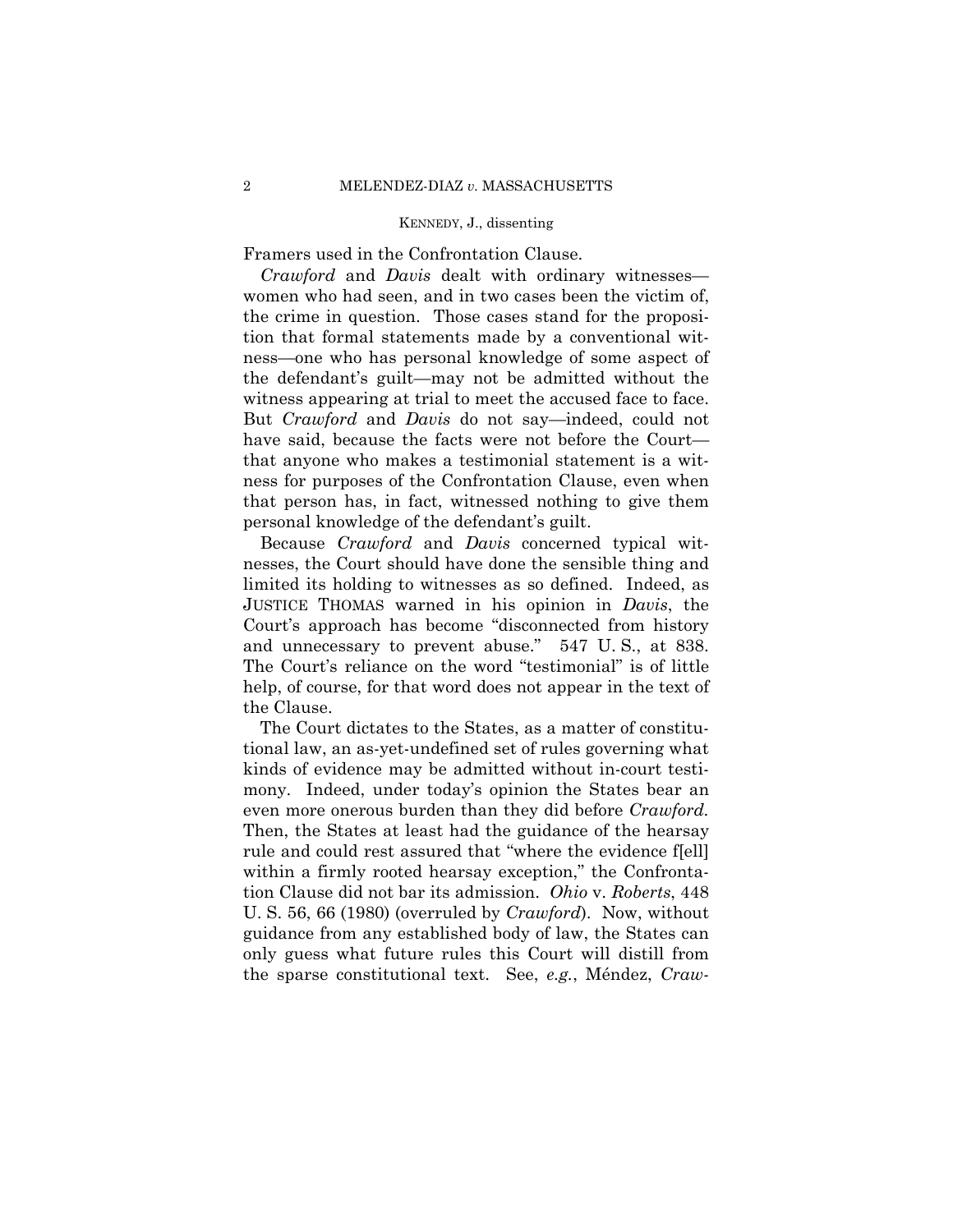*ford v. Washington*: A Critique, 57 Stan. L. Rev. 569, 586– 593 (2004) (discussing unanswered questions regarding testimonial statements).

The Court's opinion suggests this will be a body of formalistic and wooden rules, divorced from precedent, common sense, and the underlying purpose of the Clause. Its ruling has vast potential to disrupt criminal procedures that already give ample protections against the misuse of scientific evidence. For these reasons, as more fully explained below, the Court's opinion elicits my respectful dissent.

The Court says that, before the results of a scientific test may be introduced into evidence, the defendant has the right to confront the "analyst." *Ante*, at 4–5. One must assume that this term, though it appears nowhere in the Confrontation Clause, nevertheless has some constitutional substance that now must be elaborated in future cases. There is no accepted definition of analyst, and there is no established precedent to define that term.

Consider how many people play a role in a routine test for the presence of illegal drugs. One person prepares a sample of the drug, places it in a testing machine, and retrieves the machine's printout—often, a graph showing the frequencies of radiation absorbed by the sample or the masses of the sample's molecular fragments. See 2 P. Giannelli & E. Imwinkelried, Scientific Evidence §23.03 (4th ed. 2007) (describing common methods of identifying drugs, including infrared spectrophotometry, nuclear magnetic resonance, gas chromatography, and mass spectrometry). A second person interprets the graph the machine prints out—perhaps by comparing that printout with published, standardized graphs of known drugs.

I A 1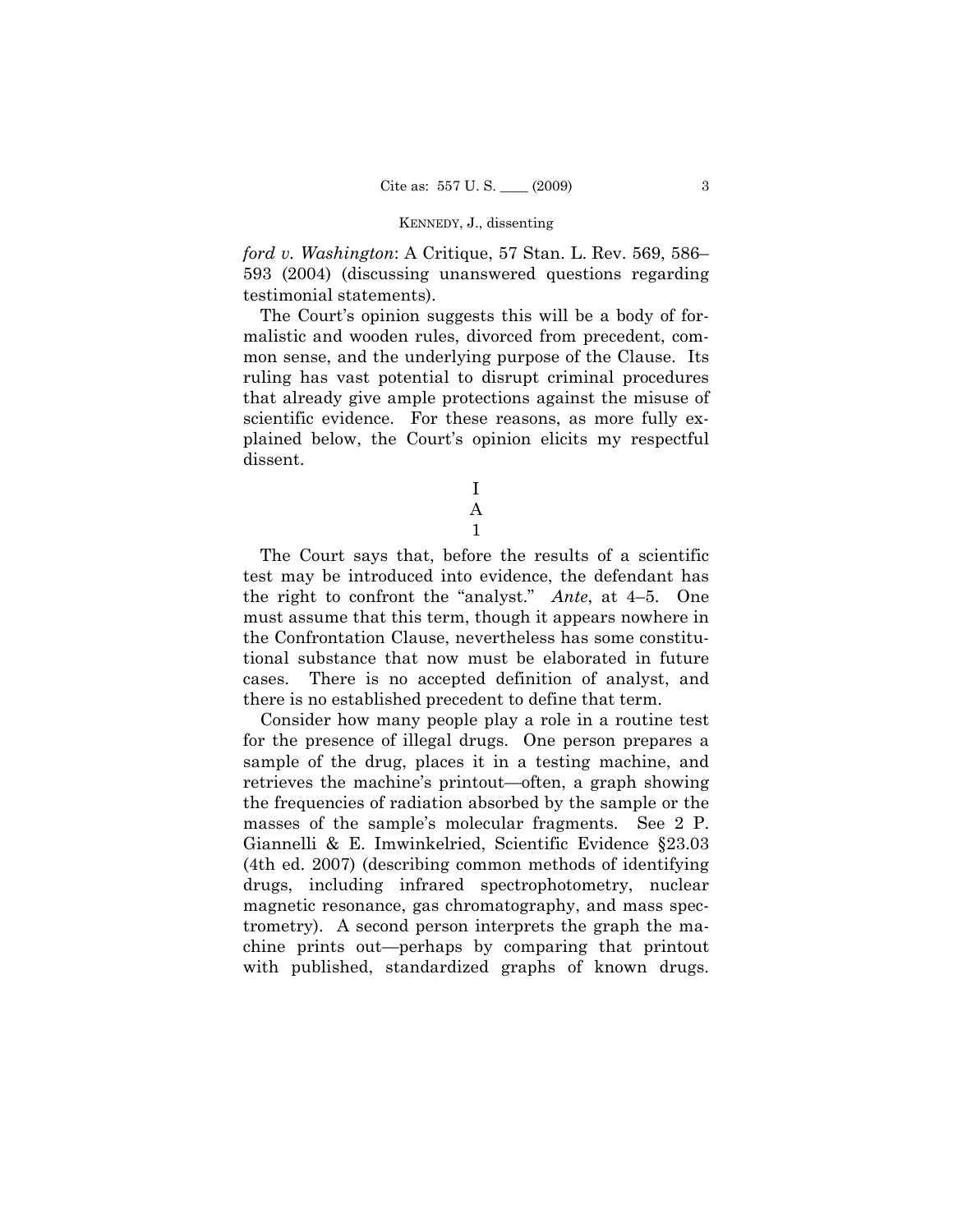*Ibid*. Meanwhile, a third person—perhaps an independent contractor—has calibrated the machine and, having done so, has certified that the machine is in good working order. Finally, a fourth person—perhaps the laboratory's director—certifies that his subordinates followed established procedures.

It is not at all evident which of these four persons is the analyst to be confronted under the rule the Court announces today. If all are witnesses who must appear for in-court confrontation, then the Court has, for all practical purposes, forbidden the use of scientific tests in criminal trials. As discussed further below, requiring even one of these individuals to testify threatens to disrupt if not end many prosecutions where guilt is clear but a newly found formalism now holds sway. See Part I–C, *infra*.

It is possible to read the Court's opinion, however, to say that all four must testify. Each one has contributed to the test's result and has, at least in some respects, made a representation about the test. Person One represents that a pure sample, properly drawn, entered the machine and produced a particular printout. Person Two represents that the printout corresponds to a known drug. Person Three represents that the machine was properly calibrated at the time. Person Four represents that all the others performed their jobs in accord with established procedures.

And each of the four has power to introduce error. A laboratory technician might adulterate the sample. The independent contractor might botch the machine's calibration. And so forth. The reasons for these errors may range from animus against the particular suspect or all criminal suspects to unintentional oversight; from gross negligence to good-faith mistake. It is no surprise that a plausible case can be made for deeming each person in the testing process an analyst under the Court's opinion.

Consider the independent contractor who has calibrated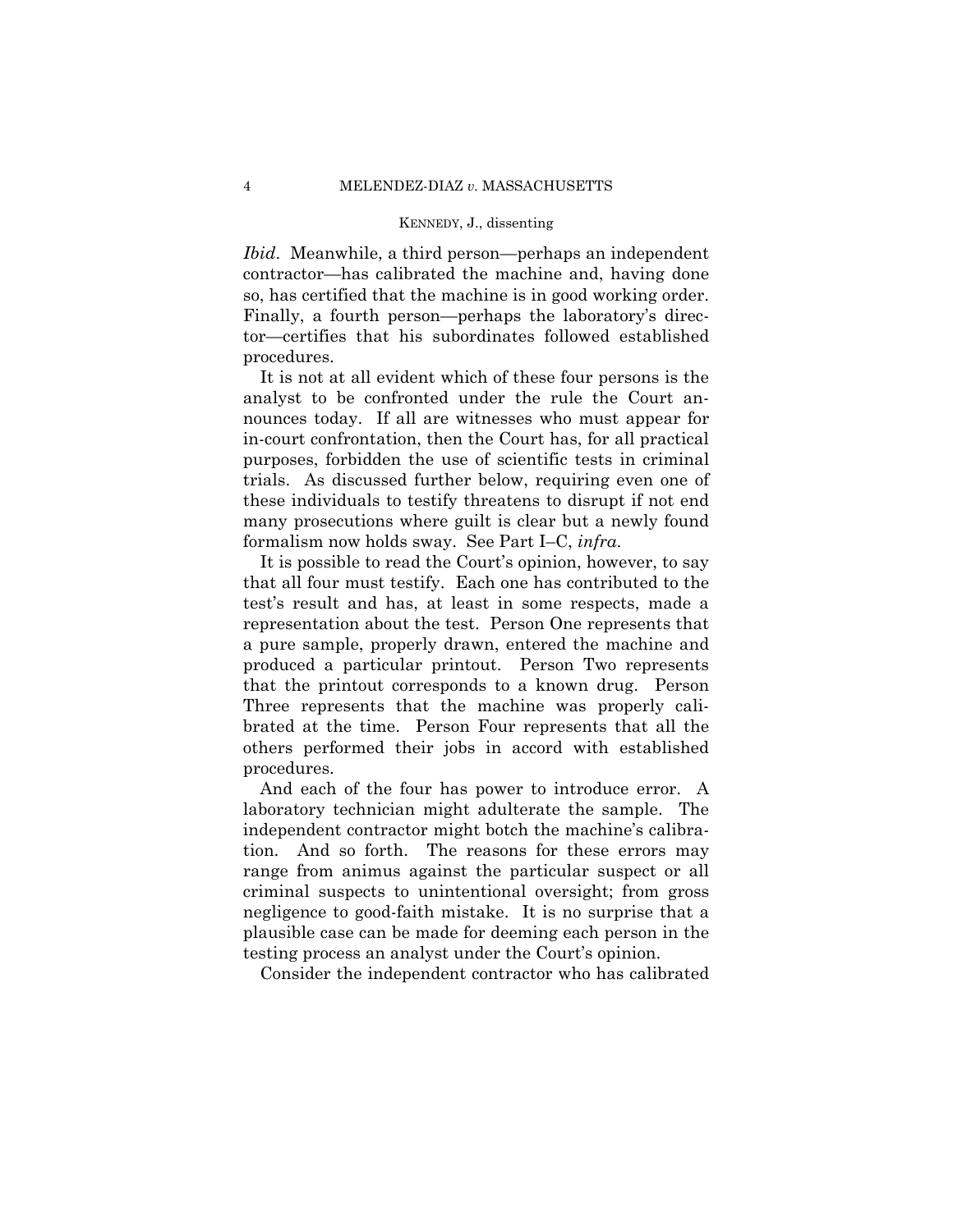the testing machine. At least in a routine case, where the machine's result appears unmistakable, that result's accuracy depends entirely on the machine's calibration. The calibration, in turn, can be proved only by the contractor's certification that he or she did the job properly. That certification appears to be a testimonial statement under the Court's definition: It is a formal, out-of-court statement, offered for the truth of the matter asserted, and made for the purpose of later prosecution. See *ante*, at 3– 5. It is not clear, under the Court's ruling, why the independent contractor is not also an analyst.

Consider the person who interprets the machine's printout. His or her interpretation may call for the exercise of professional judgment in close cases. See Giannelli & Imwinkelried, *supra*. If we assume no person deliberately introduces error, this interpretive step is the one most likely to permit human error to affect the test's result. This exercise of judgment might make this participant an analyst. The Court implies as much. See *ante*, at 12–14.

And we must yet consider the laboratory director who certifies the ultimate results. The director is arguably the most effective person to confront for revealing any ambiguity in findings, variations in procedures, or problems in the office, as he or she is most familiar with the standard procedures, the office's variations, and problems in prior cases or with particular analysts. The prosecution may seek to introduce his or her certification into evidence. The Court implies that only those statements that are actually entered into evidence require confrontation. See *ante*, at 4–5. This could mean that the director is also an analyst, even if his or her certification relies upon or restates work performed by subordinates.

The Court offers no principles or historical precedent to determine which of these persons is the analyst. All contribute to the test result. And each is equally remote from the scene, has no personal stake in the outcome, does not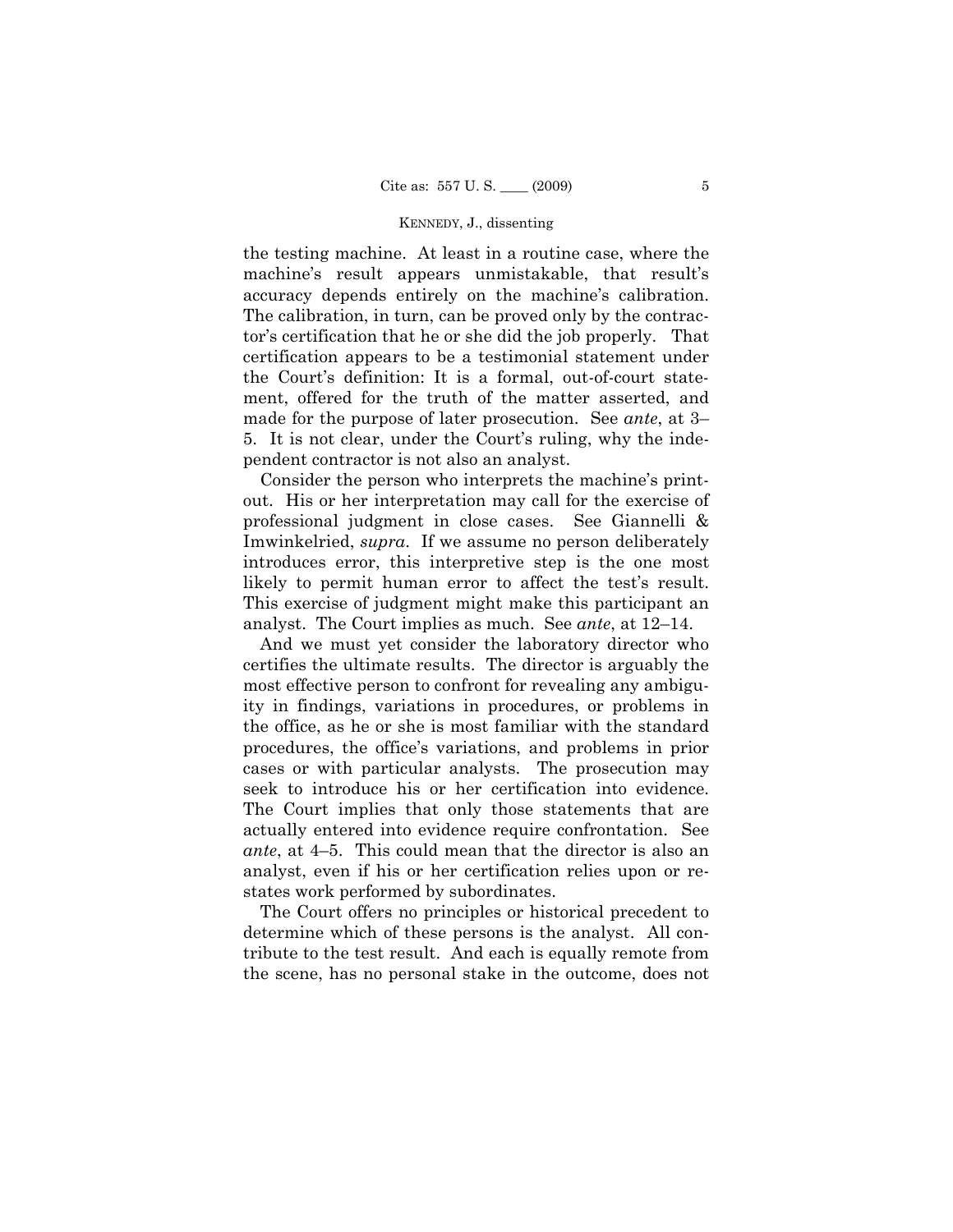even know the accused, and is concerned only with the performance of his or her role in conducting the test.

It could be argued that the only analyst who must testify is the person who signed the certificate. Under this view, a laboratory could have one employee sign certificates and appear in court, which would spare all the other analysts this burden. But the Court has already rejected this arrangement. The Court made clear in *Davis* that it will not permit the testimonial statement of one witness to enter into evidence through the in-court testimony of a second:

"[W]e do not think it conceivable that the protections of the Confrontation Clause can readily be evaded by having a note-taking policeman [here, the laboratory employee who signs the certificate] *recite* the unsworn hearsay testimony of the declarant [here, the analyst who performs the actual test], instead of having the declarant sign a deposition. Indeed, if there is one point for which no case—English or early American, state or federal—can be cited, that is it." 547 U. S., at 826.

Under this logic, the Court's holding cannot be cabined to the person who signs the certificates. If the signatory is restating the testimonial statements of the true analysts whoever they might be—then those analysts, too, must testify in person.

Today's decision demonstrates that even in the narrow category of scientific tests that identify a drug, the Court cannot define with any clarity who the analyst is. Outside this narrow category, the range of other scientific tests that may be affected by the Court's new confrontation right is staggering. See, *e.g.*, Comment, Toward a Definition of "Testimonial": How Autopsy Reports Do Not Embody the Qualities of a Testimonial Statement, 96 Cal. L. Rev. 1093, 1094, 1115 (2008) (noting that every court post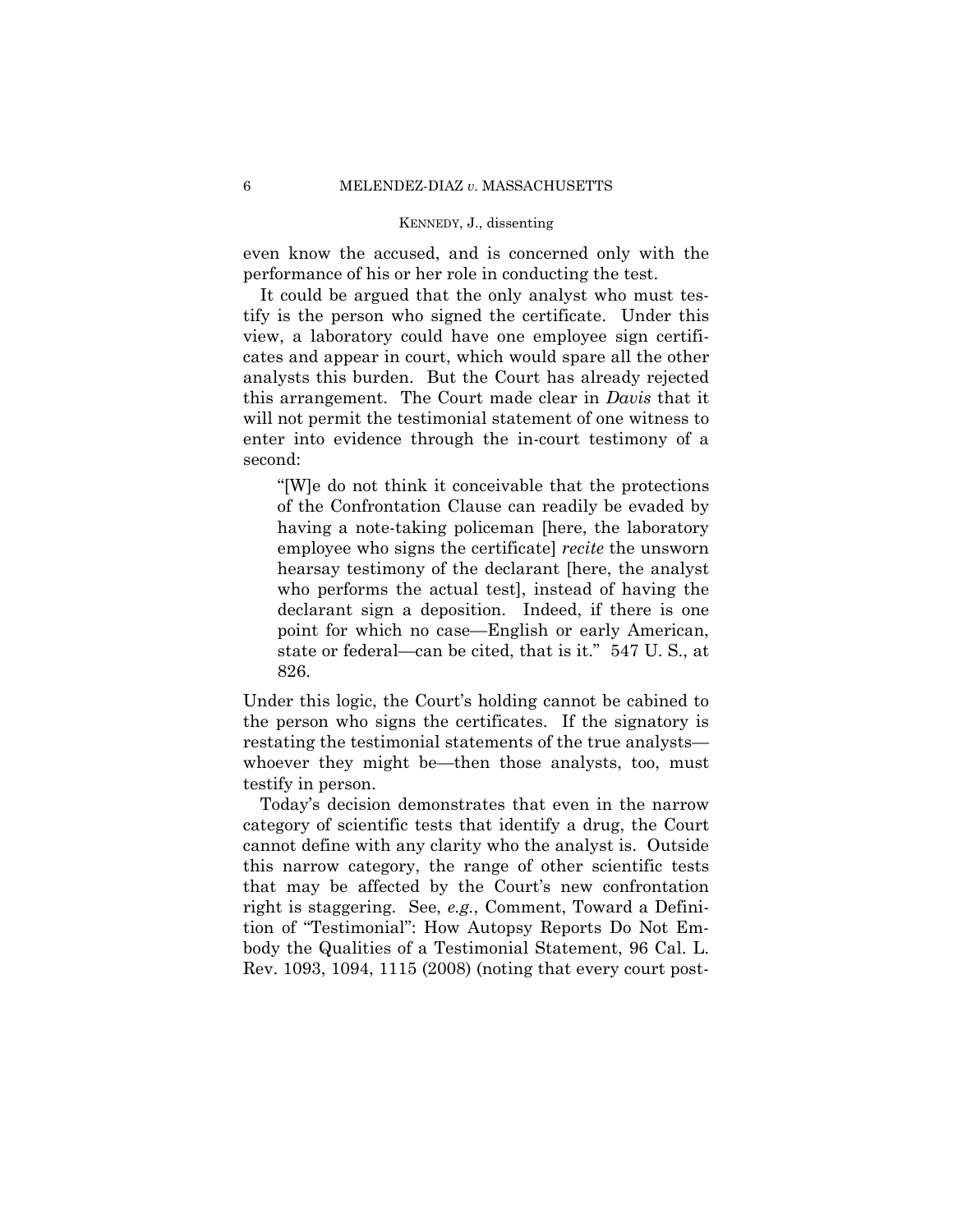*Crawford* has held that autopsy reports are not testimonial, and warning that a contrary rule would "effectively functio[n] as a statute of limitations for murder").

2

It is difficult to confine at this point the damage the Court's holding will do in other contexts. Consider just two—establishing the chain of custody and authenticating a copy of a document.

It is the obligation of the prosecution to establish the chain of custody for evidence sent to testing laboratories that is, to establish "the identity and integrity of physical evidence by tracing its continuous whereabouts." 23 C. J. S., Criminal Law §1142, p. 66 (2008). Meeting this obligation requires representations—that one officer retrieved the evidence from the crime scene, that a second officer checked it into an evidence locker, that a third officer verified the locker's seal was intact, and so forth. The iron logic of which the Court is so enamored would seem to require in-court testimony from each human link in the chain of custody. That, of course, has never been the law. See, *e.g.*, *United States* v. *Lott*, 854 F. 2d 244, 250 (CA7 1988) ("[G]aps in the chain [of custody] normally go to the weight of the evidence rather than its admissibility"); 29A Am. Jur. 2d, Evidence §962, p. 269 (2009) ("The fact that one of the persons in control of a fungible substance does not testify at trial does not, without more, make the substance or testimony relating to it inadmissible"); C. J. S., *supra*, §1142, at 67 ("It is generally not necessary that every witness who handled the evidence testify").

It is no answer for the Court to say that "[i]t is up to the prosecution to decide what steps in the chain of custody are so crucial as to require evidence." *Ante*, at 5, n. 1. The case itself determines which links in the chain are crucial—not the prosecution. In any number of cases, the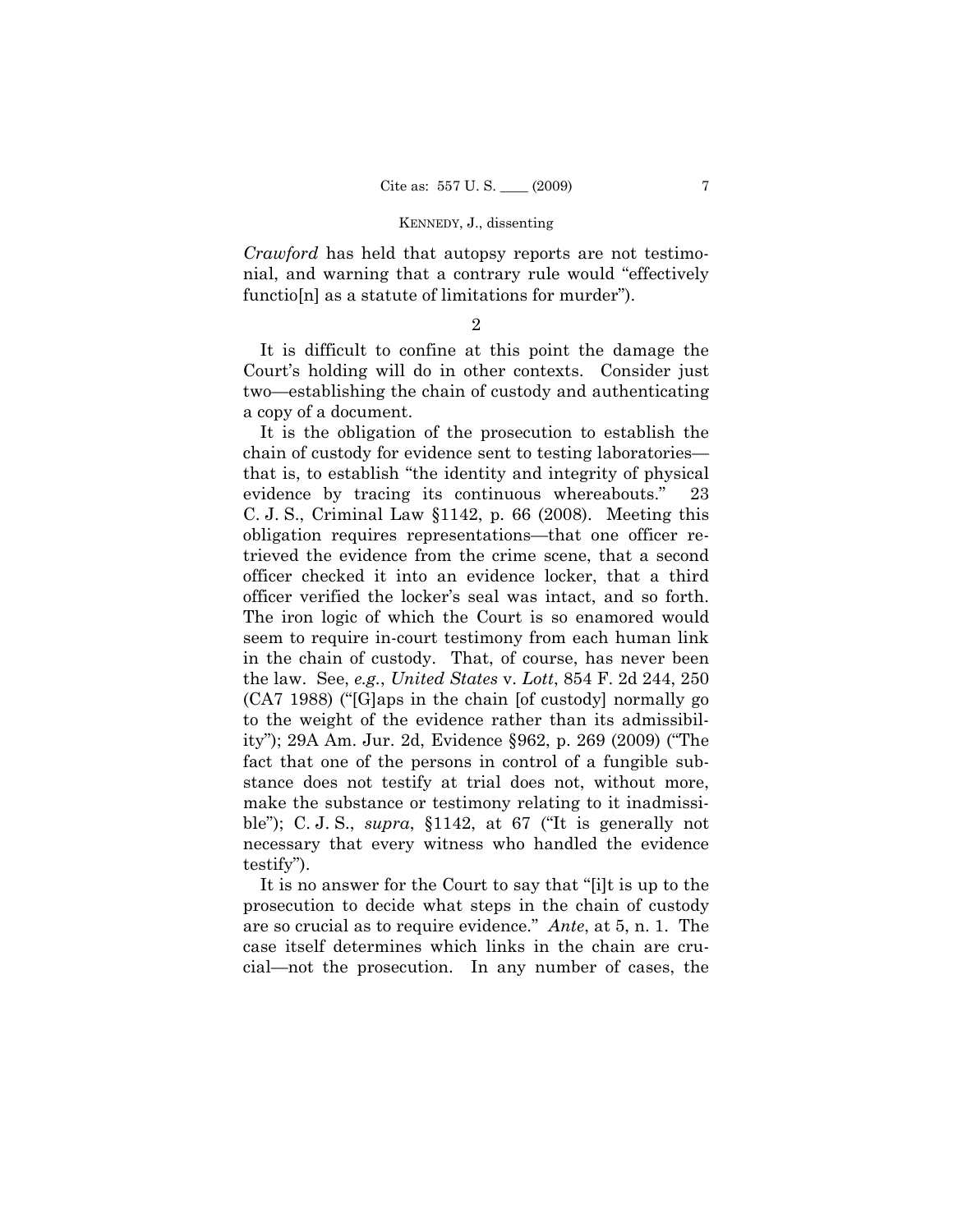crucial link in the chain will not be available to testify and so the evidence will be excluded for lack of a proper foundation.

Consider another context in which the Court's holding may cause disruption: The long-accepted practice of authenticating copies of documents by means of a certificate from the document's custodian stating that the copy is accurate. See, *e.g.*, Fed. Rule Evid. 902(4) (in order to be self-authenticating, a copy of a public record must be "certified as correct by the custodian"); Rule 902(11) (business record must be "accompanied by a written declaration of its custodian"). Under one possible reading of the Court's opinion, recordkeepers will be required to testify. So far, courts have not read *Crawford* and *Davis* to impose this largely meaningless requirement. See, *e.g.*, *United States* v. *Adefehinti*, 510 F. 3d 319, 327–328 (CADC 2008) (certificates authenticating bank records may be admitted without confrontation); *United States* v. *Ellis*, 460 F. 3d 920, 927 (CA7 2006) (certificate authenticating hospital records). But the breadth of the Court's ruling today, and its undefined scope, may well be such that these courts now must be deemed to have erred. The risk of that consequence ought to tell us that something is very wrong with the Court's analysis.

Because the Court is driven by nothing more than a wooden application of the *Crawford* and *Davis* definition of "testimonial," divorced from any guidance from history, precedent, or common sense, there is no way to predict the future applications of today's holding. Surely part of the justification for the Court's formalism must lie in its predictability. There is nothing predictable here, however, other than the uncertainty and disruption that now must ensue.

With no precedent to guide us, let us assume that the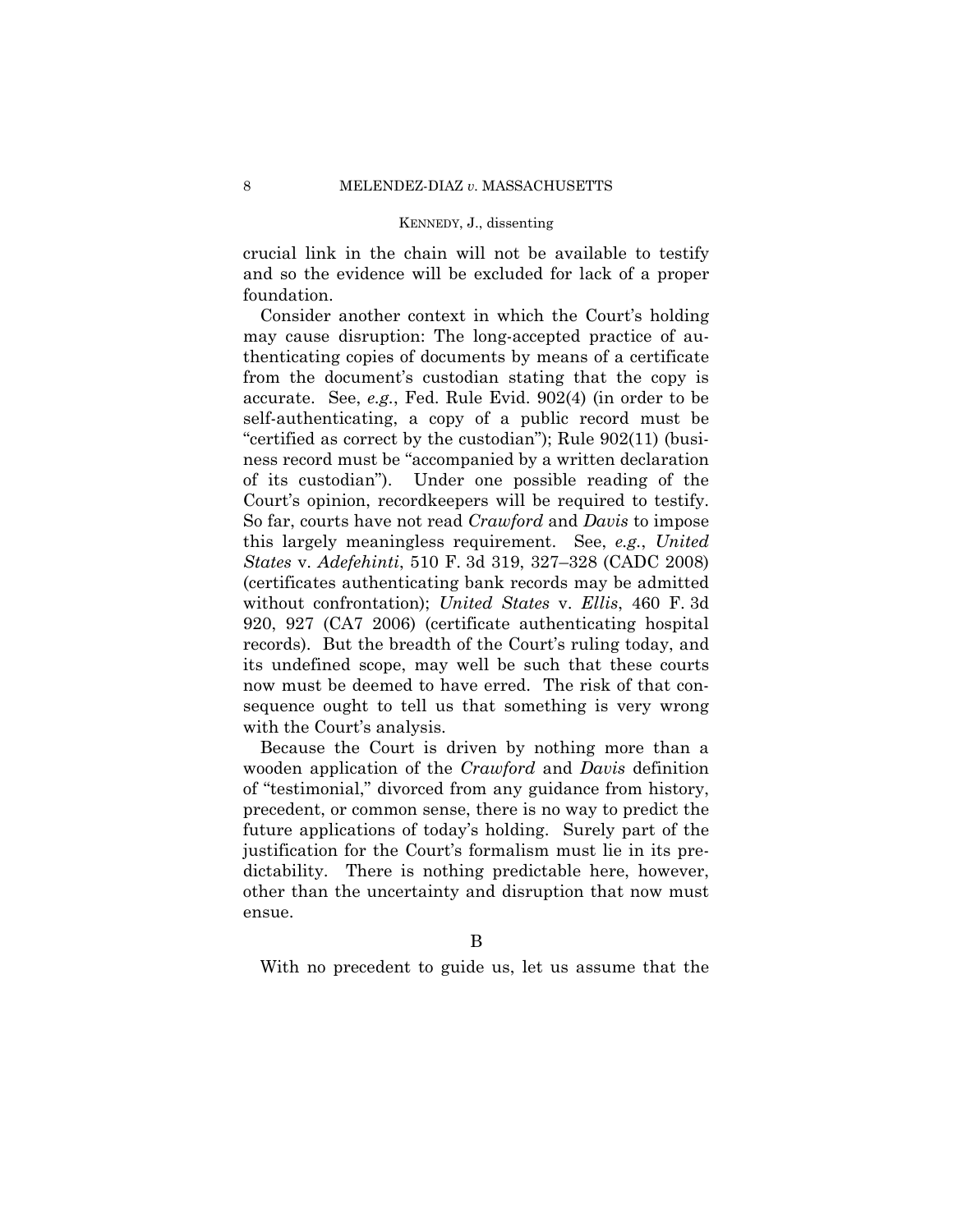Court's analyst is the person who interprets the machine's printout. This result makes no sense. The Confrontation Clause is not designed, and does not serve, to detect errors in scientific tests. That should instead be done by conducting a new test. Or, if a new test is impossible, the defendant may call his own expert to explain to the jury the test's flaws and the dangers of relying on it. And if, in an extraordinary case, the particular analyst's testimony is necessary to the defense, then, of course, the defendant may subpoena the analyst. The Court frets that the defendant may be unable to do so "when the [analyst] is unavailable or simply refuses to appear." *Ante*, at 19. But laboratory analysts are not difficult to locate or to compel. As discussed below, analysts already devote considerable time to appearing in court when subpoenaed to do so. See Part I–C, *infra;* see also Brief for State of Alabama et al. as *Amici Curiae* 26–28. Neither the Court, petitioner, nor *amici* offer any reason to believe that defendants have trouble subpoenaing analysts in cases where the analysts' in-court testimony is necessary.

The facts of this case illustrate the formalistic and pointless nature of the Court's reading of the Clause. Petitioner knew, well in advance of trial, that the Commonwealth would introduce the tests against him. The bags of cocaine were in court, available for him to test, and entered into evidence. Yet petitioner made no effort, before or during trial, to mount a defense against the analysts' results. Petitioner could have challenged the tests' reliability by seeking discovery concerning the testing methods used or the qualifications of the laboratory analysts. See Mass. Rule Crim. Proc. 14(a)(2) (2009). He did not do so. Petitioner could have sought to conduct his own test. See Rule 41. Again, he did not seek a test; indeed, he did not argue that the drug was not cocaine. Rather than dispute the authenticity of the samples tested or the accuracy of the tests performed, petitioner argued to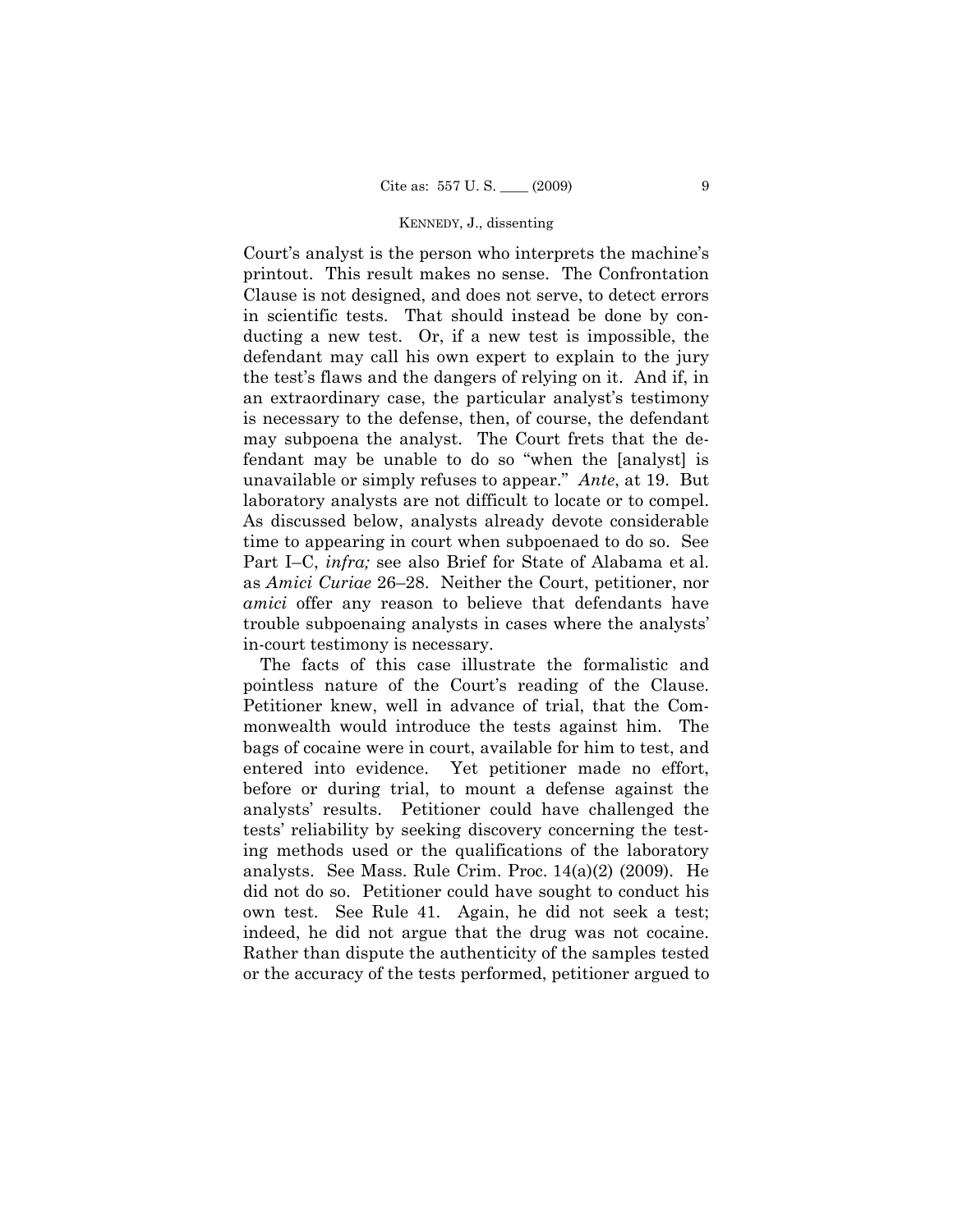the jury that the prosecution had not shown that he had possessed or dealt in the drugs.

Despite not having prepared a defense to the analysts' results, petitioner's counsel made what can only be described as a *pro forma* objection to admitting the results without in-court testimony, presumably from one particular analyst. Today the Court, by deciding that this objection should have been sustained, transforms the Confrontation Clause from a sensible procedural protection into a distortion of the criminal justice system.

It is difficult to perceive how the Court's holding will advance the purposes of the Confrontation Clause. One purpose of confrontation is to impress upon witnesses the gravity of their conduct. See *Coy* v. *Iowa*, 487 U. S. 1012, 1019–1020 (1988). A witness, when brought to face the person his or her words condemn, might refine, reformulate, reconsider, or even recant earlier statements. See *ibid*. A further purpose is to alleviate the danger of onesided interrogations by adversarial government officials who might distort a witness's testimony. The Clause guards against this danger by bringing the interrogation into the more neutral and public forum of the courtroom. See *Maryland* v. *Craig*, 497 U. S. 836, 869–870 (1990) (SCALIA, J., dissenting) (discussing the "value of the confrontation right in guarding against a child's distorted or coerced recollections"); see also 96 Cal. L. Rev., *supra*, at 1120–1122 ("During private law-enforcement questioning, police officers or prosecutors can exert pressure on the witness without a high risk of being discovered. Courtroom questioning, in contrast, is public and performed in front of the jury, judge and defendant. Pressure is therefore harder to exert in court").

But neither purpose is served by the rule the Court announces today. It is not plausible that a laboratory analyst will retract his or her prior conclusion upon catching sight of the defendant the result condemns. After all,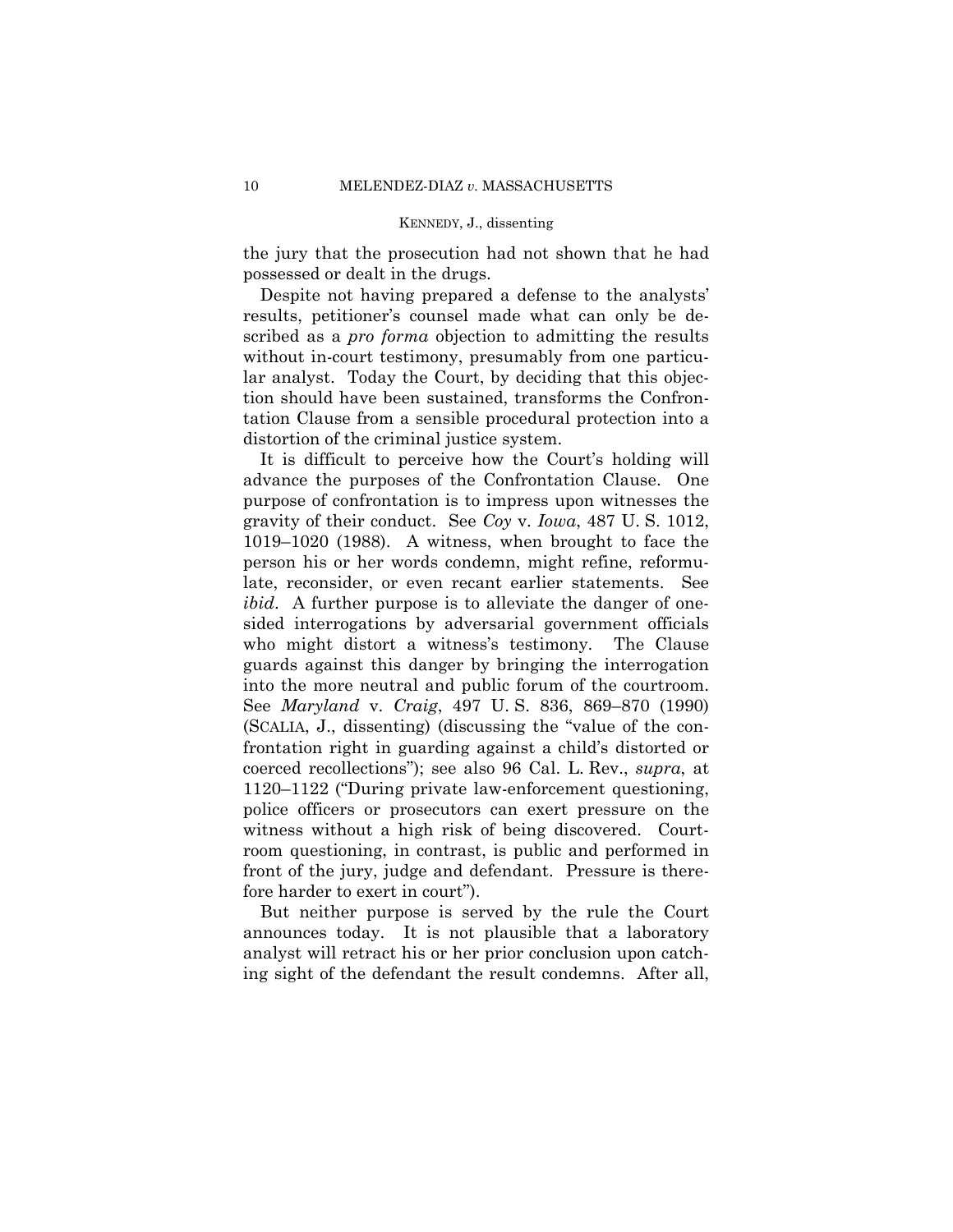the analyst is far removed from the particular defendant and, indeed, claims no personal knowledge of the defendant's guilt. And an analyst performs hundreds if not thousands of tests each year and will not remember a particular test or the link it had to the defendant.

This is not to say that analysts are infallible. They are not. It may well be that if the State does not introduce the machine printout or the raw results of a laboratory analysis; if it does not call an expert to interpret a test, particularly if that test is complex or little known; if it does not establish the chain of custody and the reliability of the laboratory; then the State will have failed to meet its burden of proof. That result follows because the State must prove its case beyond a reasonable doubt, without relying on presumptions, unreliable hearsay, and the like. See *United States* v. *United States Gypsum Co.*, 438 U. S. 422, 446 (1978) (refusing to permit a "'conclusive presumption [of intent],'" which "'would effectively eliminate intent as an ingredient of the offense'" (quoting *Morissette*  v. *United States*, 342 U. S. 246, 274–275 (1952)). The State must permit the defendant to challenge the analyst's result. See *Holmes* v. *South Carolina*, 547 U. S. 319, 331 (2006) (affirming the defendant's right to "have a meaningful opportunity to present a complete defense" (internal quotation marks omitted)). The rules of evidence, including those governing reliability under hearsay principles and the latitude to be given expert witnesses; the rules against irrebutable presumptions; and the overriding principle that the prosecution must make its case beyond a reasonable doubt—all these are part of the protections for the accused. The States, however, have some latitude in determining how these rules should be defined.

The Confrontation Clause addresses who must testify. It simply does not follow, however, that this clause, in lieu of the other rules set forth above, controls who the prosecution must call on every issue. Suppose, for instance,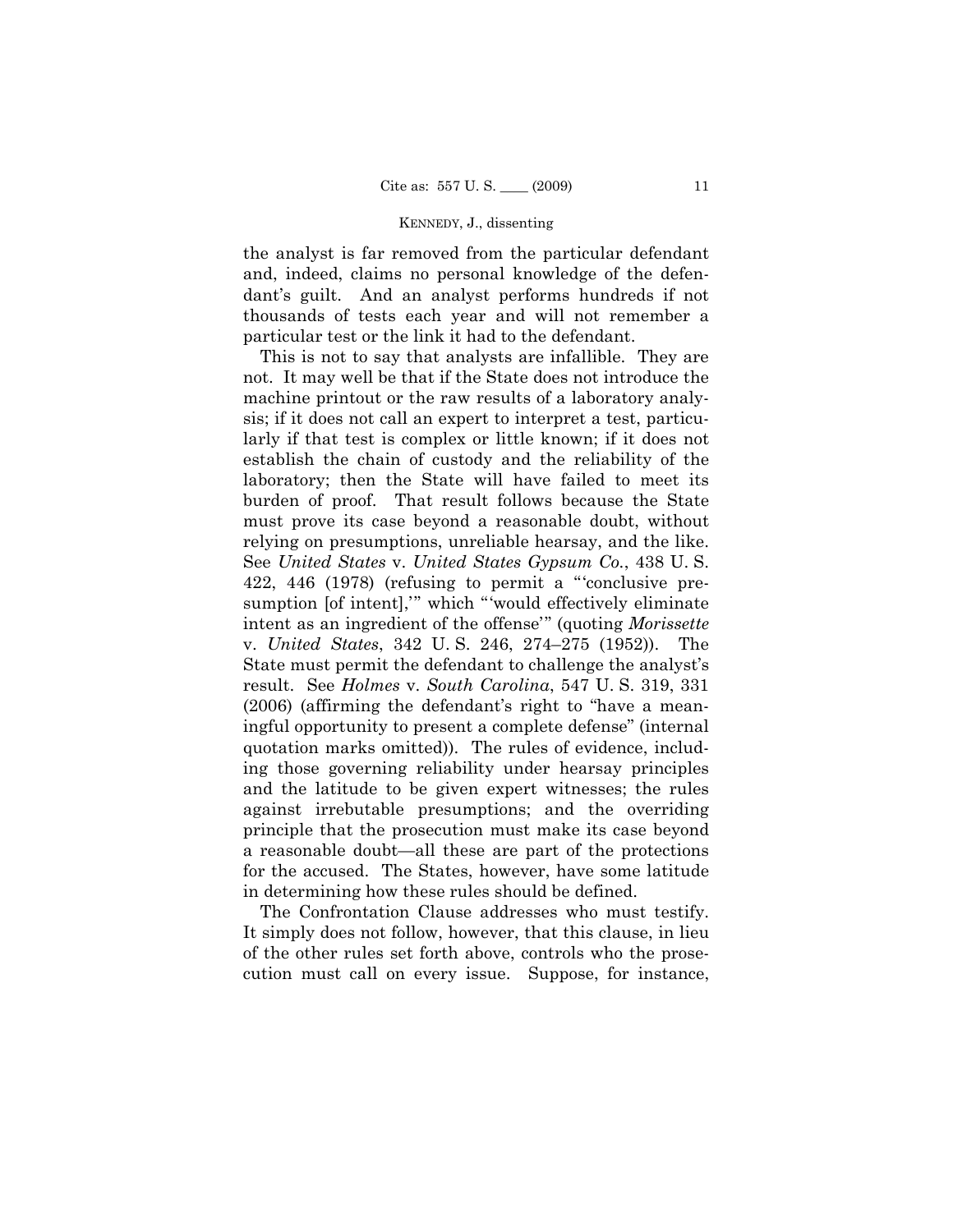that the defense challenges the procedures for a secure chain of custody for evidence sent to a lab and then returned to the police. The defense has the right to call its own witnesses to show that the chain of custody is not secure. But that does not mean it can demand that, in the prosecution's case in chief, each person who is in the chain of custody—and who had an undoubted opportunity to taint or tamper with the evidence—must be called by the prosecution under the Confrontation Clause. And the same is true with lab technicians.

The Confrontation Clause is simply not needed for these matters. Where, as here, the defendant does not even dispute the accuracy of the analyst's work, confrontation adds nothing.

 $\mathcal{C}$ 

For the sake of these negligible benefits, the Court threatens to disrupt forensic investigations across the country and to put prosecutions nationwide at risk of dismissal based on erratic, all-too-frequent instances when a particular laboratory technician, now invested by the Court's new constitutional designation as the analyst, simply does not or cannot appear.

Consider first the costs today's decision imposes on criminal trials. Our own Court enjoys weeks, often months, of notice before cases are argued. We receive briefs well in advance. The argument itself is ordered. A busy trial court, by contrast, must consider not only attorneys' schedules but also those of witnesses and juries. Trial courts have huge caseloads to be processed within strict time limits. Some cases may unexpectedly plead out at the last minute; others, just as unexpectedly, may not. Some juries stay out longer than predicted; others must be reconstituted. An analyst cannot hope to be the trial court's top priority in scheduling. The analyst must instead face the prospect of waiting for days in a hallway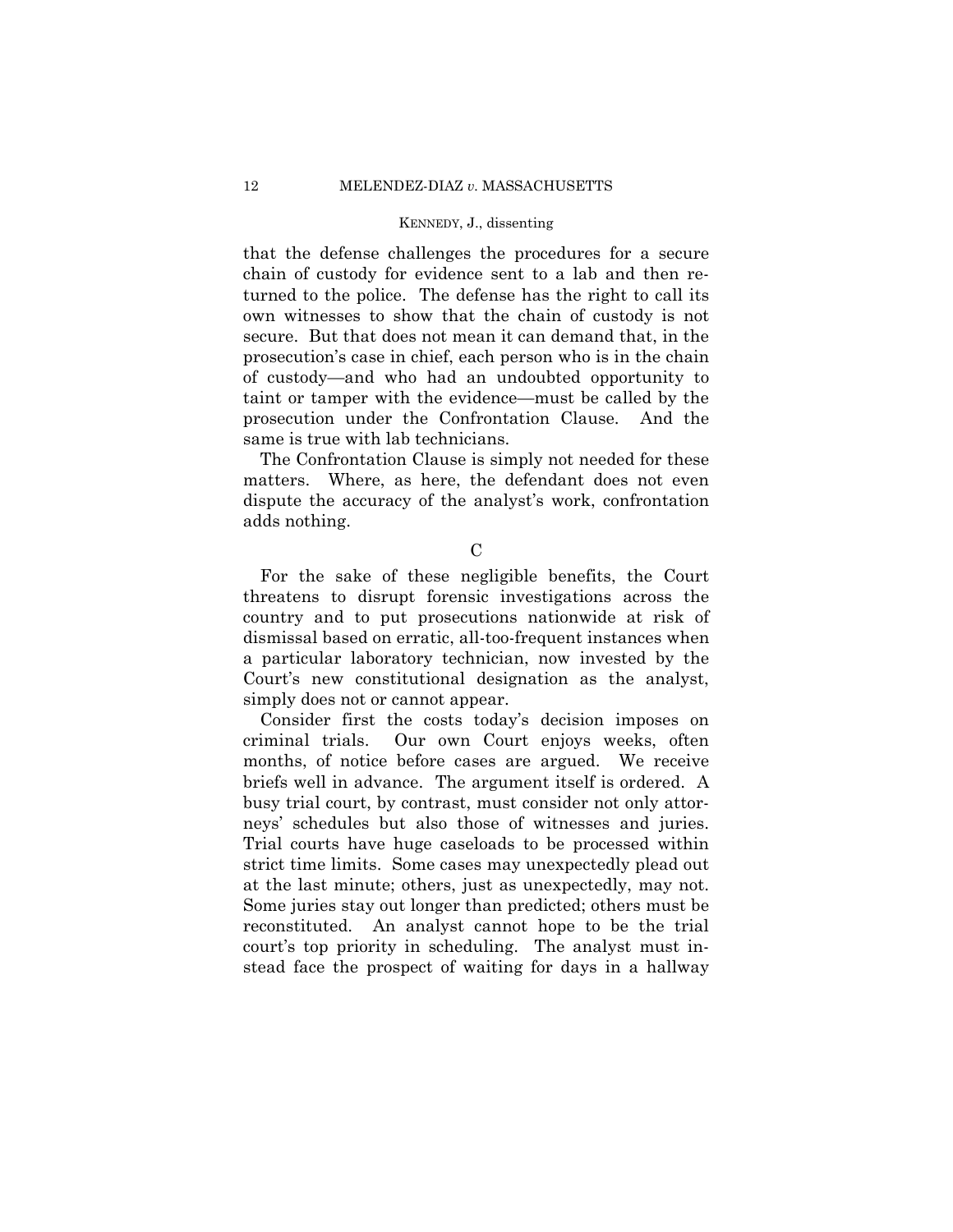outside the courtroom before being called to offer testimony that will consist of little more than a rote recital of the written report. See Part I–B, *supra*.

As matters stood before today's opinion, analysts already spent considerable time appearing as witnesses in those few cases where the defendant, unlike petitioner in this case, contested the analyst's result and subpoenaed the analyst. See Brief for Alabama et al. as *Amici Curiae*  26–28 (testifying takes time); *ante*, at 23 (before today's opinion, it was "'almost always the case that analysts' certificates [we]re admitted without objection'" in Massachusetts courts). By requiring analysts also to appear in the far greater number of cases where defendants do not dispute the analyst's result, the Court imposes enormous costs on the administration of justice.

Setting aside, for a moment, all the other crimes for which scientific evidence is required, consider the costs the Court's ruling will impose on state drug prosecutions alone. In 2004, the most recent year for which data are available, drug possession and trafficking resulted in 362,850 felony convictions in state courts across the country. See Dept. of Justice, Bureau of Justice Statistics, M. Durose & P. Langan, Felony Sentences in State Courts 2004, p. 2 (July 2007). Roughly 95% of those convictions were products of plea bargains, see *id.*, at 1, which means that state courts saw more than 18,000 drug trials in a single year.

The analysts responsible for testing the drugs at issue in those cases now bear a crushing burden. For example, the district attorney in Philadelphia prosecuted 25,000 drug crimes in 2007. Brief for National Dist. Attorneys Association et al. as *Amici Curiae* 12–13. Assuming that number remains the same, and assuming that 95% of the cases end in a plea bargain, each of the city's 18 drug analysts, *ibid*., will be required to testify in more than 69 trials next year. Cleveland's district attorney prosecuted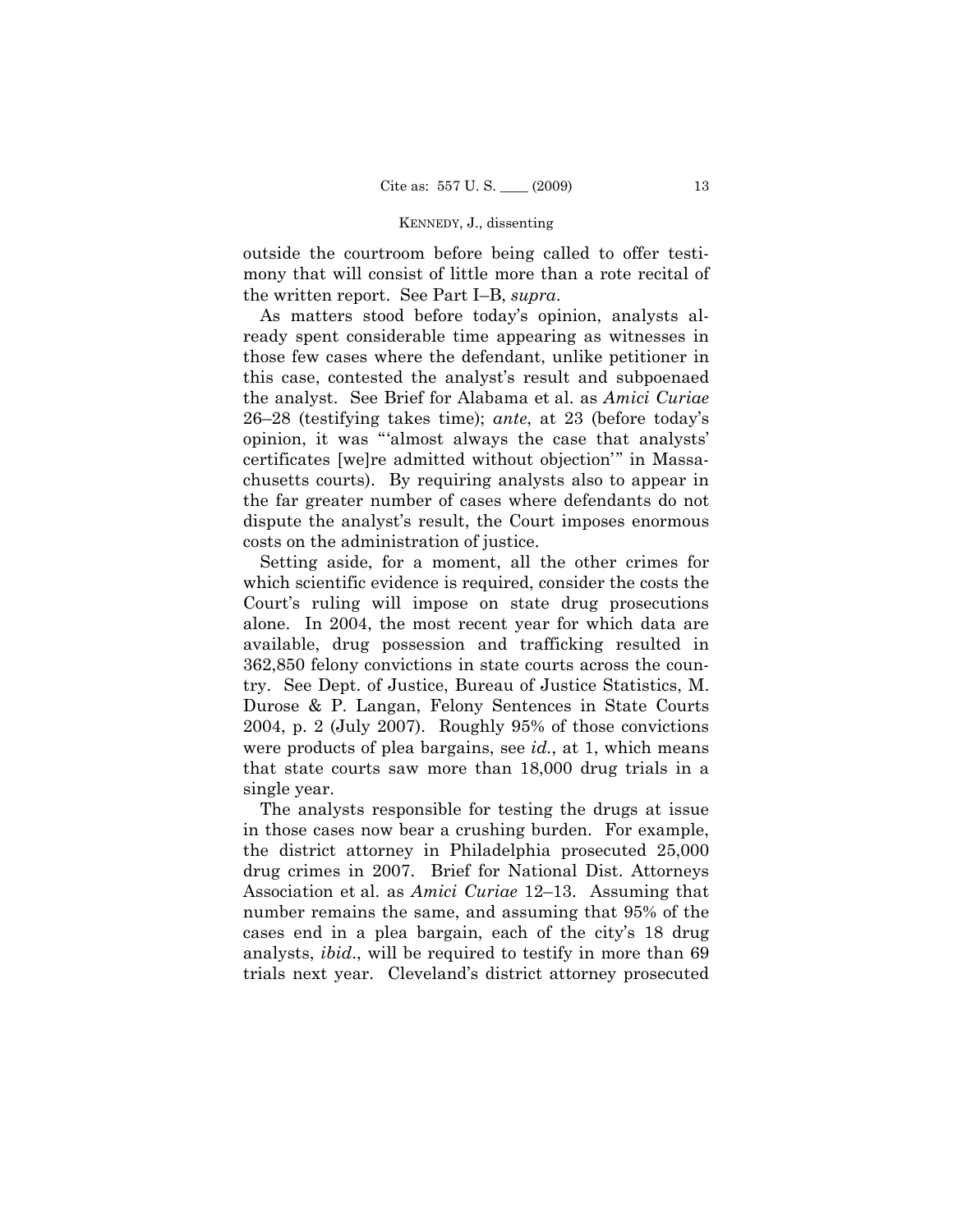14,000 drug crimes in 2007. *Ibid.* Assuming that number holds, and that 95% of the cases end in a plea bargain, each of the city's 6 drug analysts (two of whom work only part time) must testify in 117 drug cases next year. *Id.*, at 13.

The Federal Government may face even graver difficulties than the States because its operations are so widespread. For example, the FBI laboratory at Quantico, Virginia, supports federal, state, and local investigations across the country. Its 500 employees conduct over one million scientific tests each year. Dept. of Justice, FBI Laboratory 2007, Message from the FBI Laboratory Director, http://www.fbi.gov/hq/lab/lab2007/labannual07.pdf (as visited June 22, 2009, and available in Clerk of Court's case file). The Court's decision means that before any of those million tests reaches a jury, at least one of the laboratory's analysts must board a plane, find his or her way to an unfamiliar courthouse, and sit there waiting to read aloud notes made months ago.

The Court purchases its meddling with the Confrontation Clause at a dear price, a price not measured in taxpayer dollars alone. Guilty defendants will go free, on the most technical grounds, as a direct result of today's decision, adding nothing to the truth-finding process. The analyst will not always make it to the courthouse in time. He or she may be ill; may be out of the country; may be unable to travel because of inclement weather; or may at that very moment be waiting outside some other courtroom for another defendant to exercise the right the Court invents today. If for any reason the analyst cannot make it to the courthouse in time, then, the Court holds, the jury cannot learn of the analyst's findings (unless, by some unlikely turn of events, the defendant previously crossexamined the analyst). *Ante*, at 3. The result, in many cases, will be that the prosecution cannot meet its burden of proof, and the guilty defendant goes free on a technical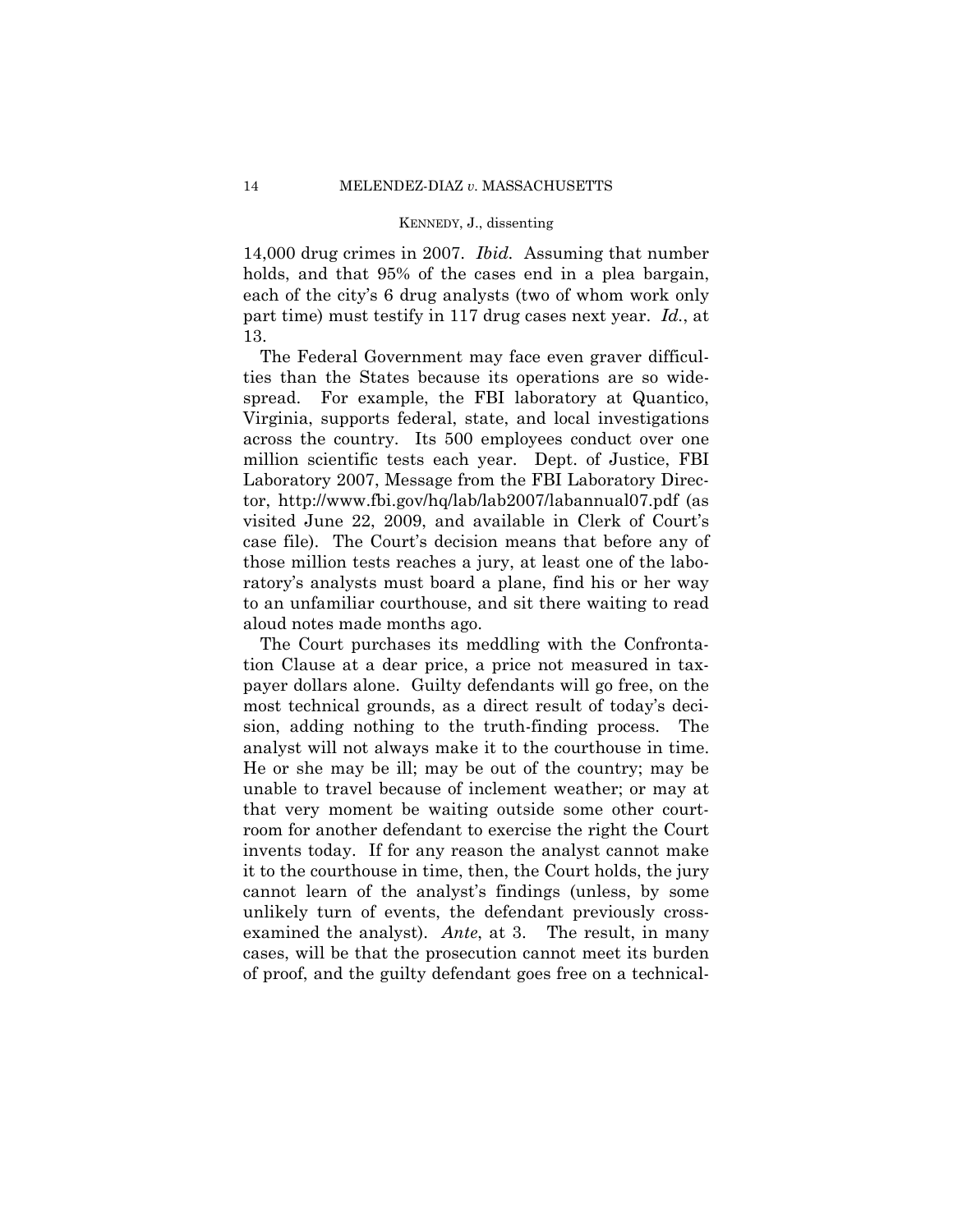ity that, because it results in an acquittal, cannot be reviewed on appeal.

The Court's holding is a windfall to defendants, one that is unjustified by any demonstrated deficiency in trials, any well-understood historical requirement, or any established constitutional precedent.

All of the problems with today's decision—the imprecise definition of "analyst," the lack of any perceptible benefit, the heavy societal costs—would be of no moment if the Constitution did, in fact, require the Court to rule as it does today. But the Constitution does not.

The Court's fundamental mistake is to read the Confrontation Clause as referring to a kind of out-of-court statement—namely, a testimonial statement—that must be excluded from evidence. The Clause does not refer to kinds of statements. Nor does the Clause contain the word "testimonial." The text, instead, refers to kinds of persons, namely, to "witnesses against" the defendant. Laboratory analysts are not "witnesses against" the defendant as those words would have been understood at the framing. There is simply no authority for this proposition.

Instead, the Clause refers to a conventional "witness" meaning one who witnesses (that is, perceives) an event that gives him or her personal knowledge of some aspect of the defendant's guilt. Both *Crawford* and *Davis* concerned just this kind of ordinary witness—and nothing in the Confrontation Clause's text, history, or precedent justifies the Court's decision to expand those cases.

The Clause states: "In all criminal prosecutions, the accused shall enjoy the right . . . to be confronted with the witnesses against him." U. S. Const., Amdt. 6. Though there is "virtually no evidence of what the drafters of the Confrontation Clause intended it to mean," *White* v. *Illi-*

II

A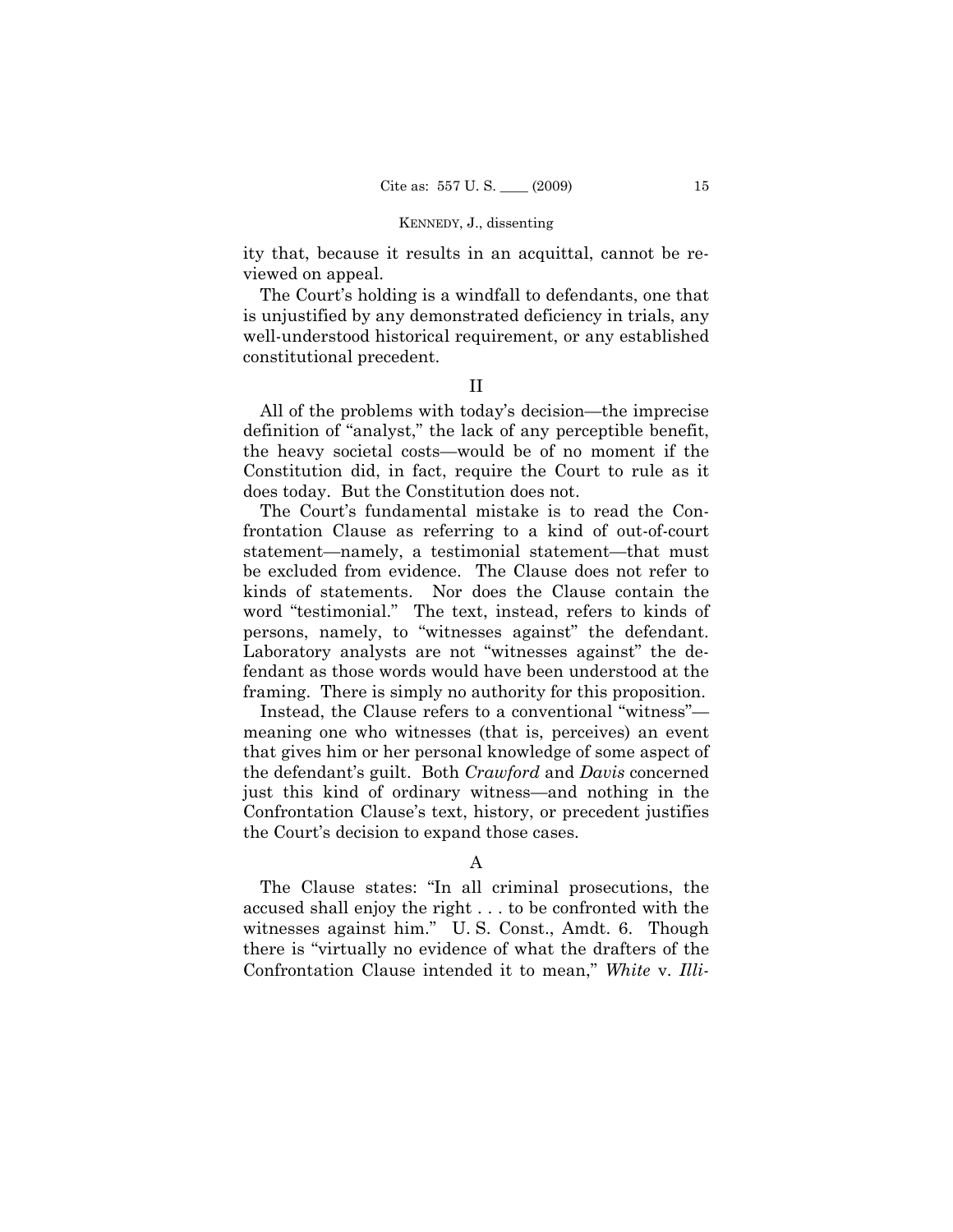*nois*, 502 U. S. 346, 359 (1992) (THOMAS, J., concurring in part and concurring in judgment), it is certain the Framers did not contemplate that an analyst who conducts a scientific test far removed from the crime would be considered a "witnes[s] against" the defendant.

The Framers were concerned with a typical witness one who perceived an event that gave rise to a personal belief in some aspect of the defendant's guilt. There is no evidence that the Framers understood the Clause to extend to unconventional witnesses. As discussed below, there is significant evidence to the contrary. See Part II– B, *infra*. In these circumstances, the historical evidence in support of the Court's position is "'too meager . . . to form a solid basis in history, preceding and contemporaneous with the framing of the Constitution.'" *Boumediene* v. *Bush*, 553 U.S. \_\_, \_\_ (2008) (slip op., at 22) (quoting *Reid* v. *Covert*, 354 U. S. 1, 64 (1957) (Frankfurter, J., concurring in result)). The Court goes dangerously wrong when it bases its constitutional interpretation upon historical guesswork.

The infamous treason trial of Sir Walter Raleigh provides excellent examples of the kinds of witnesses to whom the Confrontation Clause refers. *Raleigh's Case*, 2 How. St. Tr. 1 (1603); see *Crawford*, 541 U. S., at 44–45 (Raleigh's trial informs our understanding of the Clause because it was, at the time of the framing, one of the "most notorious instances" of the abuse of witnesses' out-of-court statements); *ante*, at 9 (same). Raleigh's accusers claimed to have heard Raleigh speak treason, so they were witnesses in the conventional sense. We should limit the Confrontation Clause to witnesses like those in Raleigh's trial.

The Court today expands the Clause to include laboratory analysts, but analysts differ from ordinary witnesses in at least three significant ways. First, a conventional witness recalls events observed in the past, while an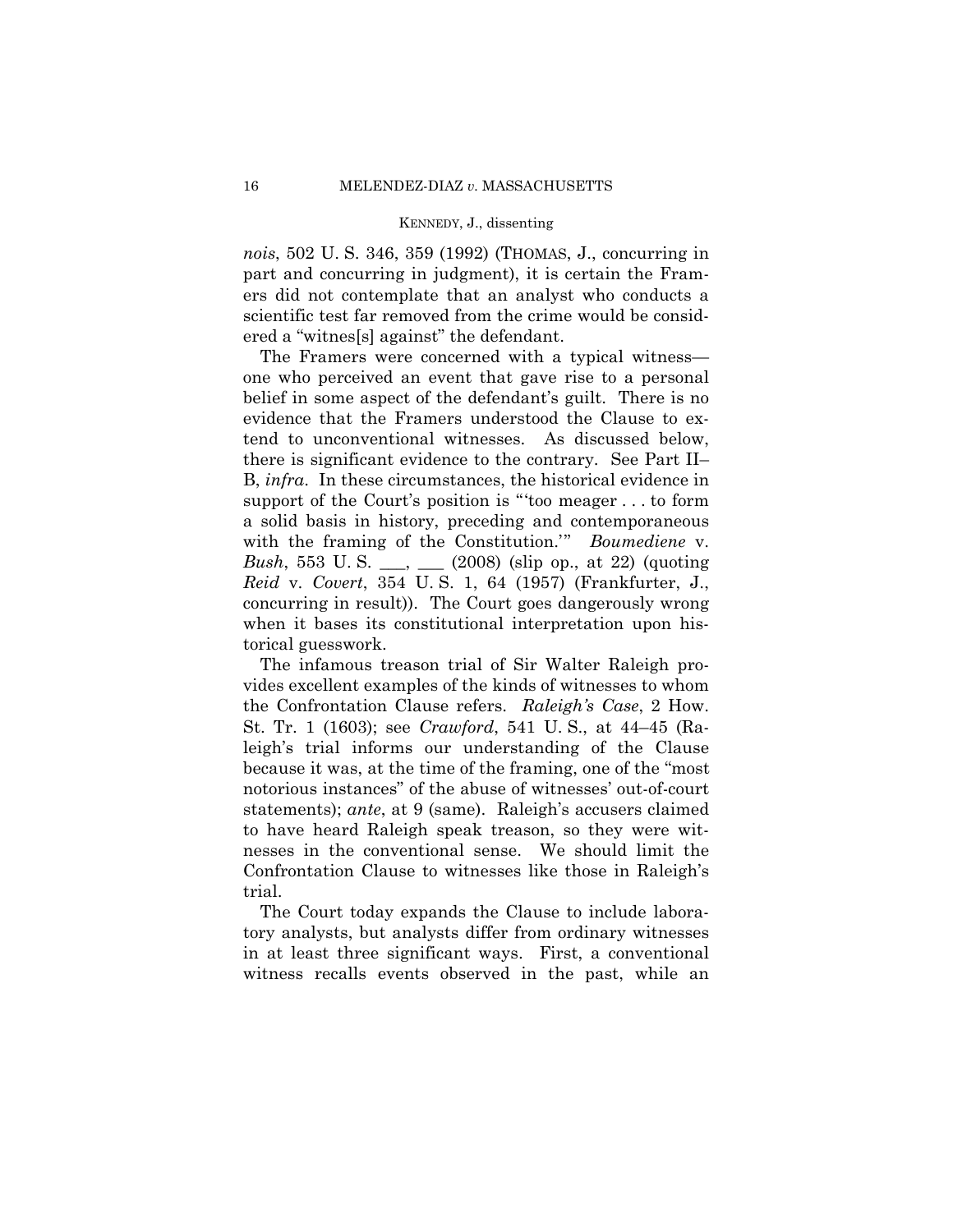analyst's report contains near-contemporaneous observations of the test. An observation recorded at the time it is made is unlike the usual act of testifying. A typical witness must recall a previous event that he or she perceived just once, and thus may have misperceived or misremembered. But an analyst making a contemporaneous observation need not rely on memory; he or she instead reports the observations at the time they are made. We gave this consideration substantial weight in *Davis*. There, the "primary purpose" of the victim's 911 call was "to enable police assistance to meet an ongoing emergency," rather than "to establish or prove past events potentially relevant to later criminal prosecution." 547 U. S., at 822, 827. See also *People* v. *Geier*, 41 Cal. 4th 555, 605–609, 161 P. 3d 104, 139–141 (2007). The Court cites no authority for its holding that an observation recorded at the time it is made is an act of "witness[ing]" for purposes of the Confrontation Clause.

Second, an analyst observes neither the crime nor any human action related to it. Often, the analyst does not know the defendant's identity, much less have personal knowledge of an aspect of the defendant's guilt. The analyst's distance from the crime and the defendant, in both space and time, suggests the analyst is not a witness against the defendant in the conventional sense.

Third, a conventional witness responds to questions under interrogation. See, *e.g.*, *Raleigh's Case*, *supra*, at 15–20. But laboratory tests are conducted according to scientific protocols; they are not dependent upon or controlled by interrogation of any sort. Put differently, out-ofcourt statements should only "require confrontation if they are produced by, or with the involvement of, adversarial government officials responsible for investigating and prosecuting crime." 96 Cal. L. Rev., at 1118. There is no indication that the analysts here—who work for the State Laboratory Institute, a division of the Massachusetts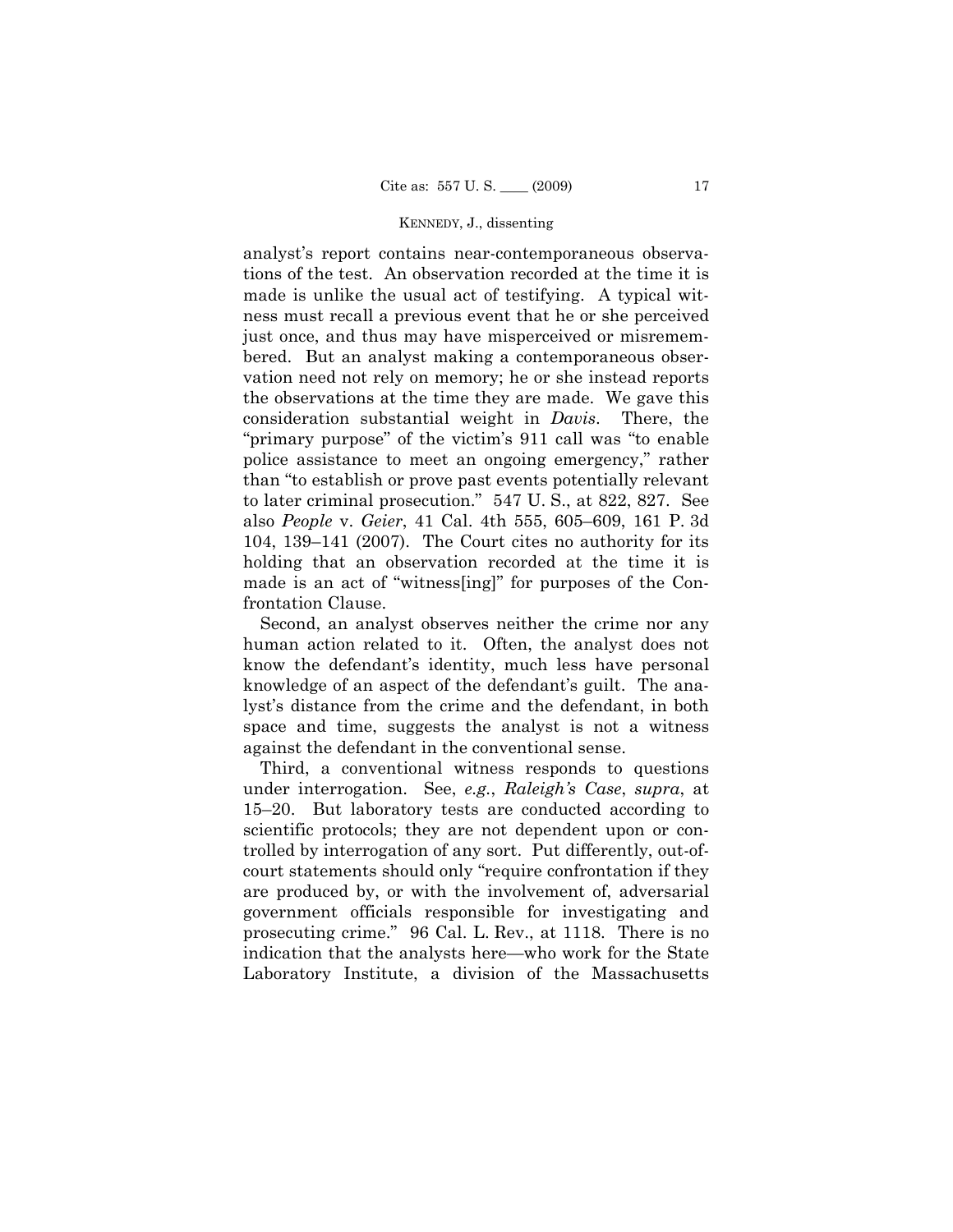Department of Public Health—were adversarial to petitioner. Nor is there any evidence that adversarial officials played a role in formulating the analysts' certificates.

Rather than acknowledge that it expands the Confrontation Clause beyond conventional witnesses, the Court relies on our recent opinions in *Crawford* and *Davis*. *Ante*, at 3–5. The Court assumes, with little analysis, that *Crawford* and *Davis* extended the Clause to any person who makes a "testimonial" statement. But the Court's confident tone cannot disguise the thinness of these two reeds. Neither *Crawford* nor *Davis* considered whether the Clause extends to persons far removed from the crime who have no connection to the defendant. Instead, those cases concerned conventional witnesses. *Davis*, *supra*, at 826–830 (witnesses were victims of defendants' assaults); *Crawford*, *supra*, at 38 (witness saw defendant stab victim).

It is true that *Crawford* and *Davis* employed the term "testimonial," and thereby suggested that any testimonial statement, by any person, no matter how distant from the defendant and the crime, is subject to the Confrontation Clause. But that suggestion was not part of the holding of *Crawford* or *Davis*. Those opinions used the adjective "testimonial" to avoid the awkward phrasing required by reusing the noun "witness." The Court today transforms that turn of phrase into a new and sweeping legal rule, by holding that anyone who makes a formal statement for the purpose of later prosecution—no matter how removed from the crime—must be considered a "witness against" the defendant. *Ante*, at 3–5. The Court cites no authority to justify this expansive new interpretation.

No historical evidence supports the Court's conclusion that the Confrontation Clause was understood to extend beyond conventional witnesses to include analysts who

B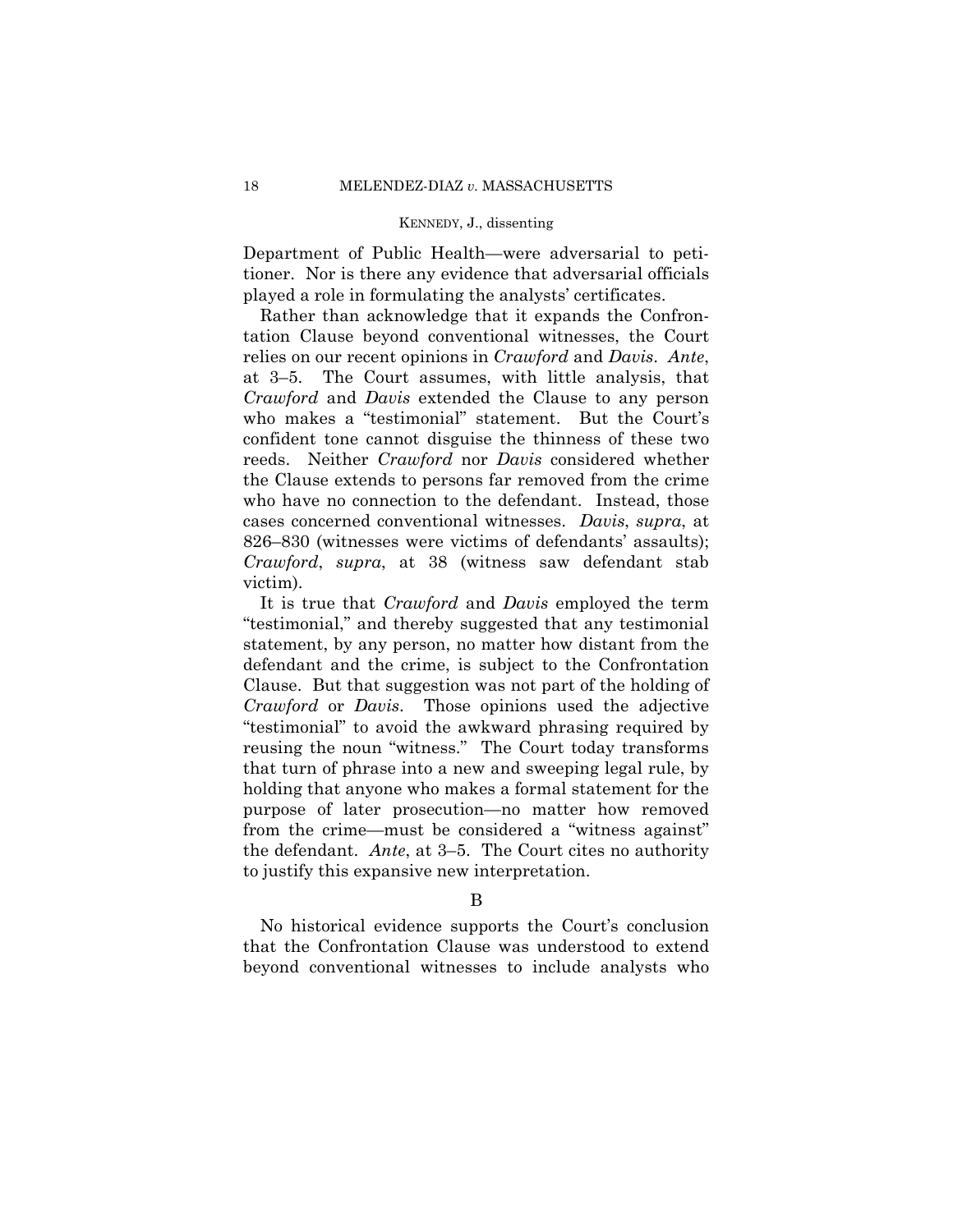conduct scientific tests far removed from the crime and the defendant. Indeed, what little evidence there is contradicts this interpretation.

Though the Framers had no forensic scientists, they did use another kind of unconventional witness—the copyist. A copyist's work may be as essential to a criminal prosecution as the forensic analyst's. To convict a man of bigamy, for example, the State often requires his marriage records. See, *e.g.*, *Williams* v. *State*, 54 Ala. 131, 134, 135 (1875); *State* v. *Potter*, 52 Vt. 33, 38 (1879). But if the original records cannot be taken from the archive, the prosecution must rely on copies of those records, made for the purpose of introducing the copies into evidence at trial. See *ibid*. In that case, the copyist's honesty and diligence are just as important as the analyst's here. If the copyist falsifies a copy, or even misspells a name or transposes a date, those flaws could lead the jury to convict. Because so much depends on his or her honesty and diligence, the copyist often prepares an affidavit certifying that the copy is true and accurate.

Such a certificate is beyond question a testimonial statement under the Court's definition: It is a formal outof-court statement offered for the truth of two matters (the copyist's honesty and the copy's accuracy), and it is prepared for a criminal prosecution.

During the Framers' era copyists' affidavits were accepted without hesitation by American courts. See, *e.g.*, *United States* v. *Percheman*, 7 Pet. 51, 85 (1833) (opinion for the Court by Marshall, C. J.); see also Advisory Committee's Note on Fed. Rule Evid. 902(4), 28 U. S. C. App., p. 390 ("The common law . . . recognized the procedure of authenticating copies of public records by certificate"); 5 J. Wigmore, Evidence §§1677, 1678 (J. Chadbourn rev. 1974). And courts admitted copyists' affidavits in criminal as well as civil trials. See *Williams*, *supra; Potter*, *supra*. This demonstrates that the framing generation, in con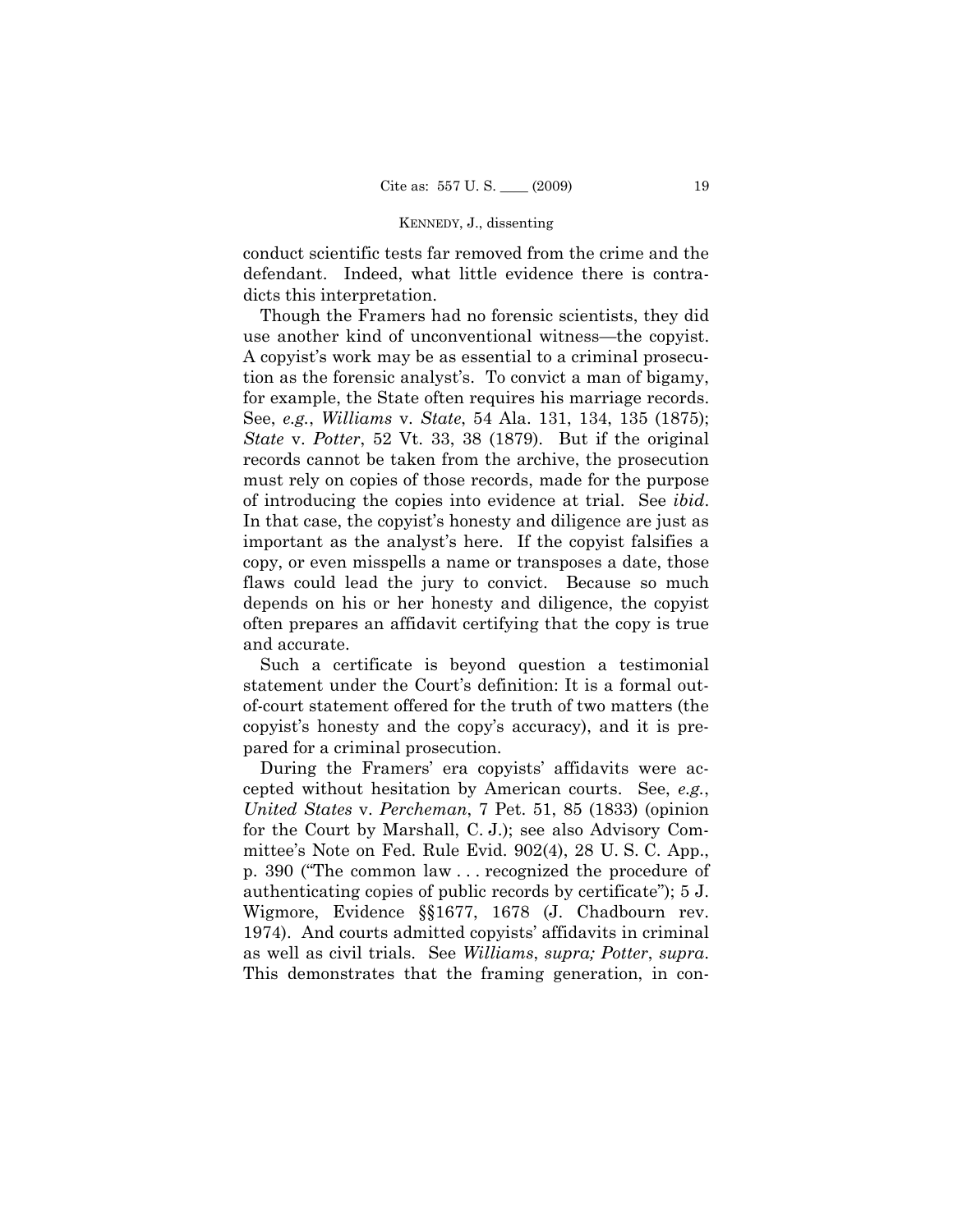trast to the Court today, did not consider the Confrontation Clause to require in-court confrontation of unconventional authors of testimonial statements.

The Court attempts to explain away this historical exception to its rule by noting that a copyist's authority is "narrowly circumscribed." *Ante*, at 16. But the Court does not explain why that matters, nor, if it does matter, why laboratory analysts' authority should not also be deemed "narrowly circumscribed" so that they, too, may be excused from testifying. And drawing these fine distinctions cannot be squared with the Court's avowed allegiance to formalism. Determining whether a witness' authority is "narrowly circumscribed" has nothing to do with *Crawford*'s testimonial framework. It instead appears much closer to the pre-*Crawford* rule of *Ohio* v. *Roberts*, under which a statement could be admitted without testimony if it "bears adequate indicia of reliability." 448 U. S., at 66 (internal quotation marks omitted).

In keeping with the traditional understanding of the Confrontation Clause, this Court in *Dowdell* v. *United States*, 221 U. S. 325 (1911), rejected a challenge to the use of certificates, sworn out by a clerk of court, a trial judge, and a court reporter, stating that defendants had been present at trial. Those certificates, like a copyist's certificate, met every requirement of the Court's current definition of "testimonial." In rejecting the defendants' claim that use of the certificates violated the Confrontation Clause, the Court in *Dowdell* explained that the officials who executed the certificates "were not witnesses against the accused" because they "were not asked to testify to facts concerning [the defendants'] guilt or innocence." *Id.*, at 330. Indeed, as recently as *Davis*, the Court reaffirmed *Dowdell*. 547 U. S., at 825.

By insisting that every author of a testimonial statement appear for confrontation, on pain of excluding the statement from evidence, the Court does violence to the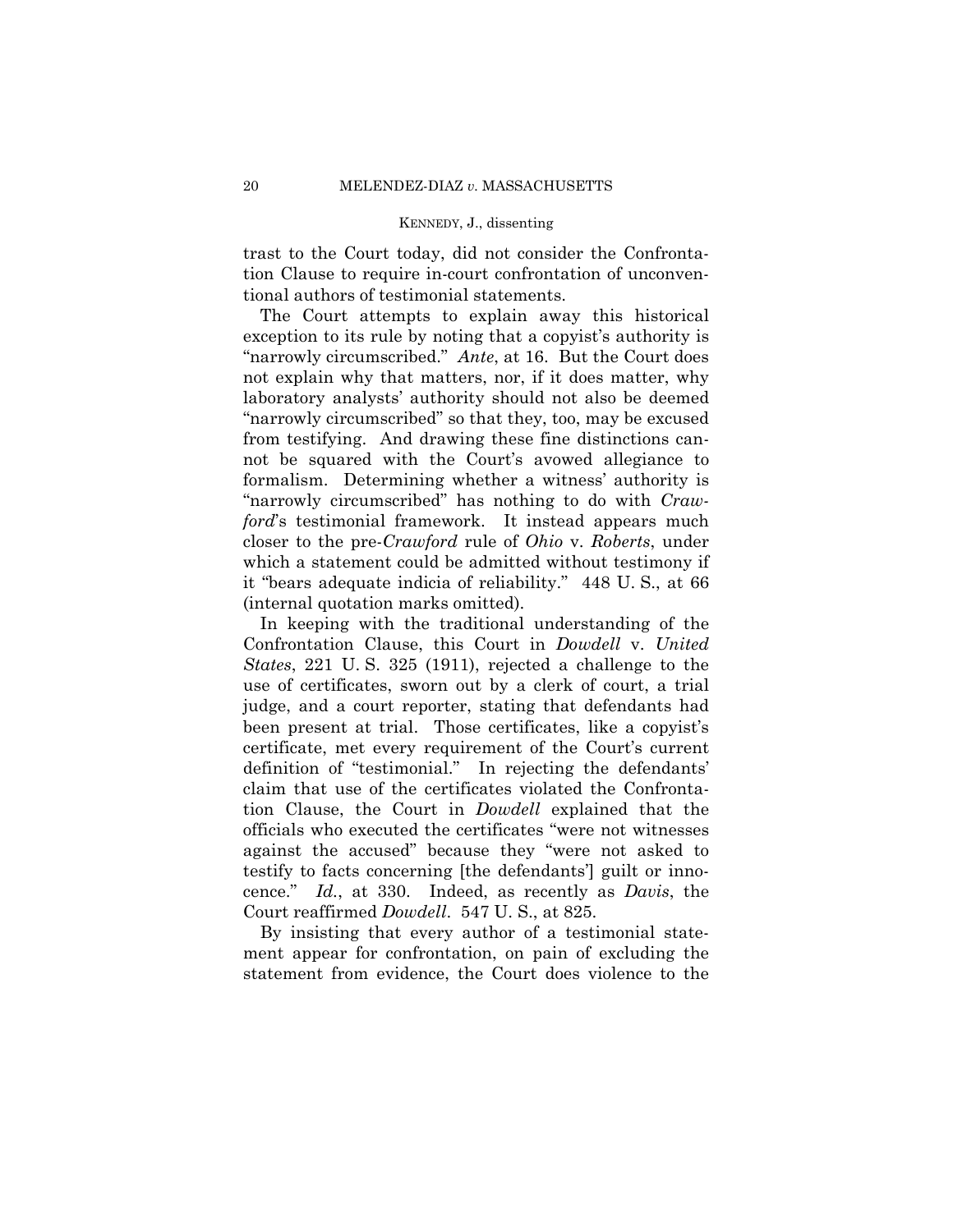Framers' sensible, and limited, conception of the right to confront "witnesses against" the defendant.

## $\mathcal{C}$

In addition to lacking support in historical practice or in this Court's precedent, the Court's decision is also contrary to authority extending over at least 90 years, 35 States, and six Federal Courts of Appeals.

Almost 100 years ago three state supreme courts held that their state constitutions did not require analysts to testify in court. In a case much like this one, the Massachusetts Supreme Judicial Court upheld the admission of a certificate stating that the liquid seized from the defendant contained alcohol, even though the author of the certificate did not testify. *Commonwealth* v. *Slavski*, 245 Mass. 405, 413, 140 N. E. 465, 467 (1923). The highest courts in Connecticut and Virginia reached similar conclusions under their own constitutions. *State* v. *Torello*, 103 Conn. 511, 131 A. 429 (1925); *Bracey* v. *Commonwealth*, 119 Va. 867, 89 S. E. 144 (1916). Just two state courts appear to have read a state constitution to require a contrary result. *State* v. *Clark*, 290 Mont. 479, 484–489, 964 P. 2d 766, 770–772 (1998) (laboratory drug report requires confrontation under Montana's Constitution, which is "[u]nlike its federal counterpart"); *State* v. *Birchfield*, 342 Ore. 624, 157 P. 3d 216 (2007), but see *id.*, at 631–632, 157 P. 3d, at 220 (suggesting that a "typical notice requirement" would be lawful).

As for the Federal Constitution, before *Crawford* the authority was stronger still: The Sixth Amendment does not require analysts to testify in court. All Federal Courts of Appeals to consider the issue agreed. *Sherman* v. *Scott*, 62 F. 3d 136, 139–142 (CA5 1995); *Minner* v. *Kerby*, 30 F. 3d 1311, 1313–1315 (CA10 1994); *United States* v. *Baker*, 855 F. 2d 1353, 1359–1360 (CA8 1988); *Reardon* v. *Manson*, 806 F. 2d 39 (CA2 1986); *Kay* v. *United States*,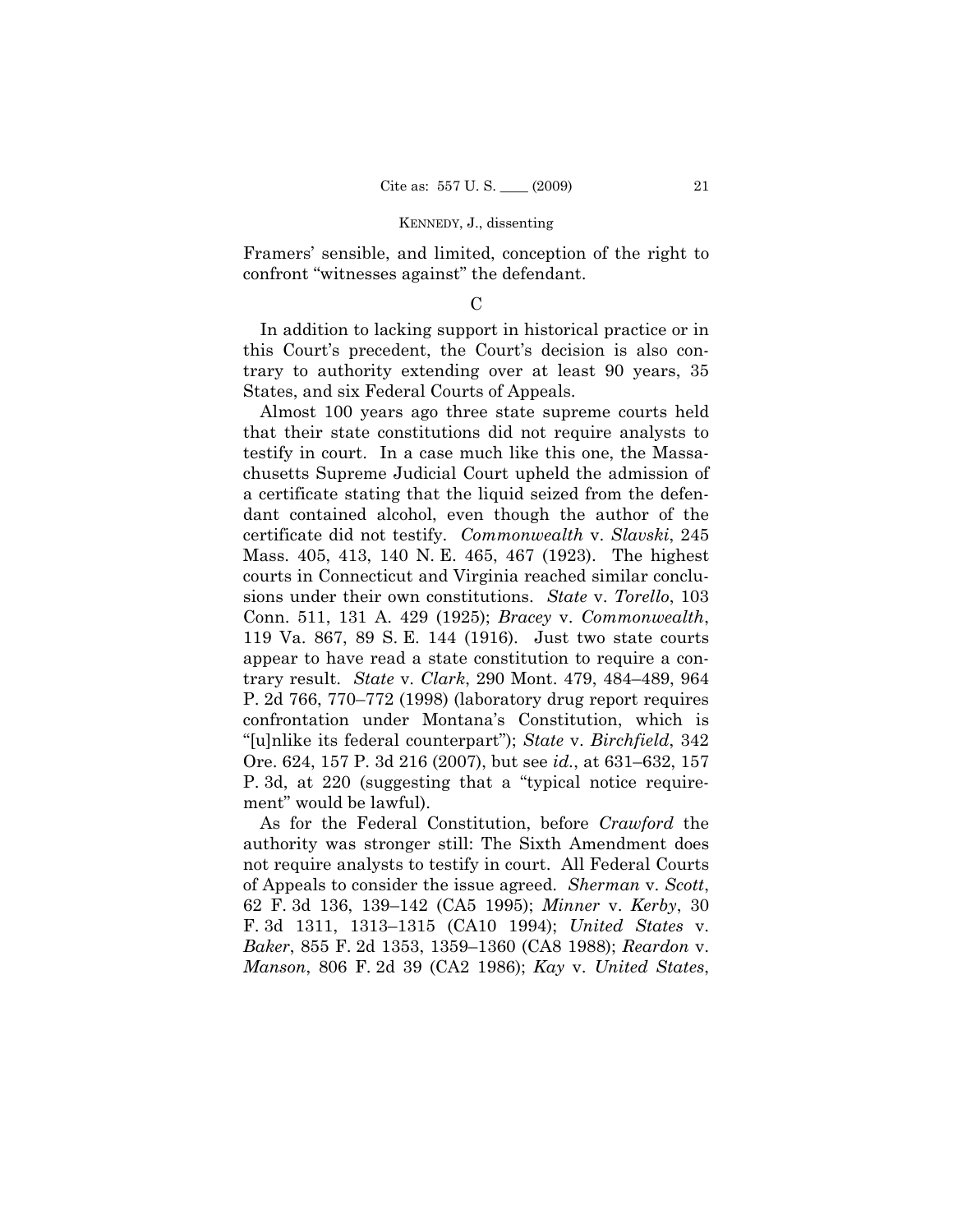255 F. 2d 476, 480–481 (CA4 1958); see also *Manocchio* v. *Moran*, 919 F. 2d 770, 777–782 (CA1 1990) (autopsy report stating cause of victim's death). Some 24 state courts, and the Court of Appeals for the Armed Forces, were in accord. See Appendix A, *infra*. (Some cases cited in the appendixes concern doctors, coroners, and calibrators rather than laboratory analysts, but their reasoning is much the same.) Eleven more state courts upheld burden-shifting statutes that reduce, if not eliminate, the right to confrontation by requiring the defendant to take affirmative steps prior to trial to summon the analyst. See *ibid*. Because these burden-shifting statutes may be invalidated by the Court's reasoning, these 11 decisions, too, appear contrary to today's opinion. See Part III–B, *infra*. Most of the remaining States, far from endorsing the Court's view, appear not to have addressed the question prior to *Crawford*. Against this weight of authority, the Court proffers just two cases from intermediate state courts of appeals. *Ante*, at 6–7.

On a practical level, today's ruling would cause less disruption if the States' hearsay rules had already required analysts to testify. But few States require this. At least sixteen state courts have held that their evidentiary rules permit scientific test results, calibration certificates, and the observations of medical personnel to enter evidence without in-court testimony. See Appendix B, *infra*. The Federal Courts of Appeals have reached the same conclusion in applying the federal hearsay rule. *United States* v. *Garnett*, 122 F. 3d 1016, 1018–1019 (CA11 1997) *(per curiam); United States* v. *Gilbert*, 774 F. 2d 962, 965 (CA9 1985) *(per curiam); United States* v. *Ware*, 247 F. 2d 698, 699–700 (CA7 1957); but see *United States* v. *Oates*, 560 F. 2d 45, 82 (CA2 1977) (report prepared by law enforcement not admissible under public-records or business-records exceptions to federal hearsay rule).

The modern trend in the state courts has been away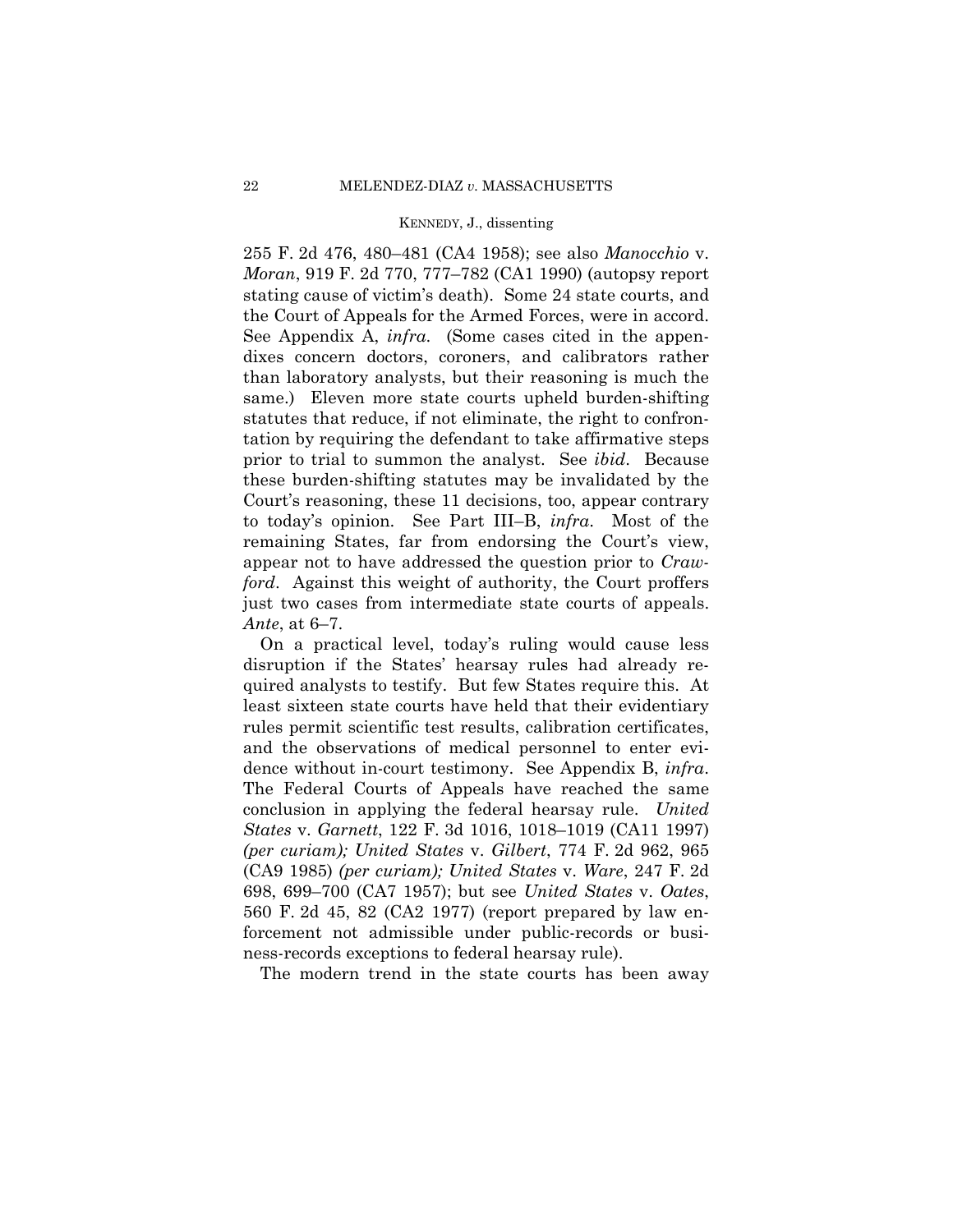from the Court's rule and toward the admission of scientific test results without testimony—perhaps because the States have recognized the increasing reliability of scientific testing. See Appendix B, *infra* (citing cases from three States overruling or limiting previous precedents that had adopted the Court's rule as a matter of state law). It appears that a mere six courts continue to interpret their States' hearsay laws to require analysts to testify. See *ibid*. And, of course, where courts have grounded their decisions in state law, rather than the Constitution, the legislatures in those States have had, until now, the power to abrogate the courts' interpretation if the costs were shown to outweigh the benefits. Today the Court strips that authority from the States by carving the minority view into the constitutional text.

State legislatures, and not the Members of this Court, have the authority to shape the rules of evidence. The Court therefore errs when it relies in such great measure on the recent report of the National Academy of Sciences. *Ante*, at 12–14 (discussing National Research Council of the National Academies, Strengthening Forensic Science in the United States: A Path Forward (Prepublication Copy Feb. 2009)). That report is not directed to this Court, but rather to the elected representatives in Congress and the state legislatures, who, unlike Members of this Court, have the power and competence to determine whether scientific tests are unreliable and, if so, whether testimony is the proper solution to the problem.

The Court rejects the well-established understanding extending across at least 90 years, 35 States and six Federal Courts of Appeals—that the Constitution does not require analysts to testify in court before their analysis may be introduced into evidence. The only authority on which the Court can rely is its own speculation on the meaning of the word "testimonial," made in two recent opinions that said nothing about scientific analysis or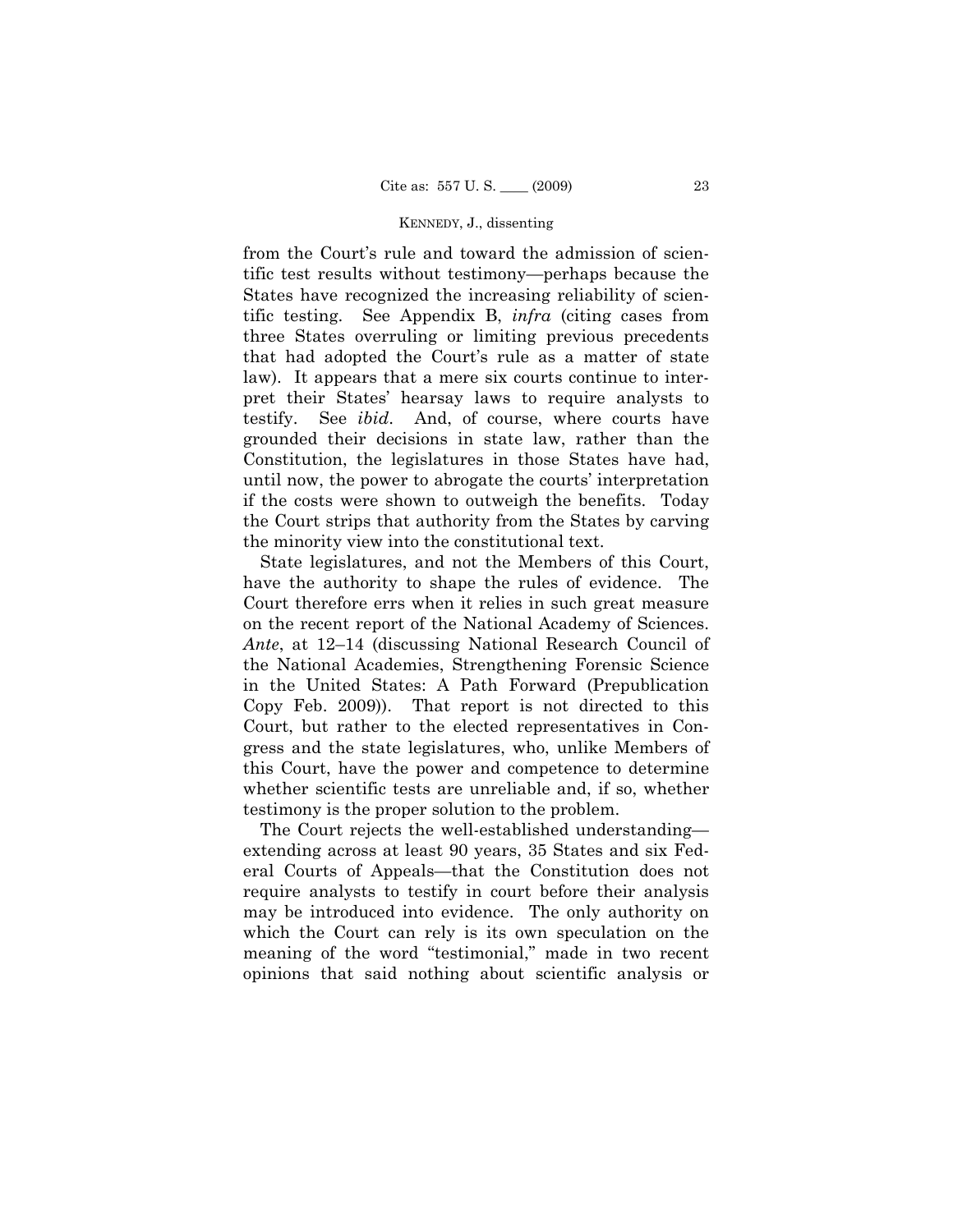scientific analysts.

## III

In an attempt to show that the "sky will not fall after today's decision," *ante*, at 20, the Court makes three arguments, none of which withstands scrutiny.

## A

In an unconvincing effort to play down the threat that today's new rule will disrupt or even end criminal prosecutions, the Court professes a hope that defense counsel will decline to raise what will soon be known as the *Melendez-Diaz* objection. *Ante*, at 22. The Court bases this expectation on its understanding that defense attorneys surrender constitutional rights because the attorneys do not "want to antagonize the judge or jury by wasting their time." *Ibid.* 

The Court's reasoning is troubling on at least two levels. First, the Court's speculation rests on the apparent belief that our Nation's trial judges and jurors are unwilling to accept zealous advocacy and that, once "antagonize[d]" by it, will punish such advocates with adverse rulings. *Ibid*. The Court offers no support for this stunning slur on the integrity of the Nation's courts. It is commonplace for the defense to request, at the conclusion of the prosecution's opening case, a directed verdict of acquittal. If the prosecution has failed to prove an element of the crime—even an element that is technical and rather obvious, such as movement of a car in interstate commerce—then the case must be dismissed. Until today one would not have thought that judges should be angered at the defense for making such motions, nor that counsel has some sort of obligation to avoid being troublesome when the prosecution has not done all the law requires to prove its case.

Second, even if the Court were right to expect trial judges to feel "antagonize[d]" by *Melendez-Diaz* objections and to then vent their anger by punishing the lawyer in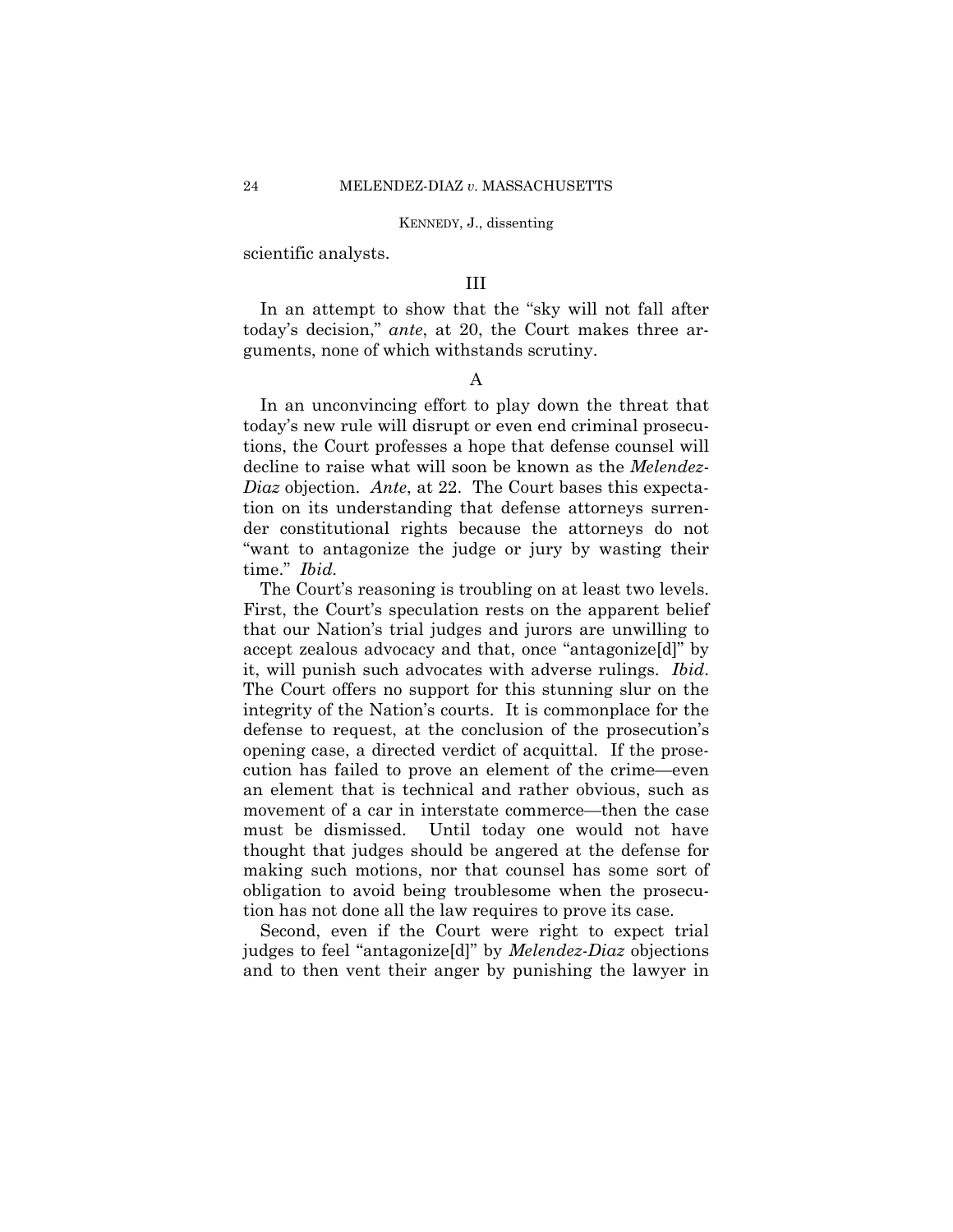some way, there is no authority to support the Court's suggestion that a lawyer may shirk his or her professional duties just to avoid judicial displeasure. There is good reason why the Court cites no authority for this suggestion—it is contrary to what some of us, at least, have long understood to be defense counsel's duty to be a zealous advocate for every client. This Court has recognized the bedrock principle that a competent criminal defense lawyer must put the prosecution to its proof:

"[T]he adversarial process protected by the Sixth Amendment requires that the accused have 'counsel acting in the role of an advocate.' *Anders* v. *California*, 386 U. S. 738, 743 (1967). The right to the effective assistance of counsel is thus the right of the accused to require the prosecution's case to survive the crucible of meaningful adversarial testing. When a true adversarial criminal trial has been conducted . . . the kind of testing envisioned by the Sixth Amendment has occurred. But if the process loses its character as a confrontation between adversaries, the constitutional guarantee is violated." *United States* v. *Cronic*, 466 U. S. 648, 656–657 (1984) (footnotes omitted).

See also ABA Model Code of Professional Responsibility, Canon 7–1, in ABA Compendium of Professional Responsibility Rules and Standards (2008) ("The duty of a lawyer, both to his client and to the legal system, is to represent his client zealously within the bounds of the law ..." (footnotes omitted)).

The instant case demonstrates how zealous defense counsel will defend their clients. To convict, the prosecution must prove the substance is cocaine. Under the Court's new rule, apparently only an analyst's testimony suffices to prove that fact. (Of course there will also be a large universe of other crimes, ranging from homicide to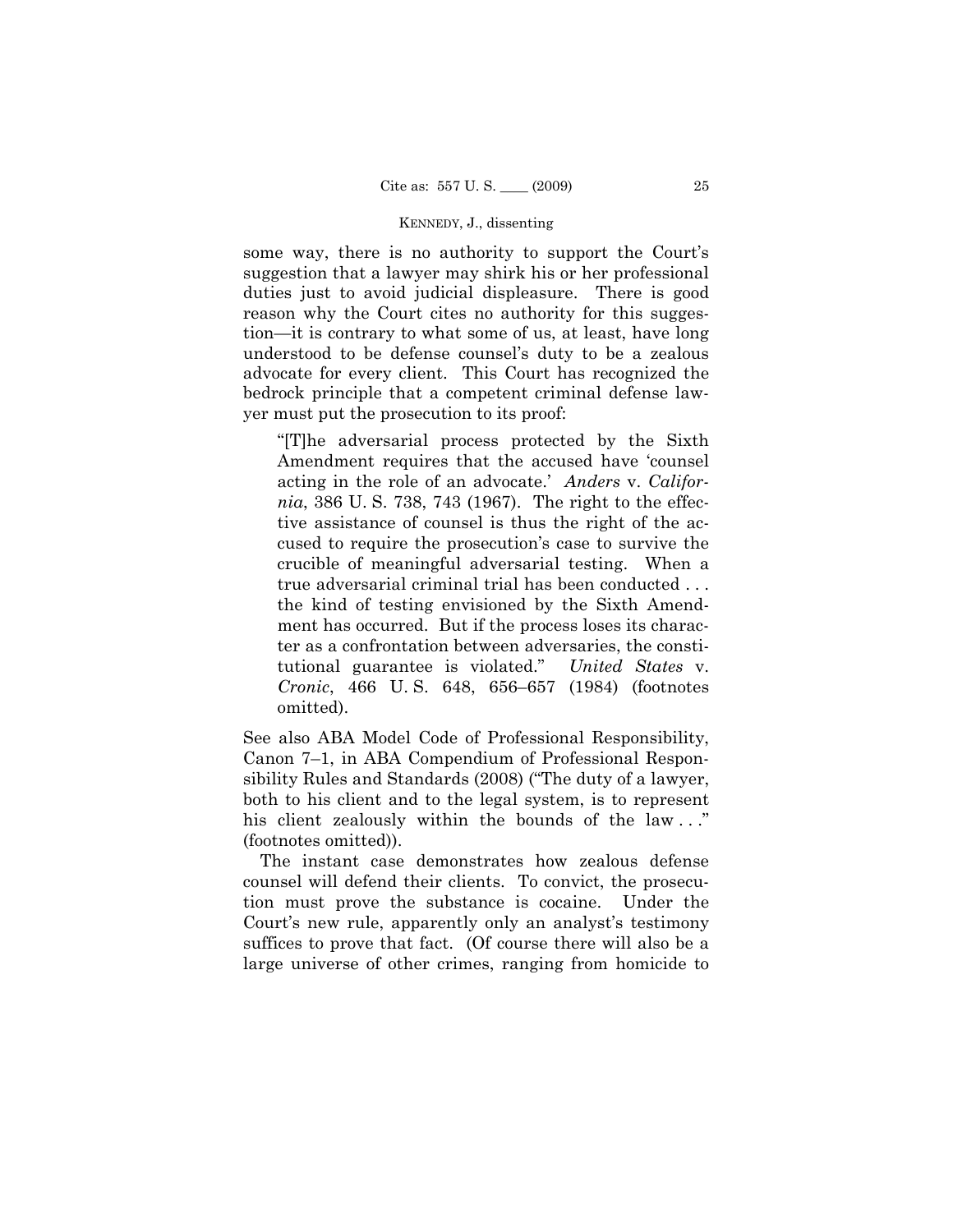robbery, where scientific evidence is necessary to prove an element.) In cases where scientific evidence is necessary to prove an element of the crime, the Court's rule requires the prosecution to call the person identified as the analyst; this requirement has become a new prosecutorial duty linked with proving the State's case beyond a reasonable doubt. Unless the Court is ashamed of its new rule, it is inexplicable that the Court seeks to limit its damage by hoping that defense counsel will be derelict in their duty to insist that the prosecution prove its case. That is simply not the way the adversarial system works.

In any event, the Court's hope is sure to prove unfounded. The Court surmises that "[i]t is unlikely that defense counsel will insist on live testimony whose effect will be merely to highlight rather than cast doubt upon the forensic analysis." *Ante*, at 22. This optimistic prediction misunderstands how criminal trials work. If the defense does not plan to challenge the test result, "highlight[ing]" that result through testimony does not harm the defense as the Court supposes. If the analyst cannot reach the courtroom in time to testify, however, a *Melendez-Diaz* objection grants the defense a great windfall: The analyst's work cannot come into evidence. Given the prospect of such a windfall (which may, in and of itself, secure an acquittal) few zealous advocates will pledge, prior to trial, not to raise a *Melendez-Diaz* objection. Defense counsel will accept the risk that the jury may hear the analyst's live testimony, in exchange for the chance that the analyst fails to appear and the government's case collapses. And if, as here, the defense is not that the substance was harmless, but instead that the accused did not possess it, the testimony of the technician is a formalism that does not detract from the defense case.

In further support of its unlikely hope, the Court relies on the Brief for Law Professors as *Amici Curiae* 7–8, which reports that nearly 95% of convictions are obtained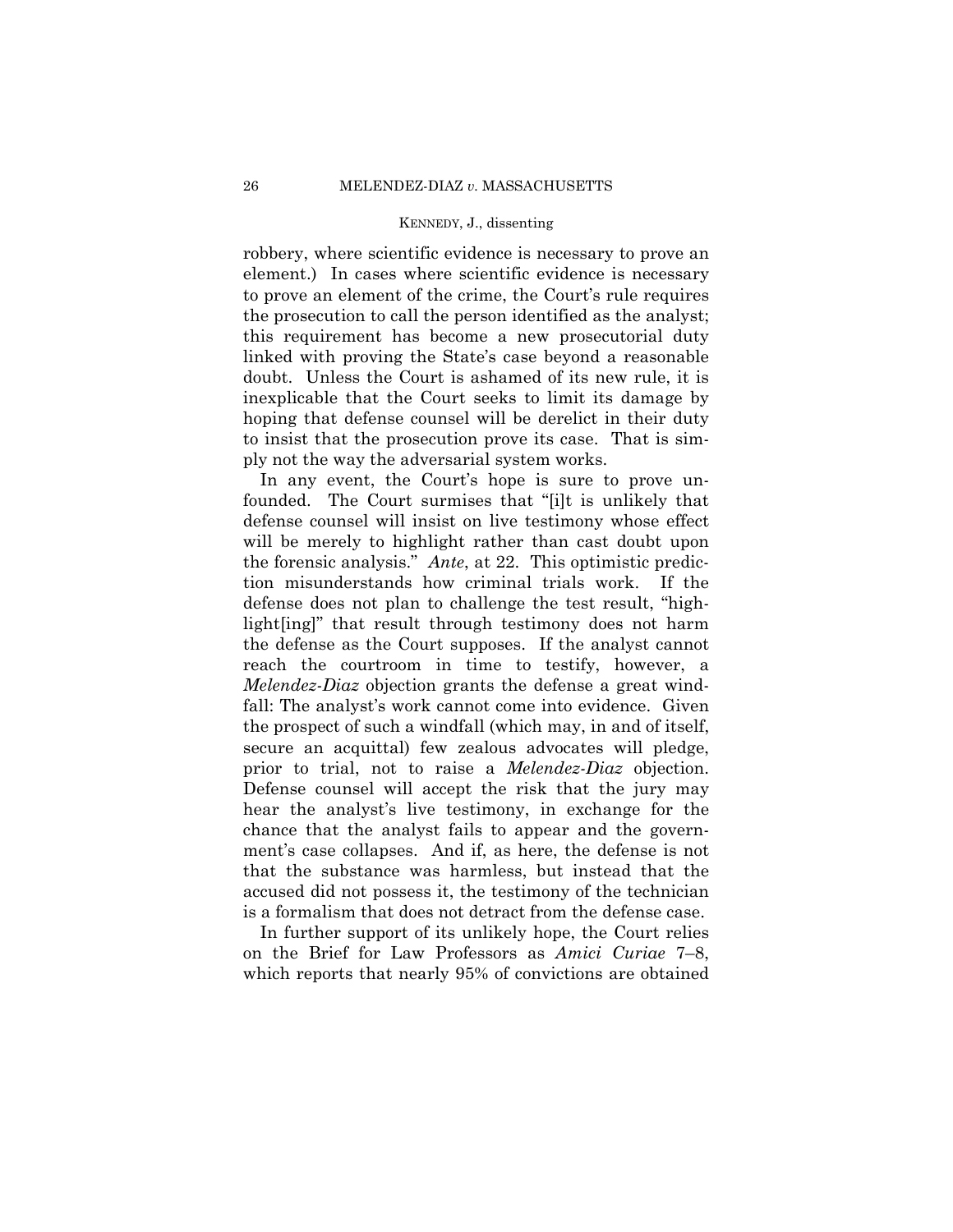via guilty plea and thus do not require in-court testimony from laboratory analysts. *Ante*, at 20. What the Court does not consider is how its holding will alter these statistics. The defense bar today gains the formidable power to require the government to transport the analyst to the courtroom at the time of trial. Zealous counsel will insist upon concessions: a plea bargain, or a more lenient sentence in exchange for relinquishing this remarkable power.

As further reassurance that the "sky will not fall after today's decision," *ante*, at 20, the Court notes that many States have enacted burden-shifting statutes that require the defendant to assert his Confrontation Clause right prior to trial or else "forfeit" it "by silence." *Ibid.* The Court implies that by shifting the burden to the defendant to take affirmative steps to produce the analyst, these statutes reduce the burden on the prosecution.

The Court holds that these burden-shifting statutes are valid because, in the Court's view, they "shift no burden whatever." *Ante*, at 21. While this conclusion is welcome, the premise appears flawed. Even what the Court calls the "simplest form" of burden-shifting statutes do impose requirements on the defendant, who must make a formal demand, with proper service, well before trial. Some statutes impose more requirements, for instance by requiring defense counsel to subpoena the analyst, to show good cause for demanding the analyst's presence, or even to affirm under oath an intent to cross-examine the analyst. See generally Metzger, Cheating the Constitution, 59 Vand. L. Rev. 475, 481–485 (2006). In a future case, the Court may find that some of these more onerous burdenshifting statutes violate the Confrontation Clause because they "impos[e] a burden . . . on the defendant to bring . . . adverse witnesses into court." *Ante*, at 19.

B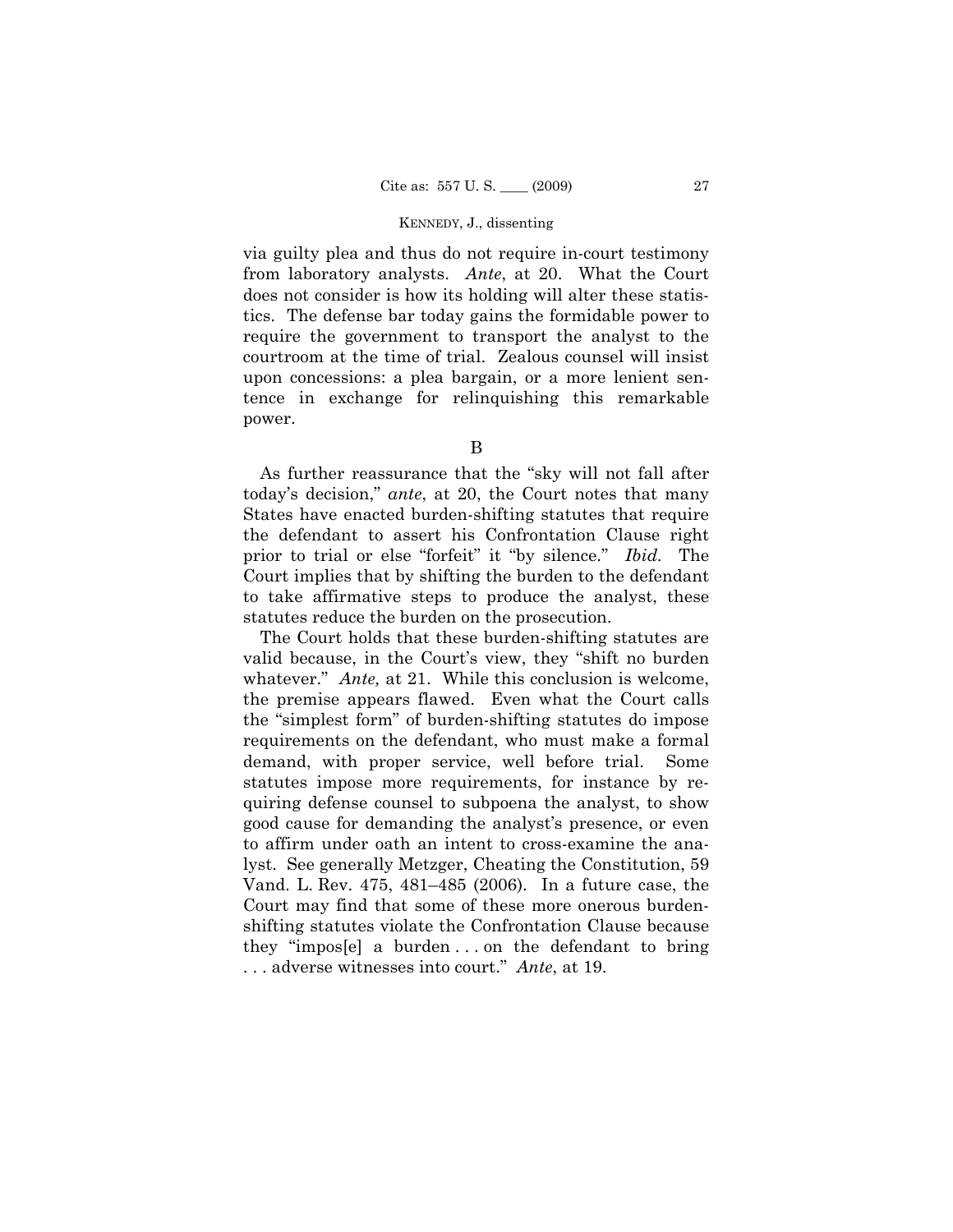The burden-shifting statutes thus provide little reassurance that this case will not impose a meaningless formalism across the board.

 $\mathcal{C}$ 

In a further effort to support its assessment that today's decision will not cause disruption, the Court cites 10 decisions from States that, the Court asserts, "have already adopted the constitutional rule we announce today." *Ante*, at 20, and n. 11. The Court assures us that "there is no evidence that the criminal justice system has ground to a halt in the[se] States." *Ante*, at 20.

On inspection, the citations prove far less reassuring than promised. Seven were decided by courts that considered themselves bound by *Crawford*. These cases thus offer no support for the Court's assertion that the state jurists independently "adopted" the Court's interpretation as a matter of state law. Quite the contrary, the debate in those seven courts was over just how far this Court intended *Crawford* to sweep. See, *e.g.*, *State* v. *Belvin*, 986 So. 2d 516, 526 (Fla. 2008) (Wells, J., concurring in part and dissenting in part) ("I believe that the majority has extended the *Crawford* and *Davis* decisions beyond their intended reach" (citations omitted)). The Court should correct these courts' overbroad reading of *Crawford*, not endorse it. Were the Court to do so, these seven jurisdictions might well change their position.

Moreover, because these seven courts only "adopted" the Court's position in the wake of *Crawford,* their decisions are all quite recent. These States have not yet been subject to the widespread, adverse results of the formalism the Court mandates today.

The citations also fail to reassure for a different reason. Five of the Court's 10 citations—including all 3 pre-*Crawford* cases—come from States that have reduced the confrontation right. Four States have enacted a burden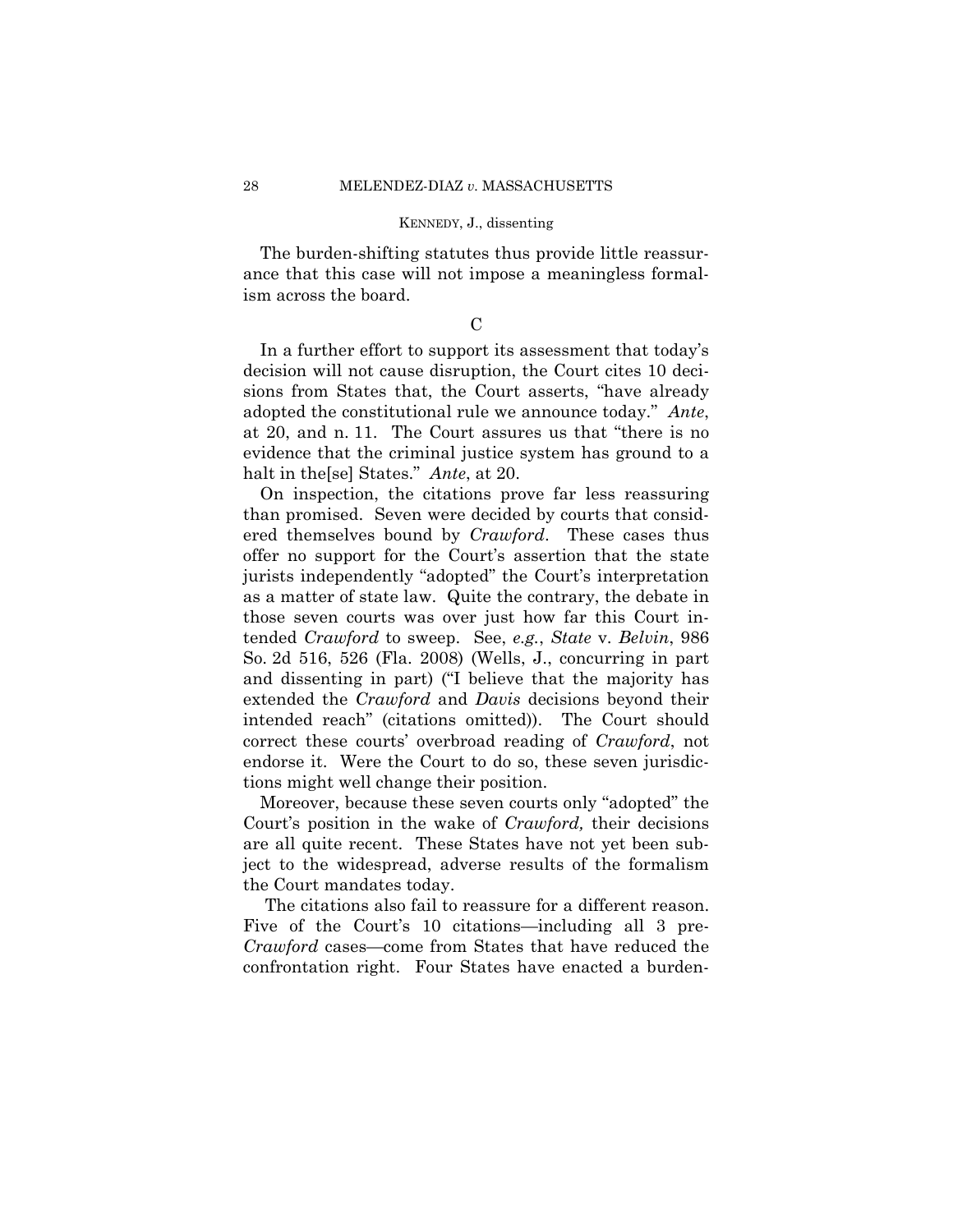shifting statute requiring the defendant to give early notice of his intent to confront the analyst. See Part III– B, *supra;* Colorado: *Hinojos-Mendoza* v. *People*, 169 P. 3d 662, 668–671 (Colo. 2007), Colo. Rev. Stat. §16–3–309 (2008) (defendant must give notice 10 days before trial); Georgia: Compare *Miller* v. *State*, 266 Ga. 850, 854–855, 472 S. E. 2d 74, 78–79 (1996) (striking down earlier notice statute requiring defendant to show good cause, prior to trial, to call the analyst), with Ga. Code Ann. §35–3–154.1 (2006) (defendant must give notice 10 days before trial); Illinois: *People* v. *McClanahan*, 191 Ill. 2d 127, 133–134, 729 N. E. 2d 470, 474–475 (2000), Ill. Comp. Stat., ch. 725, §5/115–15 (2006) (defendant must give notice "within 7 days" of "receipt of the report"); Oregon: *State* v. *Birchfield*, 342 Ore., at 631–632, 157 P. 3d, at 220 (suggesting that a "typical notice requirement" would be lawful), see Ore. Rev. Stat. §475.235 (2007) (defendant must give notice 15 days before trial)*.* A fifth State, Mississippi, excuses the prosecution from producing the analyst who conducted the test, so long as it produces someone. Compare *Barnette* v. *State*, 481 So. 2d 788, 792 (Miss. 1985) (cited by the Court), with *McGowen* v. *State*, 859 So. 2d 320, 339–340 (Miss. 2003) (the Sixth Amendment does not require confrontation with the particular analyst who conducted the test). It is possible that neither Mississippi's practice nor the burden-shifting statutes can be reconciled with the Court's holding. See Part III–B, *supra*. The disruption caused by today's decision has yet to take place in these States.

## \* \* \*

Laboratory analysts who conduct routine scientific tests are not the kind of conventional witnesses to whom the Confrontation Clause refers. The judgment of the Appeals Court of Massachusetts should be affirmed.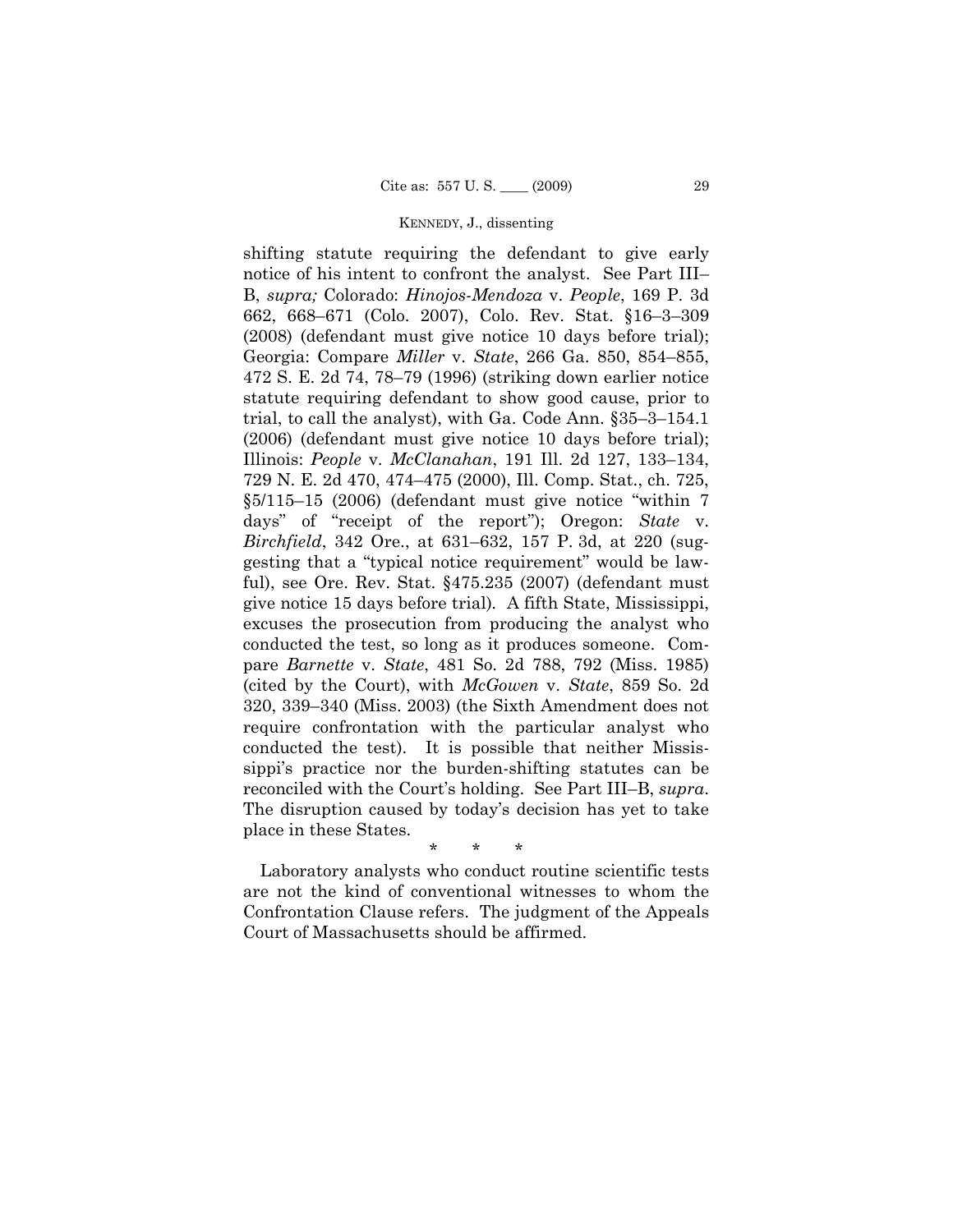## APPENDIXES

## A

The following authorities held, prior to *Crawford*, that the Confrontation Clause does not require confrontation of the analyst who conducted a routine scientific test: *United States* v. *Vietor*, 10 M. J. 69, 72 (Ct. Mil. App. 1980) (laboratory drug report); *State* v. *Cosgrove*, 181 Conn. 562, 574– 578, 436 A. 2d 33, 40–41 (1980) (same); *Howard* v. *United States*, 473 A. 2d 835, 838–839 (D. C. 1984) (same); *Baber*  v. *State*, 775 So. 2d 258 (Fla. 2000) (blood-alcohol test); *Commonwealth* v. *Harvard*, 356 Mass. 452, 253 N. E. 2d 346 (1969) (laboratory drug report); *DeRosa* v. *First Judicial Dist. Court of State ex rel. Carson City*, 115 Nev. 225, 232–233, 985 P. 2d 157, 162 (1999) (*per curiam)* (bloodalcohol test); *State* v. *Coombs*, 149 N. H. 319, 321–322, 821 A. 2d 1030, 1032 (2003) (blood-alcohol test); *State* v. *Fischer*, 459 N. W. 2d 818 (N. D. 1990) (laboratory drug report); *Commonwealth* v. *Carter*, 593 Pa. 562, 932 A. 2d 1261 (2007) (laboratory drug report; applying pre-*Crawford* law); *State* v. *Tavares*, 590 A. 2d 867, 872–874 (R. I. 1991) (laboratory analysis of victim's bodily fluid); *State* v. *Hutto*, 325 S. C. 221, 228–230, 481 S. E. 2d 432, 436 (1997) (fingerprint); *State* v. *Best*, 146 Ariz. 1, 3–4, 703 P. 2d 548, 550–551 (App. 1985) (same); *State* v. *Christian*, 119 N. M. 776, 895 P. 2d 676 (App. 1995) (blood-alcohol test); *State* v. *Sosa*, 59 Wash. App. 678, 684–687, 800 P. 2d 839, 843–844 (1990) (laboratory drug report).

The following authorities held, prior to *Crawford*, that the Confrontation Clause does not require confrontation of the results of autopsy and hospital reports describing the victim's injuries: *People* v. *Clark*, 3 Cal. 4th 41, 157–159, 833 P. 2d 561, 627–628 (1992) (autopsy report); *Henson* v. *State*, 332 A. 2d 773, 774–776 (Del. 1975) (treating physician's report of victim's injuries, with medical conclusions redacted); *Collins* v. *State*, 267 Ind. 233, 235–236, 369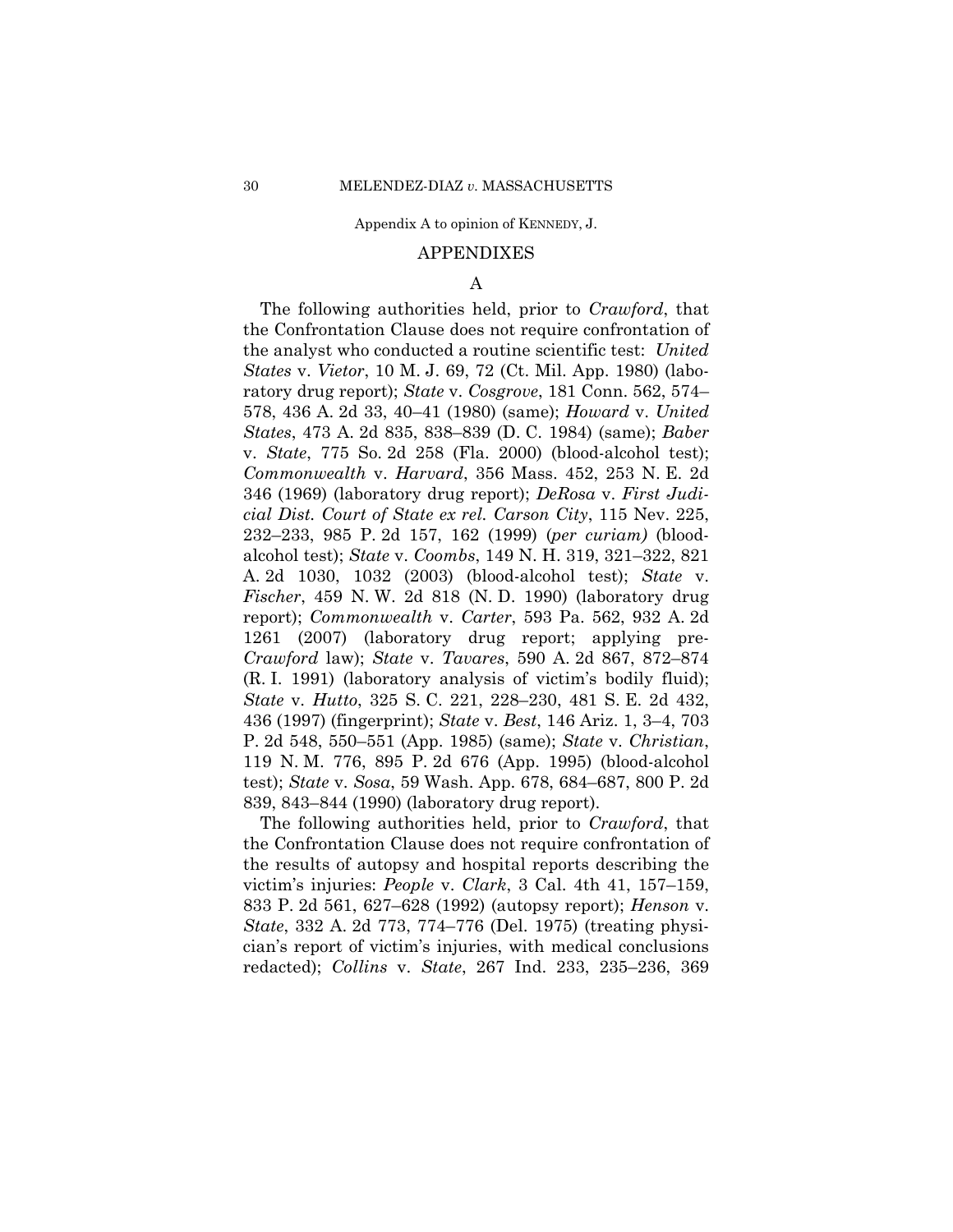N. E. 2d 422, 423 (1977) (autopsy report); *State* v. *Wilburn*, 196 La. 113, 115–118, 198 So. 765, 765–766 (1940) (hospital record stating victim's cause of death) (citing *State* v. *Parker*, 7 La. Ann. 83 (1852) (coroner's written inquest stating cause of death)); *State* v. *Garlick*, 313 Md. 209, 223–225, 545 A. 2d 27, 34 (1988) (blood test showing presence of illegal drug); *People* v. *Kirtdoll*, 391 Mich. 370, 385–391, 217 N. W. 2d 37, 46–48 (1974) (treating physician's report describing victim's injuries); *State* v. *Spikes*, 67 Ohio St. 2d 405, 411–415, 423 N. E. 2d 1122, 1128–1130 (1981) (treating physician's report of defendant's injuries); *State* v. *Kreck*, 86 Wash. 2d 112, 117–120, 542 P. 2d 782, 786–787 (1975) (laboratory report stating that murder victim's blood contained poison).

The following authorities held, prior to *Crawford*, that the Confrontation Clause does not require confrontation of certificates stating that instruments were in good working order at the time of a test: *State* v. *Ing*, 53 Haw. 466, 467– 473, 497 P. 2d 575, 577–579 (1972) (certificate that police car's speedometer was in working order), accord, *State* v. *Ofa*, 9 Haw. App. 130, 135–139, 828 P. 2d 813, 817–818 (1992) (*per curiam)* (certificate that breathalyzer was in working order); *State* v. *Ruiz*, 120 N. M. 534, 903 P. 2d 845 (App. 1995) (same); *State* v. *Dilliner*, 212 W. Va. 135, 141– 142, 569 S. E. 2d 211, 217–218 (2002) (same); *State* v. *Huggins*, 659 P. 2d 613, 616–617 (Alaska App. 1982) (same); *State* v. *Conway*, 70 Ore. App. 721, 690 P. 2d 1128 (1984) (same).

The following decisions reduced the right to confront the results of scientific tests by upholding burden-shifting statutes that require the defendant to take affirmative steps prior to trial to summon the analyst: *Johnson* v. *State*, 303 Ark. 12, 18–20, 792 S. W. 2d 863, 866–867 (1990) (defendant must give notice 10 days before trial); *State* v. *Davison*, 245 N. W. 2d 321 (Iowa 1976), Iowa Code Ann. §691.2 (2008) (same); *State* v. *Crow*, 266 Kan. 690,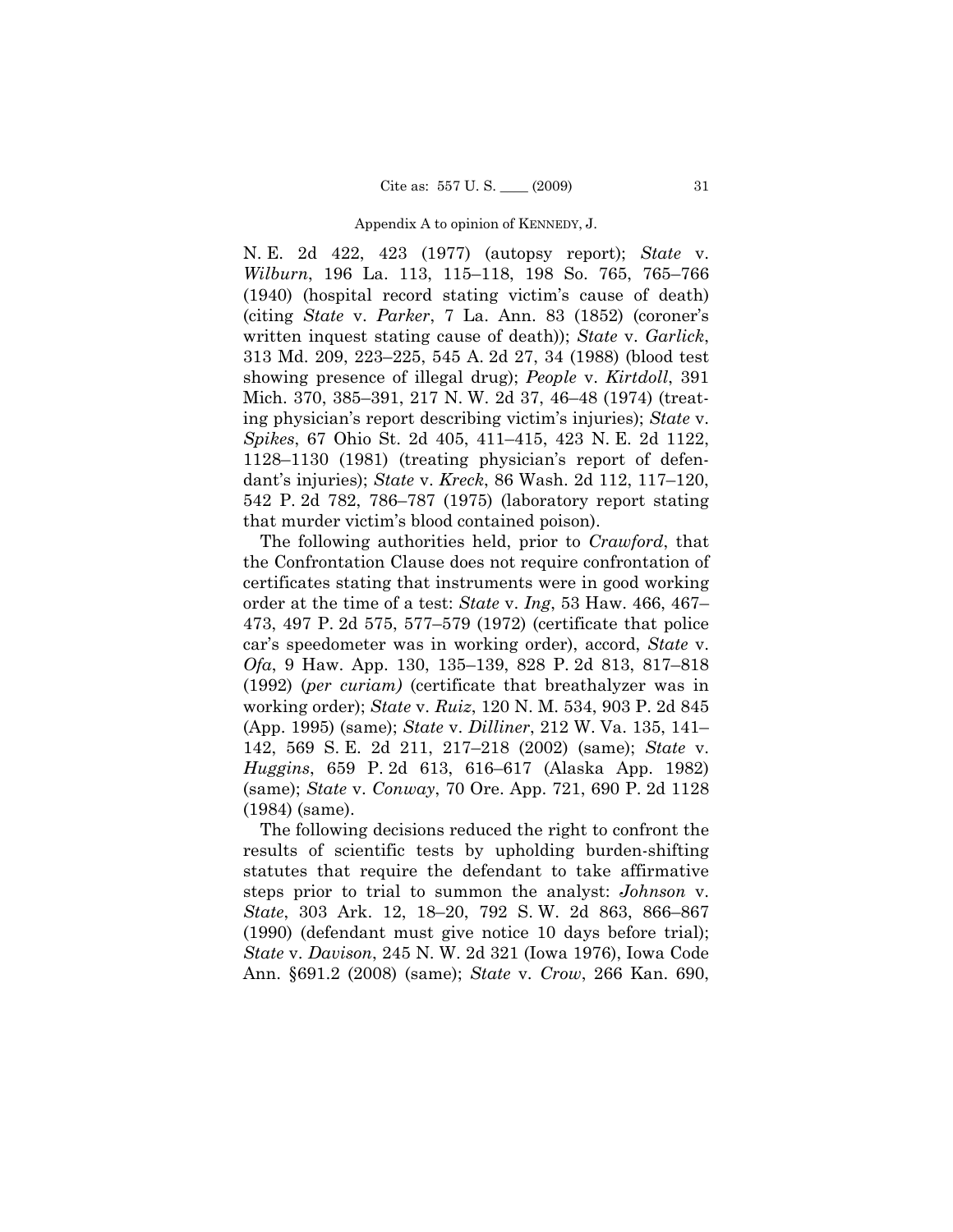974 P. 2d 100 (1999) (defendant must give notice within 10 days of receiving the result and must show that the result will be challenged at trial); *State* v. *Christianson*, 404 A. 2d 999 (Me. 1979) (defendant must give notice 10 days before trial); *State* v. *Miller*, 170 N. J. 417, 436–437, 790 A. 2d 144, 156 (2002) (defendant must give notice within 10 days of receiving the result and must show that the result will be challenged at trial); *State* v. *Smith*, 312 N. C. 361, 381–382, 323 S. E. 2d 316, 328 (1984) (defendant must subpoena analyst); *State* v. *Hancock*, 317 Ore. 5, 9– 12, 854 P. 2d 926, 928–930 (1993) (same), but see *State* v. *Birchfield*, 342 Ore. 624, 157 P. 3d 216 (reducing defendant's burden); *State* v. *Hughes*, 713 S. W. 2d 58 (1986) (defendant must subpoena analyst); *Magruder* v. *Commonwealth*, 275 Va. 283, 295–300, 657 S. E. 2d 113, 119– 121 (2008) (defendant must "call the person performing such analysis," at the State's expense); *People* v. *Mayfield-Ulloa*, 817 P. 2d 603 (Colo. App. 1991) (defendant must give notice to State and the analyst 10 days before trial); *State* v. *Matthews*, 632 So. 2d 294, 300–302 (La. App. 1993) (defendant must give notice five days before trial).

## B

The following authorities hold that State Rules of Evidence permit the results of routine scientific tests to be admitted into evidence without confrontation: *State* v. *Torres*, 60 Haw. 271, 589 P. 2d 83 (1978) (X ray of victim's body); *State* v. *Davis*, 269 N. W. 2d 434, 440 (Iowa 1978) (laboratory analysis of victim's bodily fluid); *State* v. *Taylor*, 486 S. W. 2d 239, 241–243 (Mo. 1972) (microscopic comparison of wood chip retrieved from defendant's clothing with wood at crime scene); *State* v. *Snider*, 168 Mont. 220, 229–230, 541 P. 2d 1204, 1210 (1975) (laboratory drug report); *People* v. *Porter*, 46 App. Div. 2d 307, 311– 313, 362 N. Y. S. 2d 249, 255–256 (1974) (blood-alcohol report); *Robertson* v. *Commonwealth*, 211 Va. 62, 64–68,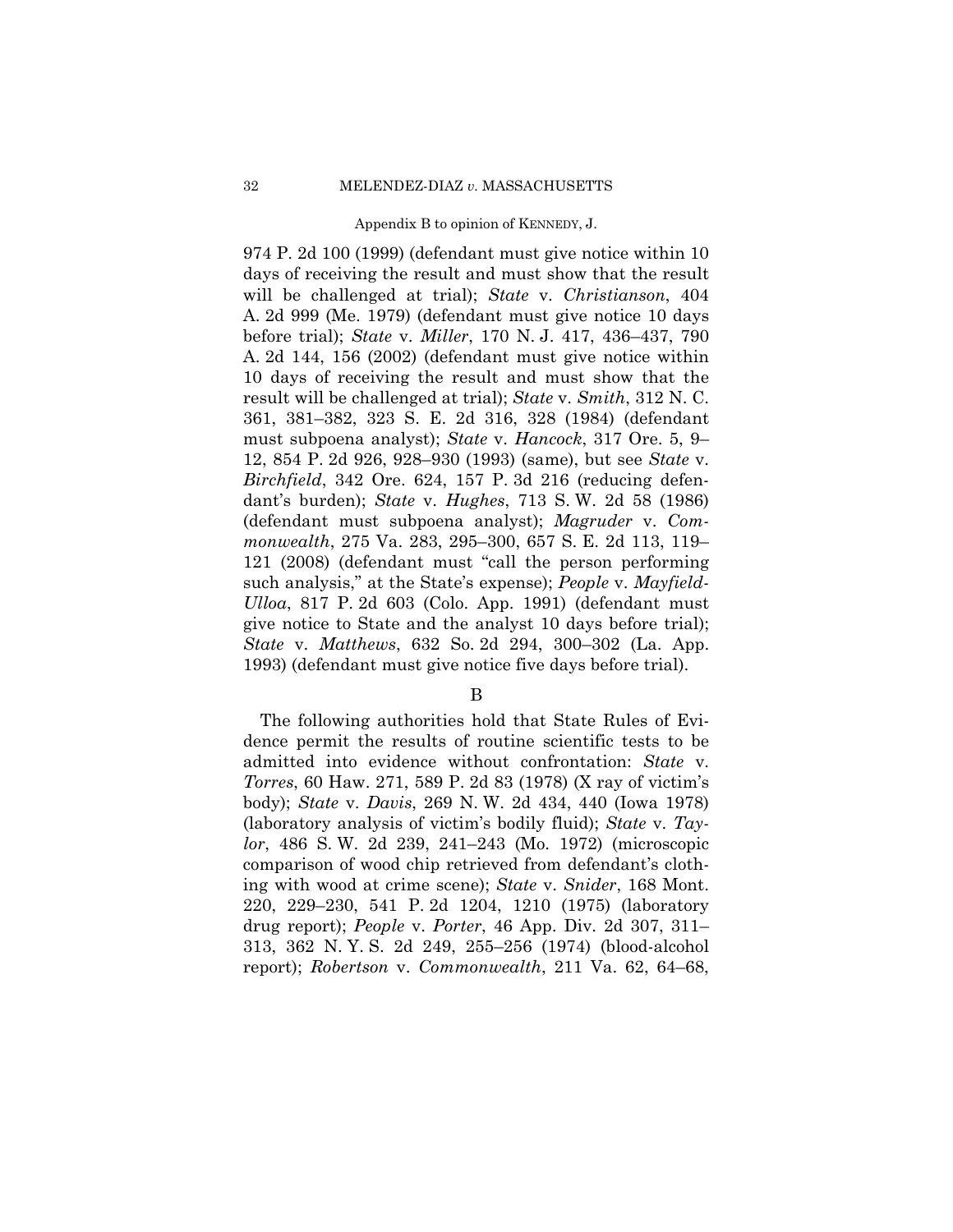175 S. E. 2d 260, 262–264 (1970) (laboratory analysis of victim's bodily fluid); *Kreck*, 86 Wash. 2d, 117–120, 542 P. 2d, 786–787 (laboratory report stating that murder victim's blood contained poison).

The following authorities hold that State Rules of Evidence permit autopsy and hospital reports to be admitted into evidence without confrontation: *People* v. *Williams*, 174 Cal. App. 2d 364, 389–391, 345 P. 2d 47, 63–64 (1959) (autopsy report); *Henson*, *supra*, at 775–776 (report of physician who examined victim); *Wilburn*, 196 La., at 115–118, 198 So., at 765–766 (hospital record stating victim's cause of death); *Garlick*, 313 Md., at 223–225, 545 A. 2d, at 34 (blood test); *State* v. *Reddick*, 53 N. J. 66, 68– 69, 248 A. 2d 425, 426–427 (1968) *(per curiam)* (autopsy report stating factual findings, but not opinions, of medical examiner); *People* v. *Nisonoff*, 293 N. Y. 597, 59 N. E. 2d 420 (1944) (same).

The following authorities hold that State Rules of Evidence permit certificates, which state that scientific instruments were in good working order, to be admitted into evidence without confrontation: *Wester* v. *State*, 528 P. 2d 1179, 1183 (Alaska 1974) (certificate stating that breathalyzer machine was in working order); *Best* v. *State*, 328 A. 2d 141, 143 (Del. 1974) (certificate that breathalyzer was in working order); *State* v. *Rines*, 269 A. 2d 9, 13–15 (Me. 1970) (manufacturer's certificate stating that bloodalcohol test kit was in working order admissible under the business-records exception); *McIlwain* v. *State*, 700 So. 2d 586, 590–591 (Miss. 1997) (same).

Taking the minority view, the following authorities interpret state hearsay rules to require confrontation of the results of routine scientific tests or observations of medical personnel: *State* v. *Sandoval-Tena*, 138 Idaho 908, 912, 71 P. 3d 1055, 1059 (2003) (laboratory drug report inadmissible under state hearsay rule); *Spears* v. *State*, 241 So. 2d 148 (Miss. 1970) (nurse's observation of victim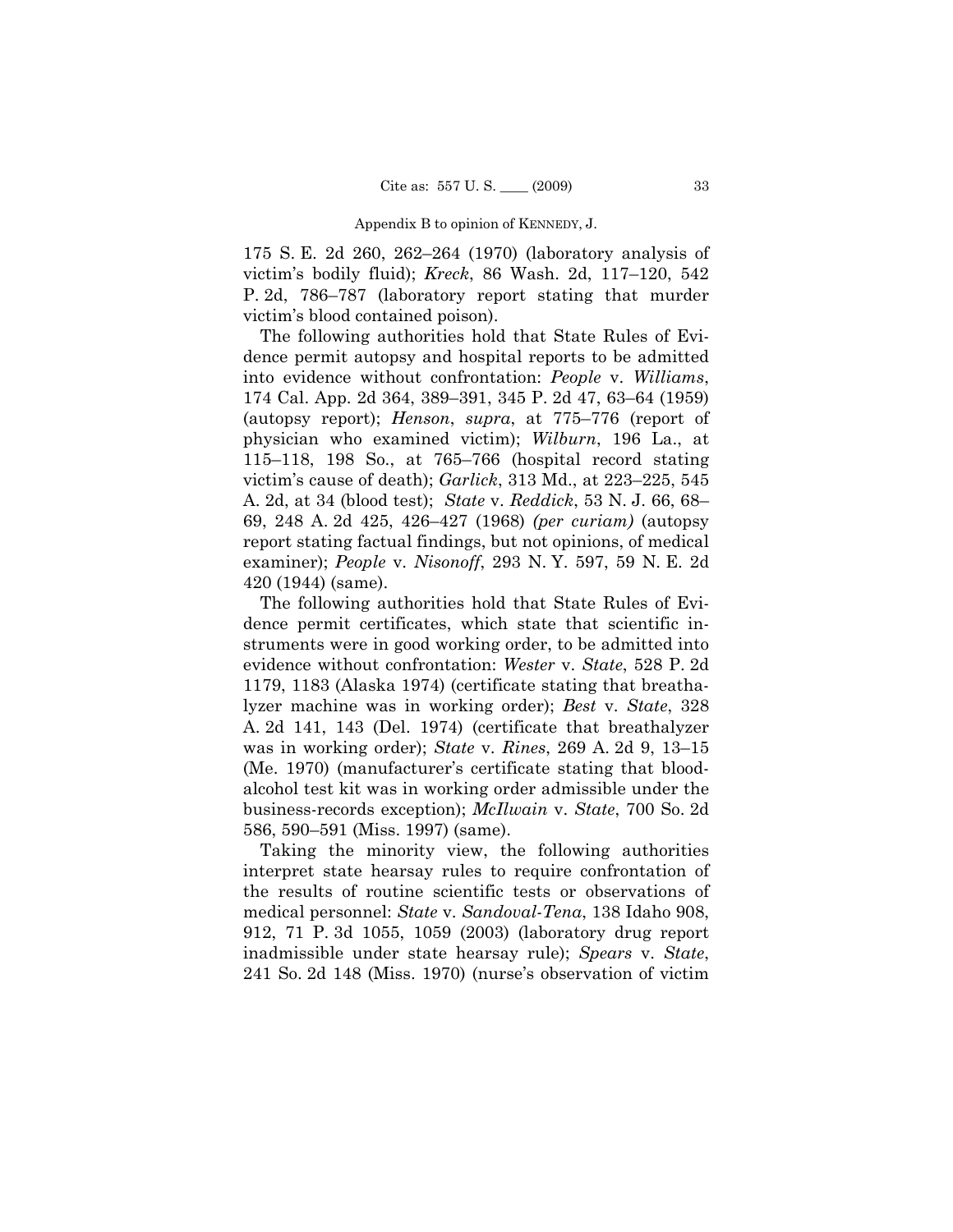inadmissible under state hearsay rule and constitution); *State* v. *James*, 255 S. C. 365, 179 S. E. 2d 41 (1971) (chemical analysis of victim's bodily fluid inadmissible under state hearsay rule); *Cole* v. *State*, 839 S. W. 2d 798 (Tex. Ct. Crim. App. 1990) (laboratory drug report inadmissible under state hearsay rule); *State* v. *Workman*, 2005 UT 66, ¶¶9–20, 122 P. 3d 639, 642–643 (same); *State*  v. *Williams*, 2002 WI 58, ¶¶32–55, 253 Wis. 2d 99, 118– 127, 644 N. W. 2d 919, 928–932 (same), but see *id.*, at 109–117, 644 N. W. 2d, at 924–927 (no confrontation violation where expert testified based on test results prepared by an out-of-court analyst).

This summary does not include decisions that find test results inadmissible because the State failed to lay a proper foundation. Rather than endorse the minority view, those cases merely reaffirm the government's burden to prove the authenticity of its evidence and the applicability of an exception to the state hearsay rule. See, *e.g.*, *State* v. *Fisher*, 178 N. W. 2d 380 (Iowa 1970) (laboratory test of victim's bodily fluid inadmissible under businessrecords exception because the prosecution did not show that it was kept in regular course of business); *State* v. *Foster*, 198 Kan. 52, 422 P. 2d 964 (1967) (no foundation laid for introduction of blood-alcohol test because the prosecution did not show that the test was conducted in the usual course of business); *Moon* v. *State*, 300 Md. 354, 367–371, 478 A. 2d 695, 702–703 (1984) (blood alcohol test inadmissible because insufficient foundational evidence that the test was conducted in a reliable manner); cf. *Davis*, 269 N.W. 2d*,* at 440 (laboratory test of victim's bodily fluid admitted under business-records exception to state hearsay rule); *Garlick*, 313 Md., at 215, n. 2, 223– 225, 545 A. 2d, at 30, n. 2, 34 (laboratory test of defendant's blood falls within "firmly rooted" hearsay exception).

Three States once espoused the minority view but ap